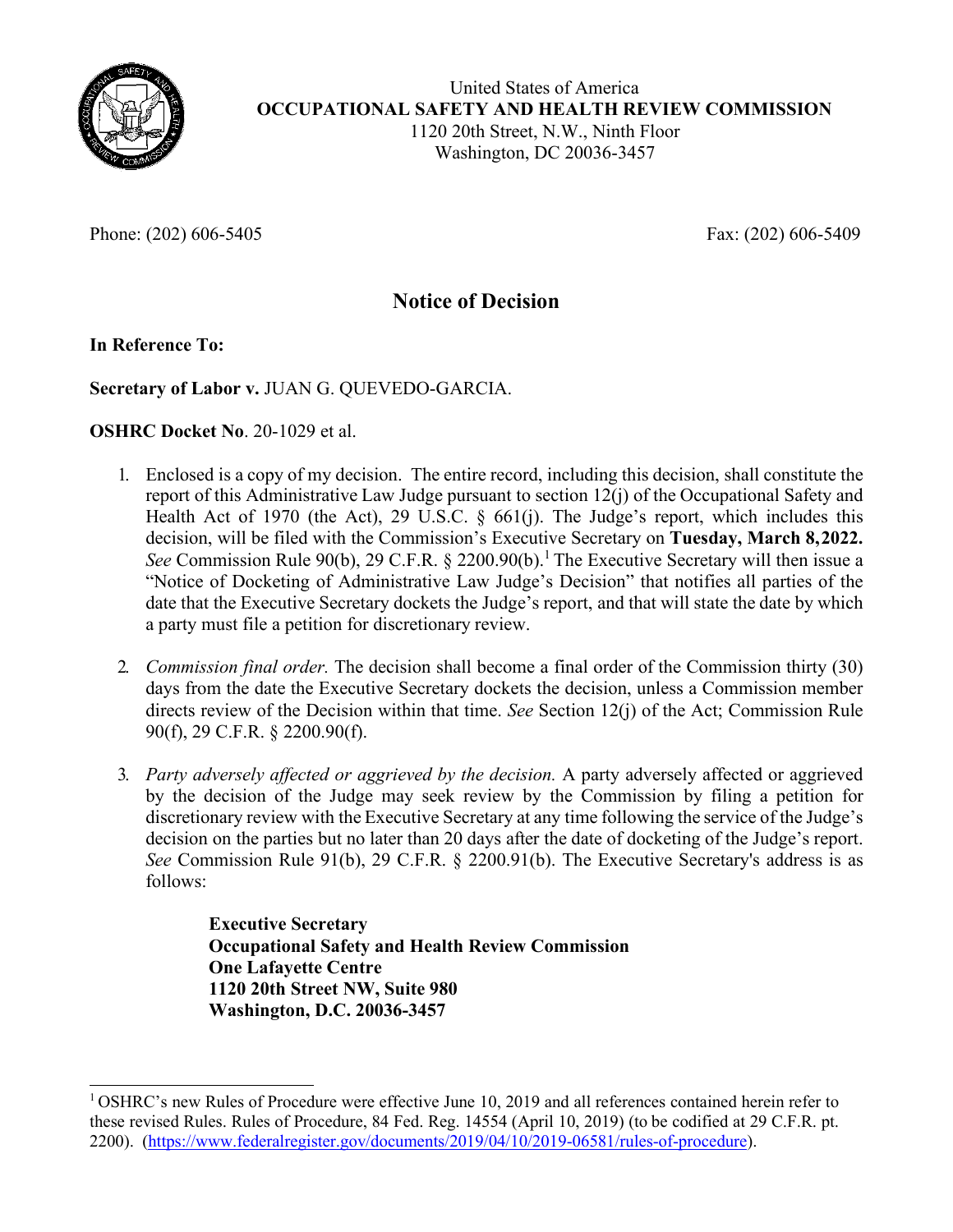The full text of the rule governing the filing of a petition for discretionary review is Commission Rule 91, 29 C.F.R. § 2200.91.

- 4. *Correction of errors in the Judge's report.* Up to the time that either the Commission directs review of the decision or the decision becomes a final order of the Commission, a request to correct clerical errors arising through oversight or inadvertence in the decision or in other parts of the Judge's report shall be filed with the undersigned Judge, by motion, pursuant to Commission Rule  $90(b)(4)(i)$ , 29 C.F.R. § 2200.90(b)(4)(i). Motions shall conform to Commission Rule 40, 29 C.F.R. § 2200.40.
- 5. *Relief from default.* Requests for relief from default or for reinstatement of the proceeding may be filed with the undersigned Judge, by motion, until the date the Executive Secretary dockets the Judge's report. *See* Commission Rule 90(c), 29 C.F.R. § 2200.90(c). Motions shall conform to Commission Rule 40, 29 C.F.R. § 2200.40.
- 6. *Filing with Executive Secretary.* Except for motions filed to correct errors in the Judge's report discussed in paragraph 4 above, on or after the date the Executive Secretary dockets the Judge's report, all documents shall be filed with the Executive Secretary. *See* Commission Rule 90(d), 29 C.F.R. § 2200.90(d).

*/s/ William S. Coleman* Administrative Law Judge

Dated: February 25, 2022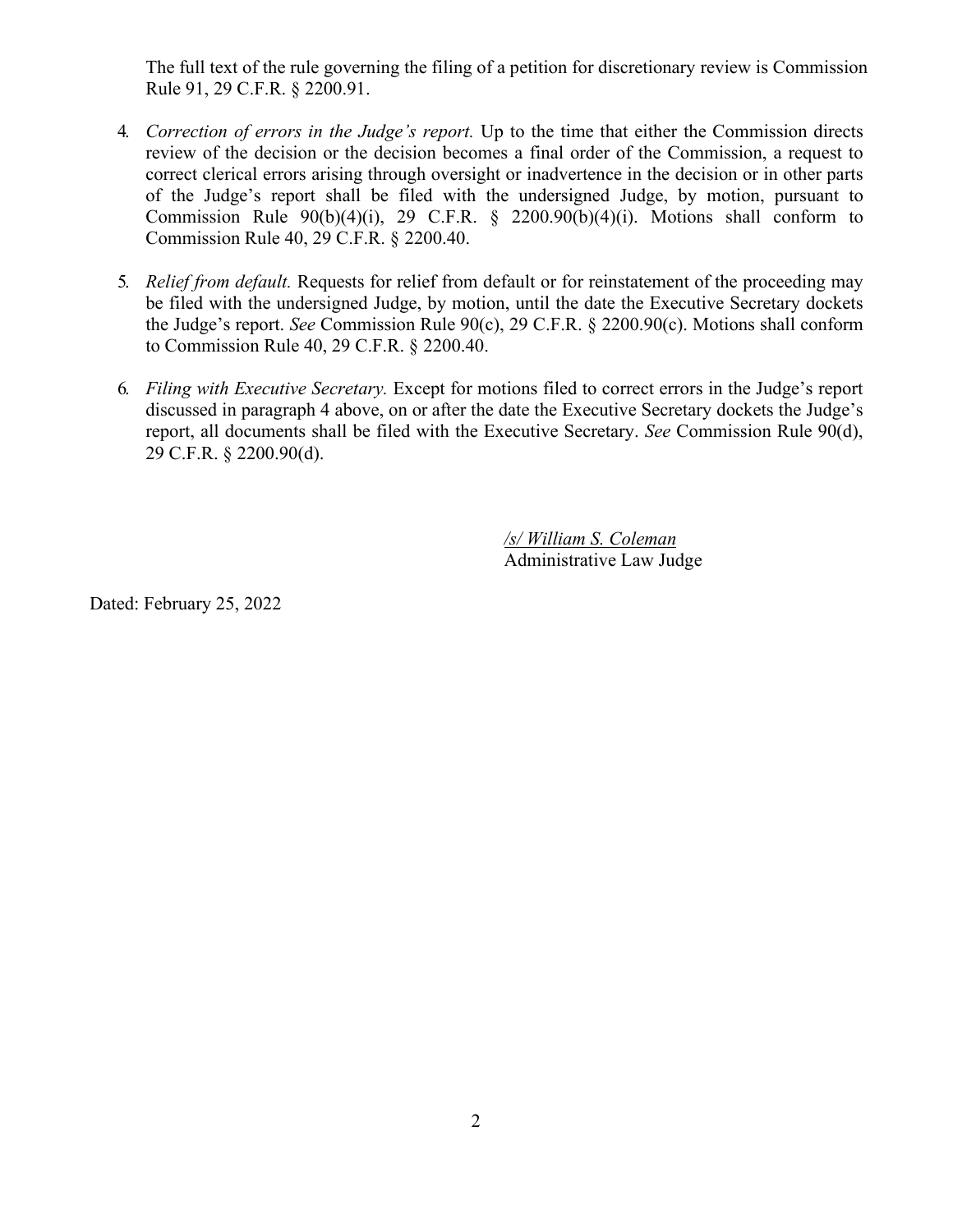

United States of America **OCCUPATIONAL SAFETY AND HEALTH REVIEW COMMISSION** 1120 20th Street, N.W., Ninth Floor Washington, DC 20036-3457

SECRETARY OF LABOR,

Complainant,

v. STREET Nos. SERVER OSHRC DOCKET Nos. 20-1029, 20-1030, 20-1031, 20-1032, & 20-1042

JUAN G. QUEVEDO-GARCIA,

Respondent.

# APPEARANCES:

For the Complainant:

Alexander M. Kondo, Senior Trial Attorney B. Carina De La Paz, Trial Attorney U.S. Department of Labor New York City, New York

For the Respondent: Richard P. Galler, Esquire Hackensack, New Jersey

BEFORE: William S. Coleman U. S. Administrative Law Judge

# **DECISION AND ORDER**

The parties have filed cross-motions for summary judgment on the sole issue remaining to

be decided, which may be stated as follows:

Issue: Does a genuine dispute of material fact exist on whether the evidence does, or does not, constitute "clear and convincing evidence" to hold the Respondent, Mr. Quevedo-Garcia, personally liable for OSHA violations and penalties that have been assessed against his closely-held company (BB Frame LLC) by piercing the corporate veil of that company?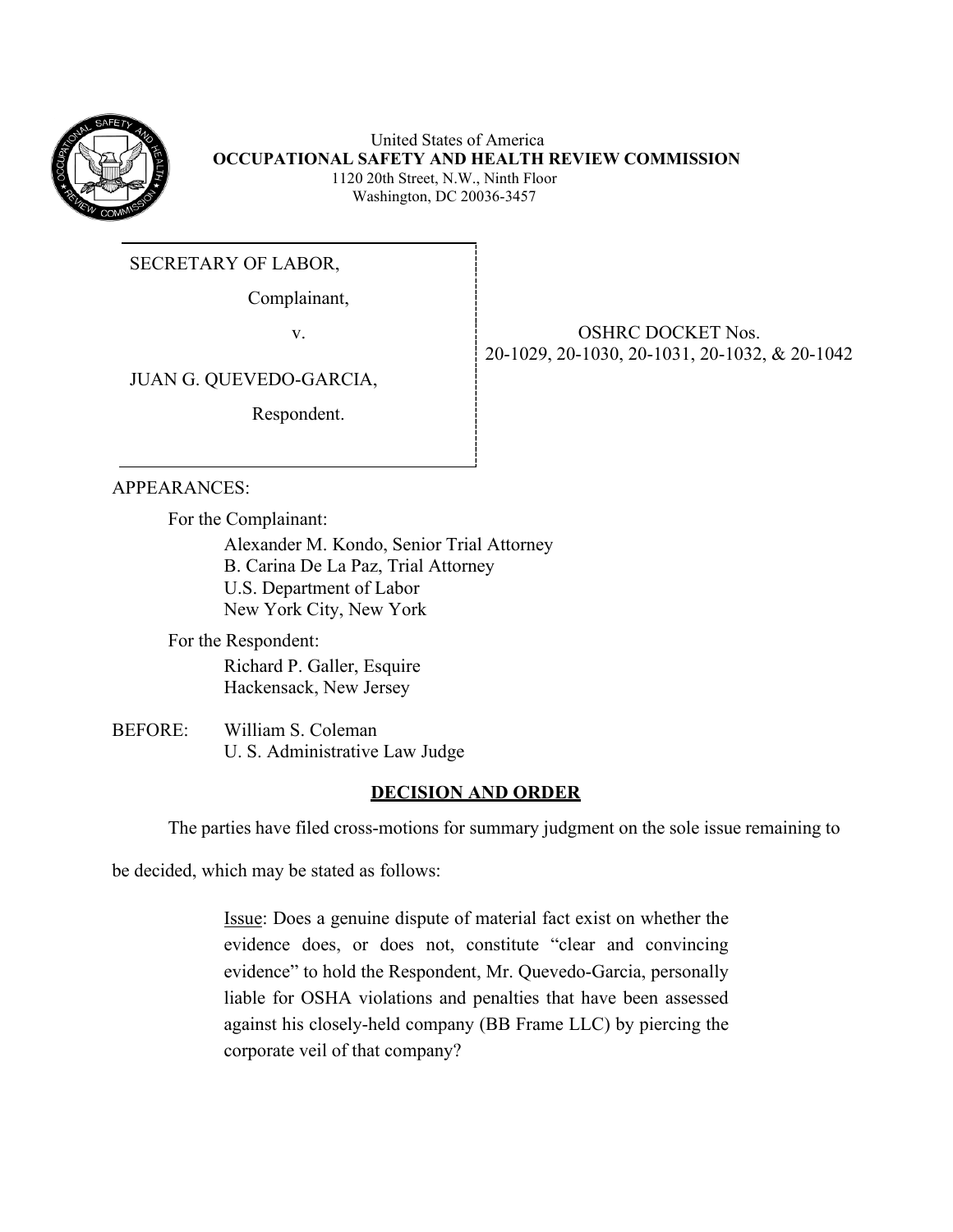Decision: The whole of the evidence on the cross-motions permits only one reasonable conclusion––that the evidence is clear and convincing that BB Frame LLC has not operated as an entity separate from Quevedo-Garcia and that he has abused the company's corporate form to circumvent the Occupational Safety and Health Act of 1970 (Act or OSH Act) and avoid the Act's expressed purpose and policy. The Secretary is therefore entitled to judgment as a matter of law that the company's corporate form should be disregarded to hold Quevedo-Garcia personally liable for the company's OSHA violations and penalties.

Accordingly, as set forth below, the Respondent's motion for summary judgment is denied, and the Secretary's cross-motion for summary judgment is granted.

# **FACTS (Of Which No Genuine Dispute Has Been Shown)**

The evidentiary material considered on the cross-motions for summary judgment reflects no genuine dispute as to the following facts:

### **Quevedo-Garcia and Related Closely-Held Companies**

1. The Respondent, Mr. Juan G. Quevedo Garcia (Quevedo-Garcia or Respondent), is an individual whose primary residence is 200-B Commercial Avenue, Palisades Park, New Jersey (Quevedo-Garcia Residence). (Exs. 1 & 4 to Declaration of Alexander Kondo, Oct. 15, 2021 [Kondo Decl.])

2. Quevedo-Garcia was originally cited along with BB Frame LLC (BB Frame) for the violations and proposed penalties that remain here alleged against Quevedo-Garcia alone. As to BB Frame, the alleged violations and penalties subsequently became final orders against it, as detailed infra.

### *BB Frame LLC (BB Frame)*

3. BB Frame was organized as a New Jersey limited liability company on April 13, 2017 and was voluntarily dissolved about 42 months later, on November 19, 2020. (Exs. 9 & 10 to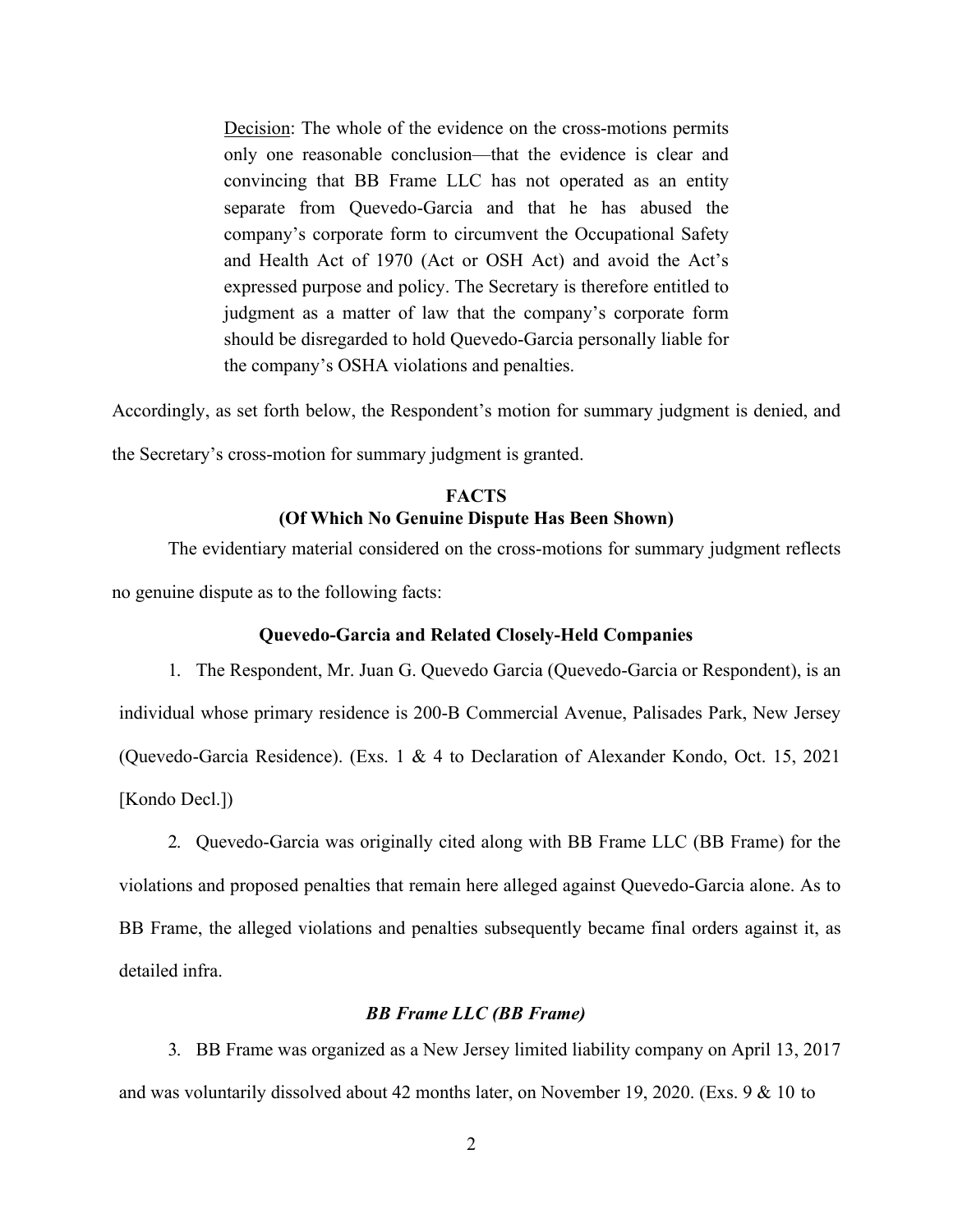Kondo Decl.). Quevedo-Garcia owned 70% of BB Frame and was its only officer, serving as its president. Quevedo-Garcia's sister, Magda Quevedo-Garcia, was the only other member of BB Frame, owning 30%. (Exs. 7 & 8 to Kondo Decl.; Quevedo-Garcia Motion for Summary Judgment, Sept. 23, 2021 [Quevedo-Garcia Mot.] ¶ 10). BB Frame maintained its principal office and place of business at the Quevedo-Garcia Residence. (Ex. 4 to Kondo Decl.).

4. BB Frame was a construction contractor engaged mainly in framing small to medium sized residential structures. (Exs.  $4 \& 31$  to Kondo Decl.; Quevedo-Garcia Mot.  $\P$  1 & 10).

5. Quevedo-Garcia was the only person authorized to hire, terminate, direct, train or discipline employees of BB Frame. (Ex. 31 to Kondo Decl.). Quevedo-Garcia was the only person to sign contracts, work orders, and service agreements with customers on behalf of BB Frame. (Ex. 4 to Kondo Decl.). Quevedo-Garcia was the only person authorized to withdraw money from the bank accounts of BB Frame. (Ex. 31 to Kondo Decl.).

6. The Secretary's ability to discover and present evidence relating to BB Frame's formation, operations, and dissolution in support of his motion for summary judgment was substantially impeded by Quevedo-Garcia's invocation of his Fifth Amendment privilege against compulsory self-incrimination, which Quevedo-Garcia first formally asserted through counsel on July 16, 2021, and which he has thereafter maintained. (As described infra in the Discussion, the undersigned sustained Quevedo-Garcia's invocation of the Fifth Amendment privilege in orders that denied discovery motions filed by the Secretary.)

#### *Frame Q LLC (Frame Q)*

7. Frame Q LLC ("Frame Q") was organized as a New Jersey limited liability company on January 21, 2013 with Quevedo-Garcia as the sole owner and its president. (Exs. 2, 3, 31 to Kondo Decl.; Quevedo-Garcia Mot. ¶ 1). Frame Q maintained its principal office and place of business at the Quevedo-Garcia Residence. (Exs. 2, 3, & 4 to Kondo Decl.). Frame Q was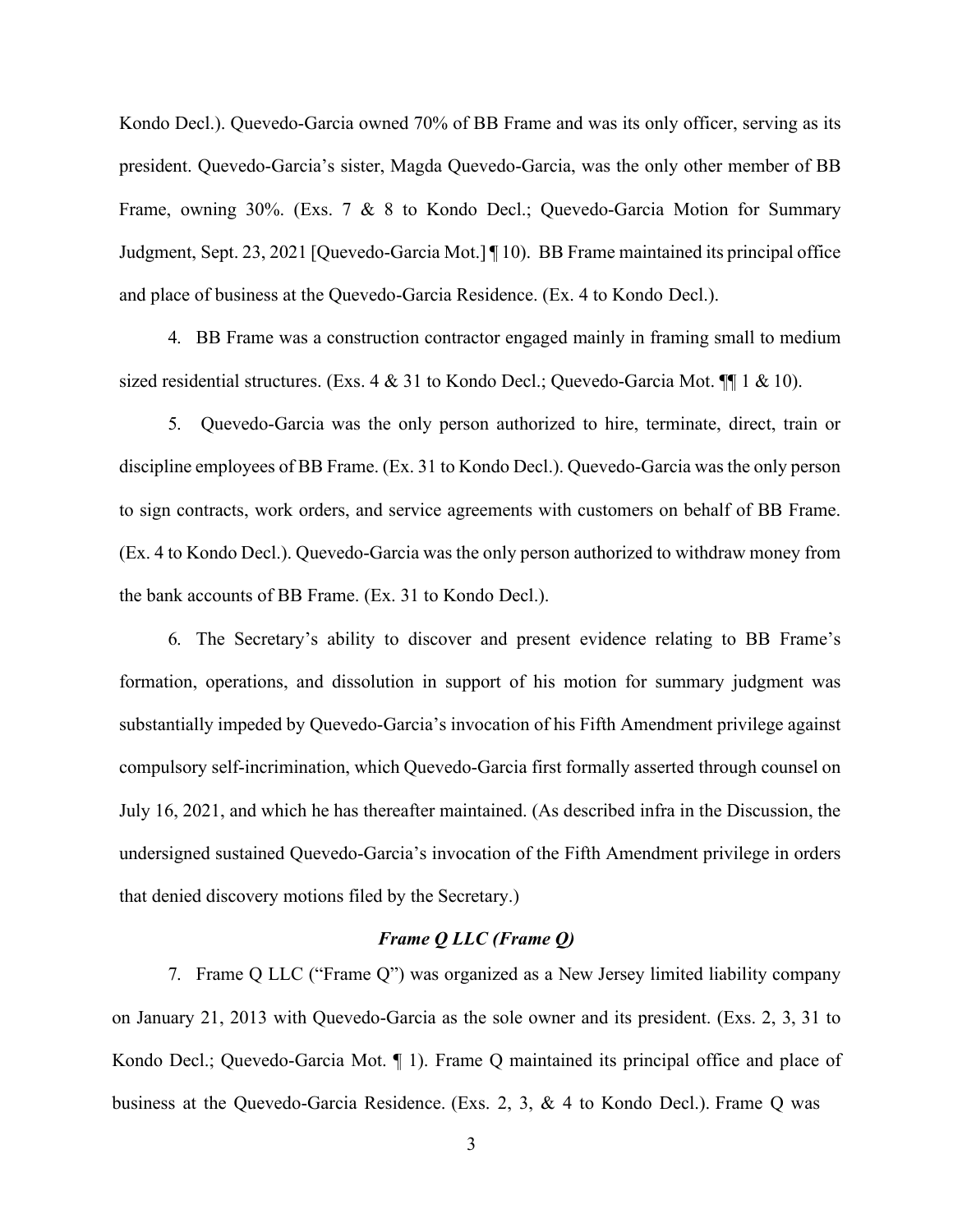voluntarily dissolved on April 7, 2019. (Exs. 5 & 6, Kondo).

8. Frame Q was a construction contractor engaged mainly in framing small to medium sized residential structures. (Exs. 4 & 31 to Kondo Decl.; Quevedo-Garcia Mot. ¶ 1). Quevedo-Garcia was the only person authorized to hire, terminate, direct, train or discipline employees of Frame Q. (Ex. 31 to Kondo Decl.). Quevedo-Garcia was the only person to sign contracts, work orders, and service agreements with customers on behalf of Frame Q. (Ex. 4 to Kondo Decl.). Quevedo-Garcia was the only person authorized to withdraw money from the bank accounts of Frame Q. (Ex. 31 to Kondo Decl.).

#### *BM Frame LLC (BM Frame)*

9. BM Frame LLC (BM Frame) was organized as a New Jersey limited liability company on December 24, 2019 with two members––Quevedo-Garcia (75% owner) and Hector F. Roca (25% owner). (Exs. 1, 11 & 12 to Kondo Decl.). At the time of its formation, BM Frame sought and obtained authorization from the State of New Jersey to operate under the alternate name of "BB Frame." (Exs. 12 & 13 to Kondo Decl.).

10. BM Frame sought and obtained a license from the State of New Jersey as a home improvement contractor and is engaged in framing small to medium sized residential structures. (Exs. 12 & 29 to Kondo Decl.). BM Frame maintains its principal office and place of business at the Quevedo-Garcia Residence. (Ex. 12 to Kondo Decl.).

11. The Secretary's ability to discover and present evidence relating to BM Frame's formation and operations in support of his motion for summary judgment was substantially impeded by Quevedo-Garcia's invocation of his Fifth Amendment privilege against compulsory self-incrimination.

#### *Q Properties LLC, Q Properties II LLC, and Q Nails Boutique LLC*

12. Q Properties LLC (Q Properties) is a limited liability company formed on February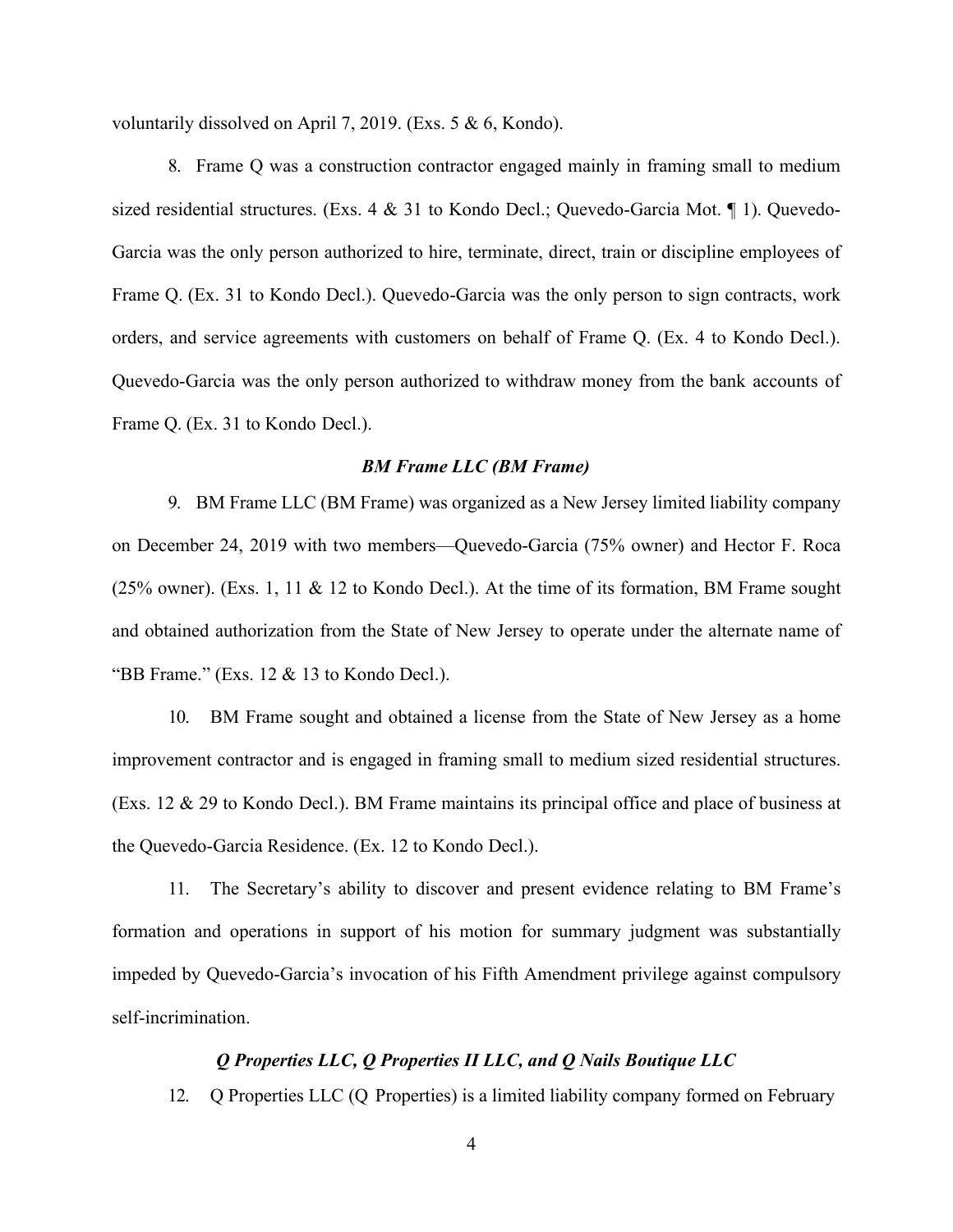5, 2018, with an address at the Quevedo-Garcia Residence. Quevedo-Garcia owns 60% and his sister Magda owns 40%. Q Properties is in the business of renting and selling real estate. (Exs. 1, 3 & 14 to Kondo Decl.).

13. A company named Q Properties II LLC (Q Properties II) has an address at the Quevedo-Garcia Residence. (Kondo Decl. ¶ 16). There is no information in the record regarding the identity of the owners of Q Properties II, but in 2020, BM Frame issued checks totaling  $$18,000$ payable to Q Properties II, as described infra.

14. A company named Q Nails Boutique LLC (Q Nails) is a limited liability company solely owned by Quevedo-Garcia's sister, Magda. In the spring of 2020, Quevedo-Garcia wrote four checks from BM Frame's checking account totaling \$11,600 for the apparent benefit of Q Nails, as described infra. (Ex. 36 to Kondo Decl.).

15. The Secretary's ability to discover and present evidence relating to Q Properties, Q Properties II, and Q Nails in support of his motion for summary judgment was substantially impeded by Quevedo-Garcia's invocation of his Fifth Amendment privilege against compulsory self-incrimination.

#### **Citations and Proposed Penalties Precipitating These Consolidated Cases (Nos. 20-1029, et al).**

16. These five consolidated cases involve five separate citations that were originally issued to both BB Frame and to Quevedo-Garcia. The five citations alleged a total of 33 separate violations of construction industry workplace safety and health standards codified in 29 C.F.R. pt. 1926, that are alleged to have occurred over a period of about three months from December 5, 2019 to March 2, 2020. Of the 33 alleged violations, thirteen were classified as serious, twelve were classified as repeat, and eight were classified as willful. Among the alleged repeat and willful violations were the following: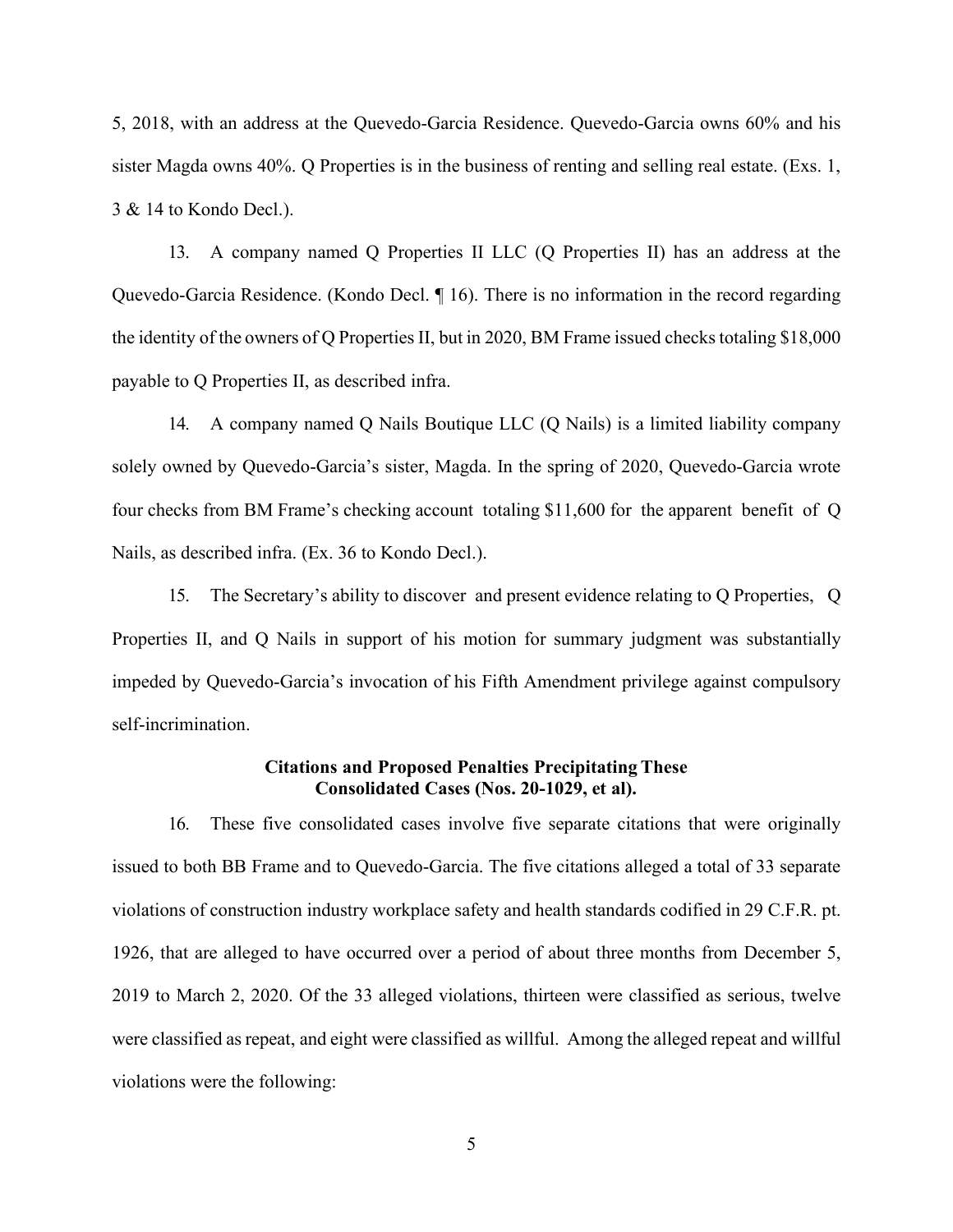a. All five citations alleged either a willful or a repeat violation of fall protection in residential construction standard, codified at 29 C.F.R. § 1926.501(b)(13).

b. All five citations alleged either a willful or a repeat violation of the eye and face protection standard codified at 29 C.F.R. § 1926.102(a)(1).

c. Three of the five citations alleged repeat violations of the head protection standard codified at 29 C.F.R. § 1926.100(a).

d. The citations collectively set forth nine alleged violations of the Stairways and Ladders standard codified at 29 C.F.R. pt. 1926, subpt. X. Three of those alleged violations were classified as repeat violations, and two others were classified as willful violations.

17. The five citations proposed penalties totaling \$2,004,225. The details of each of these five citations are described in following ¶¶ 18–53.

# *Case 20-1029 (Inspection 1450621 Opened on Dec. 5, 2019)*

18. On December 5, 2019, a compliance safety and health officer (CO) from the area office of the Occupational Safety and Health Administration (OSHA) in Hasbrouck Heights, New Jersey, opened OSHA inspection number 1450621 at a residential construction site in Cliffside Park, New Jersey at 700 Palisades Avenue. BB Frame was engaged in construction activities at this worksite at this time. BB Frame's president, Quevedo-Garcia, was present at the worksite and spoke with the CO.

19. Quevedo-Garcia told the CO that the name of his business doing the construction work was Frame Q and that the employees at the site were Frame Q employees. He said this even though Frame Q had been formally dissolved eight months earlier in April 2019. Two trucks present at the worksite displayed logos for Frame Q on the sides and rear of the trucks, and at the time of the inspection the registered owner of at least one of the trucks remained Frame Q.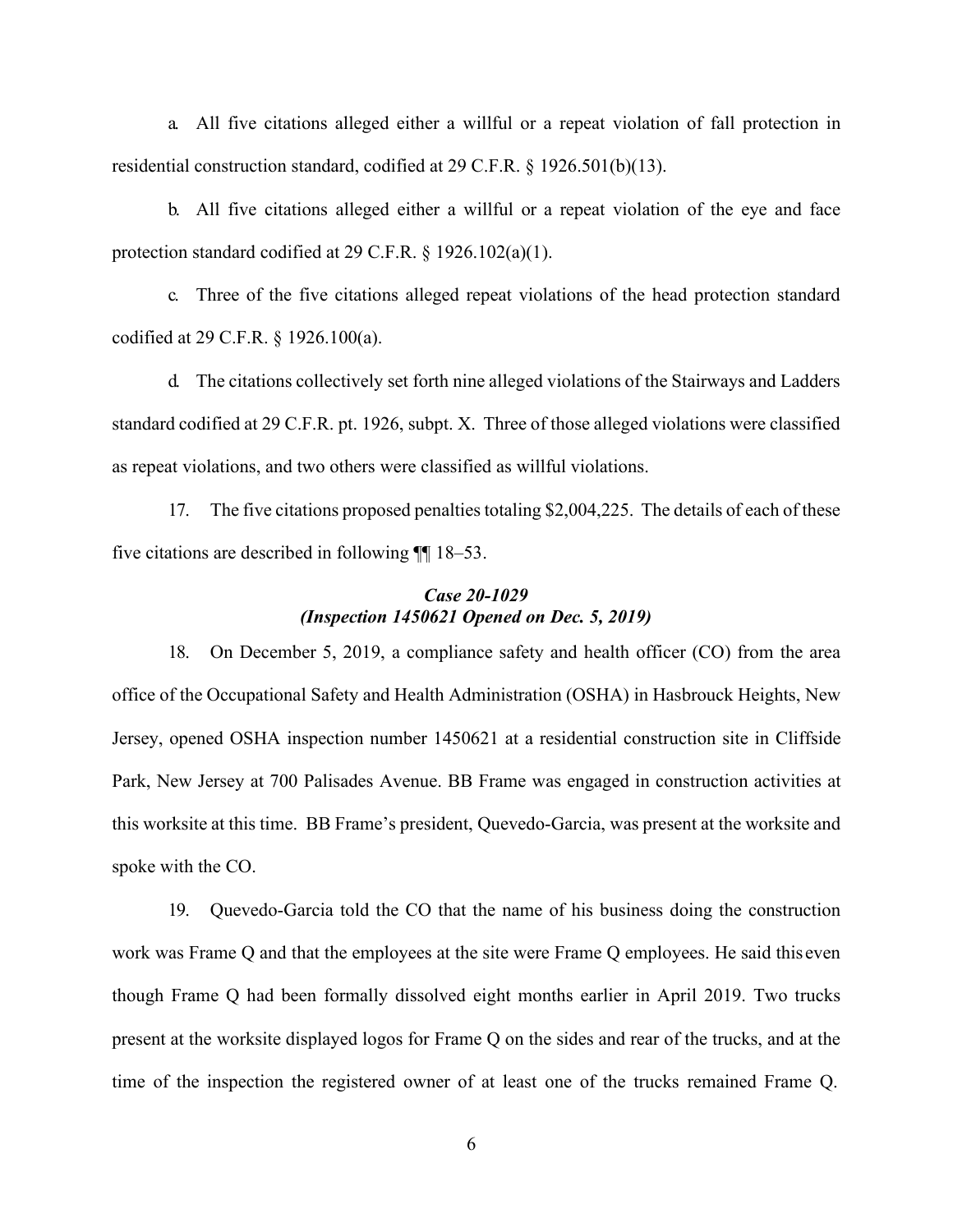(Sydenstricker Decl. ¶¶ 13–15).

20. About four months after the inspection, in April 2000, an attorney for Quevedo-Garcia informed OSHA that Frame Q was out of business. (Sydenstricker Decl.). OSHA determined thereafter that BB Frame was the company performing the construction work at the site on December 5, 2019 (although the evidence of record does not reveal how OSHA arrived at this determination).

21. On June 2, 2020, OSHA issued a Citation and Notification of Penalty to both the company, BB Frame, and to the individual, Quevedo-Garcia. The citation identified BB Frame to be doing business as "Frame Q LLC." The citation alleged also that BB Frame was thesuccessor company of Frame Q. The citation against BB Frame and Quevedo-Garcia alleged nine violations (four classified as serious, three as willful, and two as repeated). The citation proposed penalties totaling \$520,860.

22. The citation alleged that the two "repeated" classifications were predicated on prior violations by Frame Q that had become final orders in 2017.

23. One of the alleged willful violations cited the standard for fall protection in residential construction, which is codified at 29 C.F.R. § 1926.501(b)(13), alleging two separate instances that had occurred on December 5 and on December 6.

24. BB Frame and Quevedo-Garcia timely contested the citation and proposed penalties, and the independent Occupational Safety and Health Review Commission (Commission) subsequently docketed the matter and assigned it docket number 20-1029. The Secretary then filed a complaint alleging that both BB Frame and Quevedo-Garcia "are employers within the meaning of section 3(5) of the Act" and realleging against both BB Frame and Quevedo-Garcia all the violations and proposed penalties described in the citation. The complaint alleged further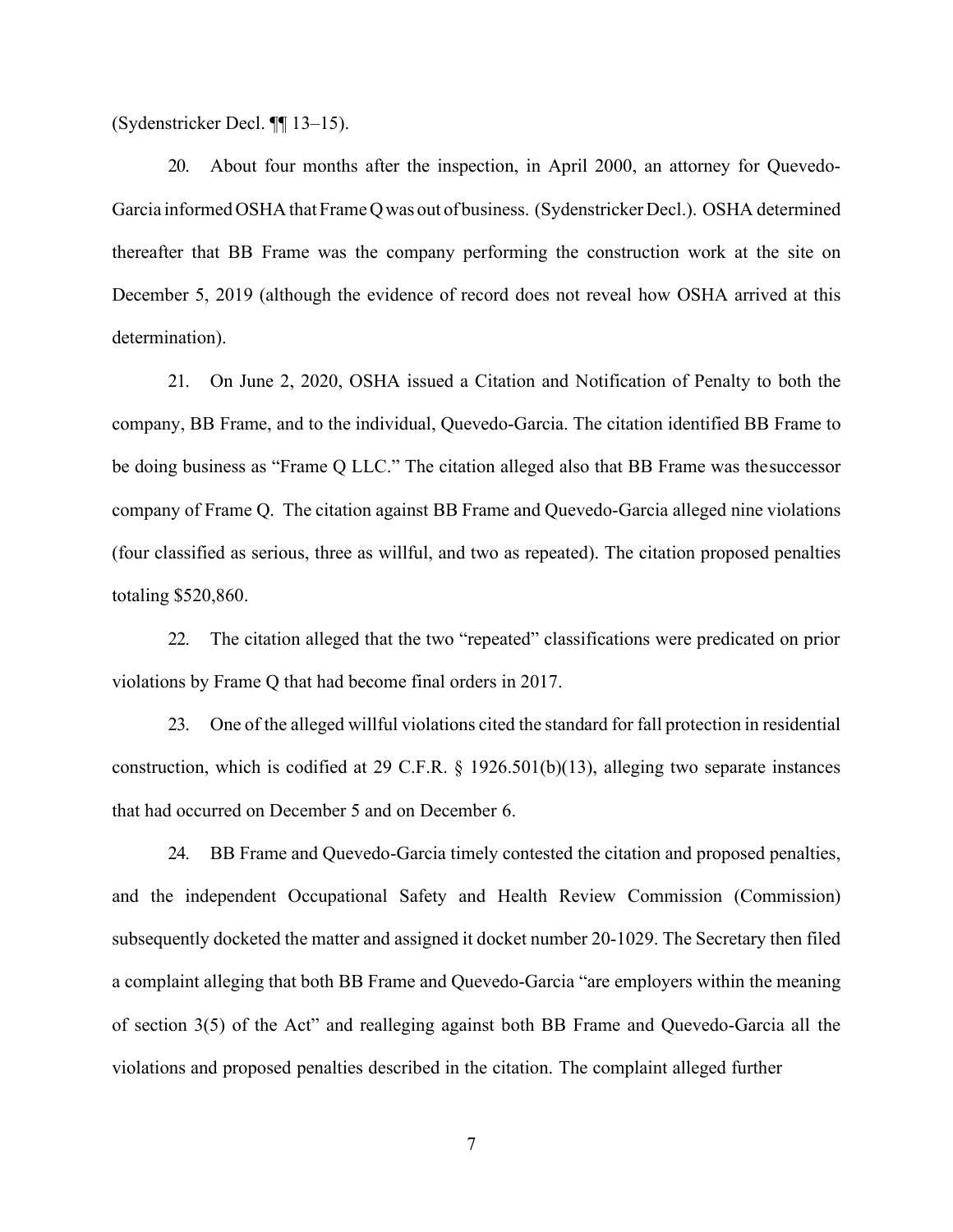that Quevedo-Garcia "as owner and principal of both BB Frame LLC and Frame Q LLC, abused the corporate form in an attempt to evade liability for prior violations" of the OSH Act. (Compl. ¶ II & III, Aug. 27, 2020).

25. BB Frame and Quevedo-Garcia duly filed a joint answer that generally denied the allegations of the complaint. In the joint answer, BB Frame expressly denied that BB Frame was the successor company to Frame Q, and Quevedo-Garcia expressly denied any personal liability for the violations alleged. (Answer, Sept. 11, 2020). The joint answer interposed "separate defenses" as follows (among others not described): (a) "BB Frame is not a successor to Frame Q, but is separate and a distinct corporation,", (b) "[Quevedo-Garcia] individually has no liability and no relationship of any kind, nor responsibility to" the Complainant, and (c) "Any relationship by and between [Respondents] and [Complainant] were corporate in nature and not personal."

26. BB Frame later withdrew its notice of contest respecting case number 20-1029 (as well as its notices of contest in the four other cases with which it has been consolidated, as reflected in the caption). (Withdrawal, Apr. 5, 2021). After that withdrawal, the undersigned issued an order severing BB Frame from case 20-1029 and further severing BB Frame from the four other cases with which case 20-1029 was consolidated. Upon BB Frame's severance from case 20-1029, the claims against BB Frame were assigned to a newly opened Commission case with docket number 21-0635.

27. As a result of BB Frame's withdrawal of its notice of contest in case 20-1029, the violations and proposed penalties set forth in the citation issued to BB Frame on June 2, 2020 that arose out of inspection 1450621 became a final order against BB Frame in case 21-0635 on August 23, 2021.

28. After the severance of BB Frame from case 20-1029 (and the consolidated cases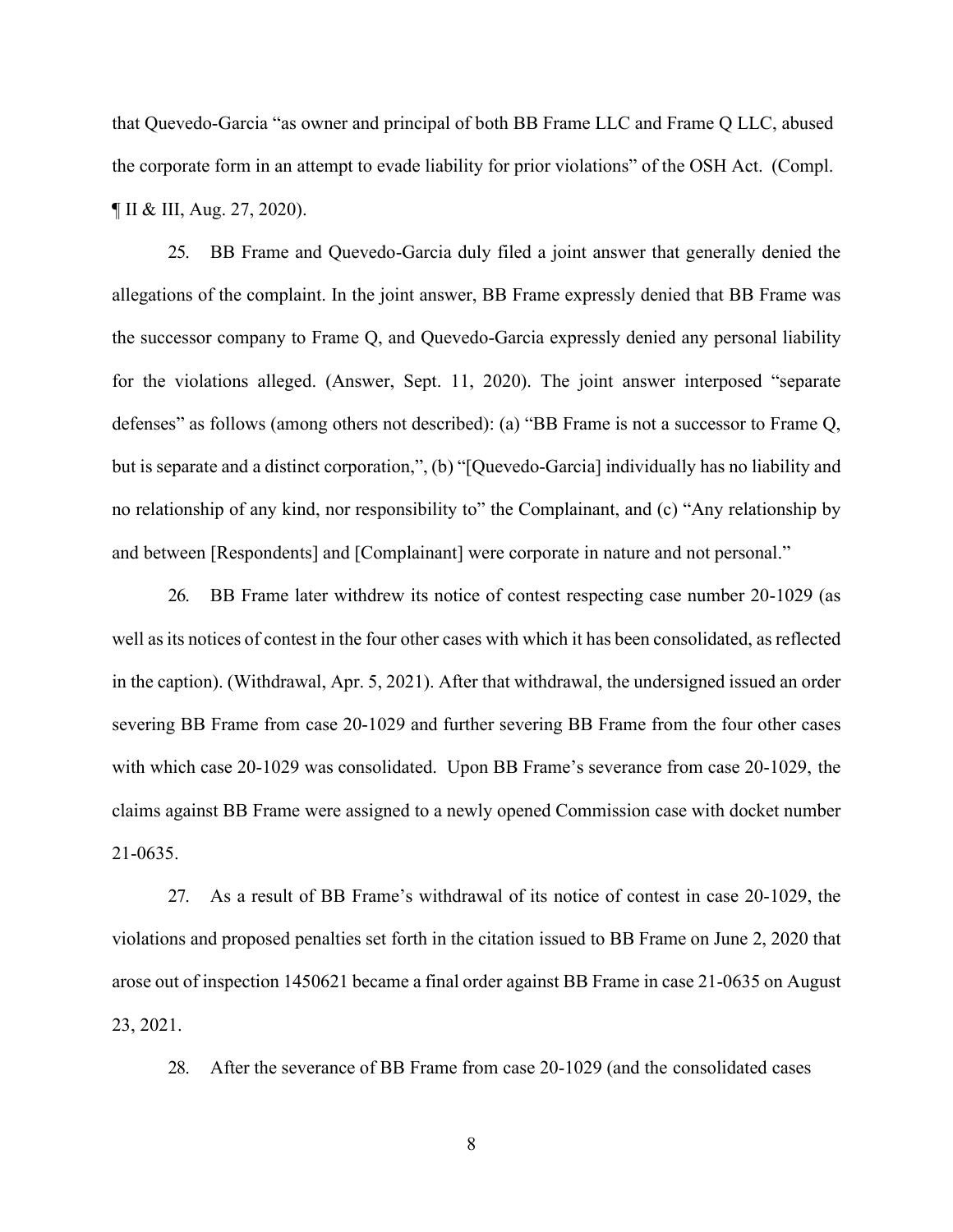reflected in the caption) Quevedo-Garcia remained the sole respondent. The parties executed a formal stipulation in which Quevedo-Garcia expressly agreed to "waive[] any defense to the Citations and Notifications of Penalty other than the defense that [he] should not be held liable for the Citations and Notifications of Penalty in his individual capacity." (Stipulation, May 22, 2021).

### *Case 20-1030 (Inspection 1470364 Opened on Dec. 31, 2019)*

29. On December 31, 2019, a CO from OSHA's area office in Hasbrouck Heights, New Jersey, opened OSHA inspection number 1470364 at a residential construction site in Fort Lee, New Jersey at 2400 6th Street. BB Frame was engaged in construction activities at this worksite at this time. BB Frame's president, Quevedo-Garcia, was present at the worksite and spoke with the CO. The same trucks that displayed logos of Frame Q that were present at the Cliffside Park worksite on December 5, 2019, were present at the Fort Lee worksite. (Sydenstricker Decl.).

30. On June 2, 2020, after having been informed by an attorney for Quevedo-Garcia that Frame Q was no longer in business, OSHA issued a Citation and Notification of Penalty to both the company, BB Frame, and to the individual, Mr. Quevedo-Garcia. The citation identified BB Frame to be doing business as "Frame Q LLC." The citation alleged also that BB Frame was the successor company of Frame Q LLC. The citation alleged two serious, three willful, and one repeat violations and proposed penalties totaling \$433,146. The citation alleged that the classification for the "repeat" violation was predicated on a prior violation by Frame Q that had become a final order in 2017. One of the alleged willful violations cited the standard for fall protection in residential construction, codified at 29 C.F.R. § 1926.501(b)(13).

31. BB Frame and Quevedo-Garcia timely contested the citation and proposed penalties, and the Commission subsequently docketed the matter and assigned it docket number 20-1030. The Secretary then filed a complaint setting forth allegations substantially identical to those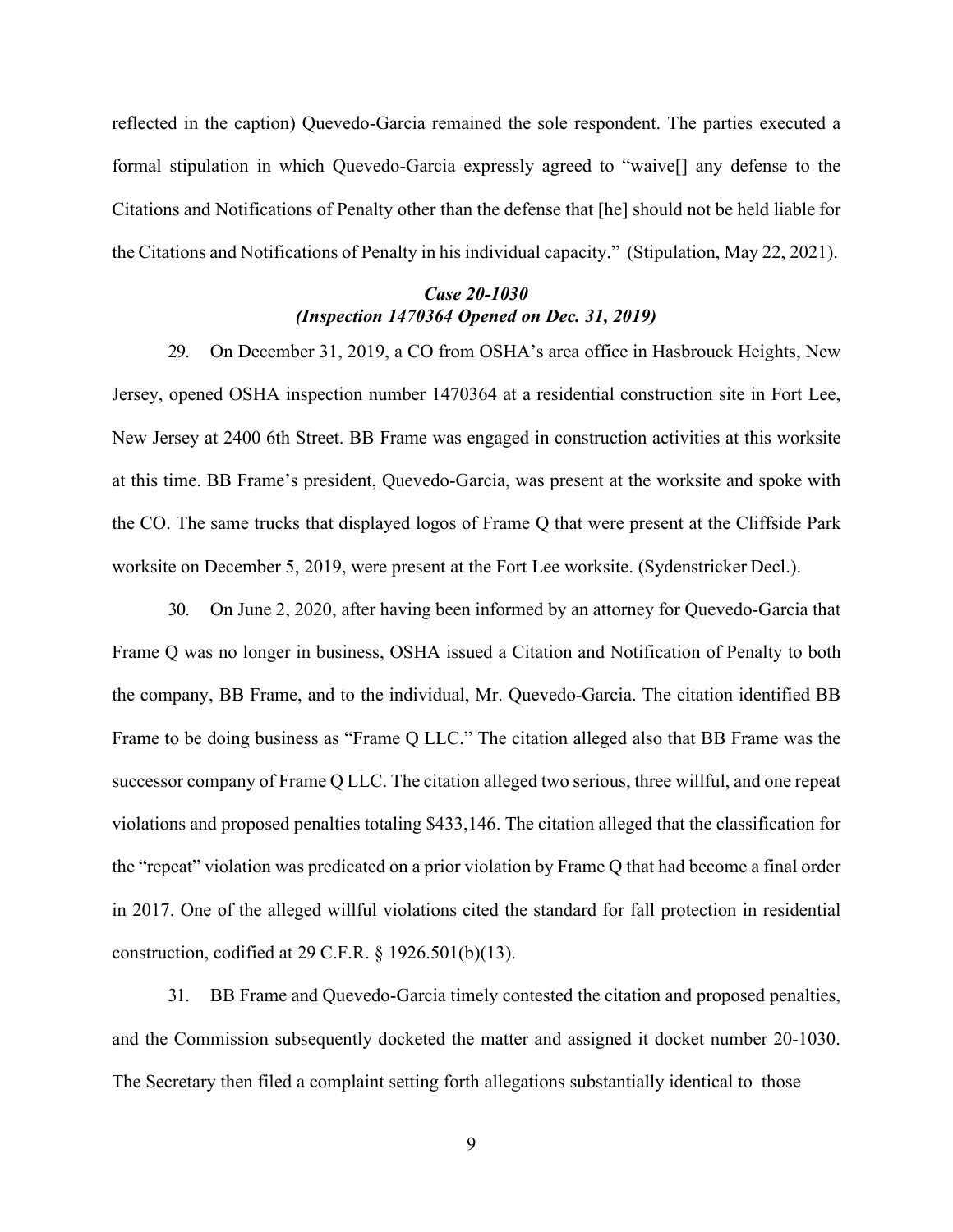described supra in ¶ 24 in connection with case 20-1029. BB Frame and Quevedo-Garcia duly filed a joint answer that was identical to the joint answer filed in case 20-1029 described supra in ¶ 25.

32. BB Frame later withdrew its notice of contest respecting case number 20-1030 and the other four consolidated cases reflected in the caption above. (Withdrawal, Apr. 5, 2021). After that withdrawal, the undersigned issued an order severing BB Frame from case 20-1030 andfrom the other consolidated cases. Upon BB Frame's severance from case 20-1030, the claims against BB Frame were assigned to a newly opened Commission case with docket number 21-0636. The violations and proposed penalties set forth in the citation issued to BB Frame on June 2, 2020 that arose out of inspection 1470364 became a final order against BB Frame in case 21-0636 on August 23, 2021.

33. After the severance of BB Frame from case 20-1030 (and the consolidated cases reflected in the caption) Quevedo-Garcia remained the sole respondent. The parties executed a formal stipulation in which Quevedo-Garcia waived all defenses other than the defense that he should not be held personally liable as described supra in ¶ 28.

### *Case 20-1042 (Inspection 1470345 Opened on Jan. 7, 2020)*

34. On January 7, 2020, a CO from OSHA's area office in Hasbrouck Heights, New Jersey, opened OSHA inspection number 1470345 of a residential construction site in Cliffside Park, New Jersey at 671 Grove Avenue. BB Frame was engaged in construction activities at this worksite. BB Frame's president, Quevedo-Garcia, was present at the worksite and spoke with the CO. The same trucks displaying logos of Frame Q that were present at the two BB Frame worksites in December 2019 as described above were present at the Grove Avenue worksite. (Sydenstricker Decl.).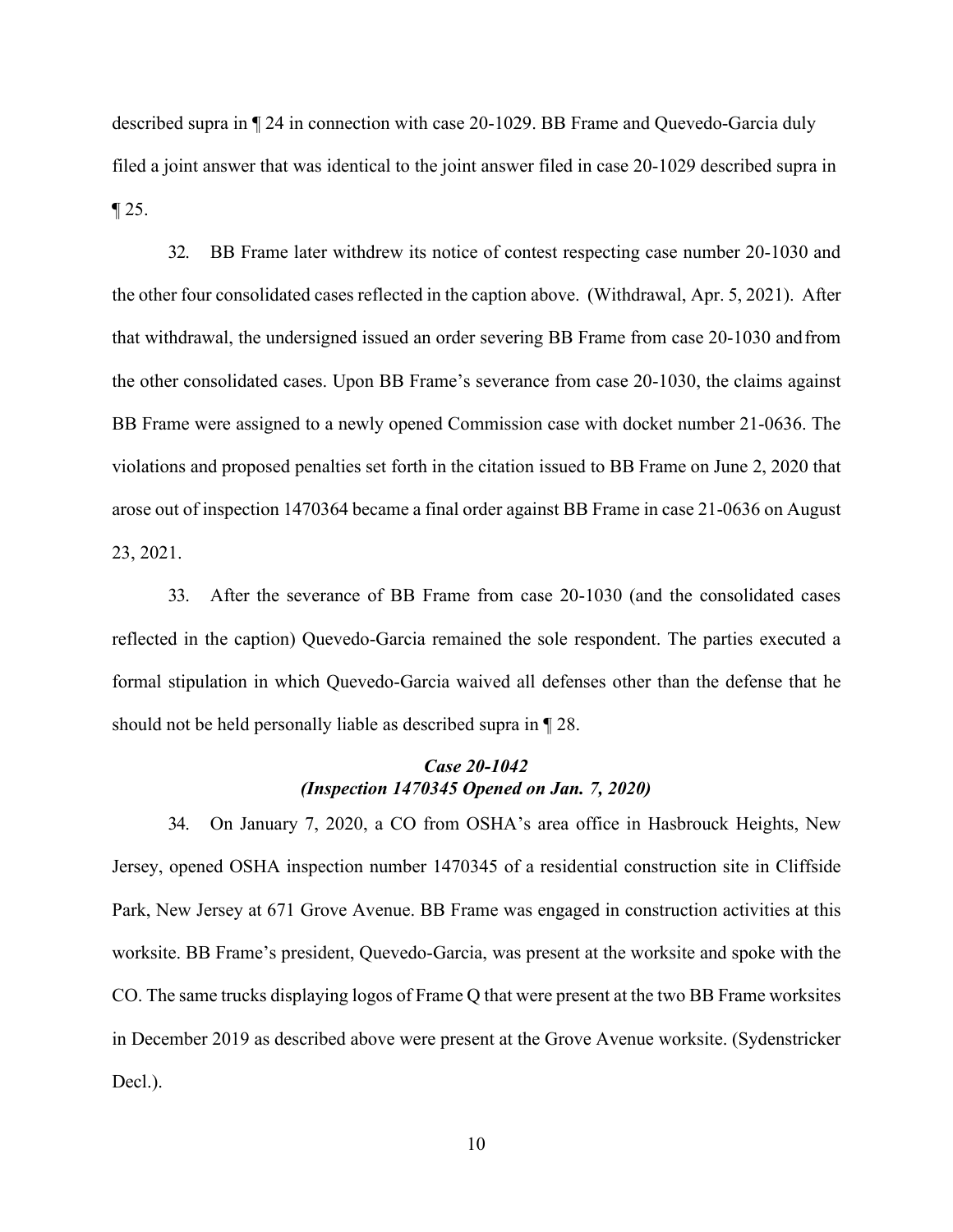35. On June 2, 2020, after having been informed by an attorney for Quevedo-Garcia that Frame Q was no longer in business, OSHA issued a Citation and Notification of Penalty to both the company, BB Frame, and to the individual, Mr. Quevedo-Garcia. The citation identified BB Frame to be doing business as "Frame Q LLC." The citation alleged one serious and four repeat violations and proposed penalties totaling \$405,588.

36. The citation alleged that the classifications for the three "repeat" violations were predicated on prior violations by Frame Q that had become final orders in 2013, 2014, 2017, 2018, and 2019. One of the alleged repeat violations cited the fall protection in residential construction standard, 29 C.F.R. § 1926.501(b)(13), and averred that Frame Q had violated that standard eight times before in separate violations that had become final orders between October 3, 2013 and February 6, 2019, and further that five of those prior violations of Frame Q had been classified as repeated and two had been classified as willful.

37. BB Frame and Quevedo-Garcia timely contested the citation and proposed penalties, and the Commission subsequently docketed the matter and assigned it docket number 20-1042. The Secretary then filed a complaint setting forth allegations substantially identical to those described supra in ¶ 24 in connection with case 20-1029. BB Frame and Quevedo-Garcia duly filed a joint answer that was identical to the joint answer filed in case 20-1029 described supra in  $\P$  25.

38. BB Frame later withdrew its notice of contest respecting case number 20-1042 and the other four consolidated cases reflected in the caption above. (Withdrawal, Apr. 5, 2021). After that withdrawal, the undersigned issued an order severing BB Frame from case 20-1042 andfrom the other consolidated cases. Upon BB Frame's severance from case 20-1042, the claims against BB Frame were assigned to a newly opened Commission case with docket number 21-0639. The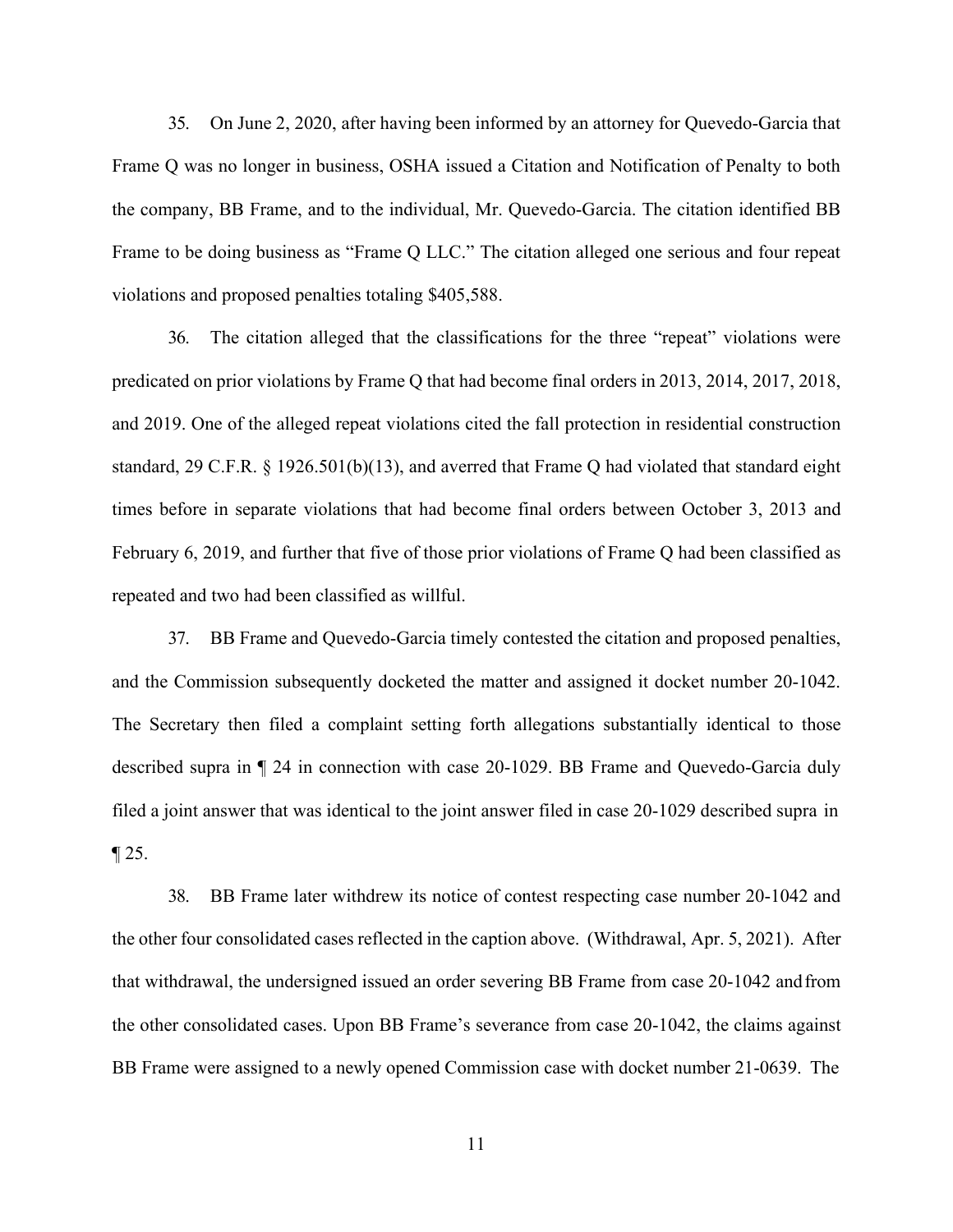violations and proposed penalties set forth in the citation issued to BB Frame on June 2, 2020 that arose out of inspection 1470356 became a final order against BB Frame in case 21-0639 on August 23, 2021.

39. After the severance of BB Frame from case 20-1042 (and the consolidated cases reflected in the caption) Quevedo-Garcia remained the sole respondent. The parties executed a formal stipulation in which Quevedo-Garcia waived all defenses other than the defense that he should not be held personally liable as described supra in ¶ 28.

### *Case 20-1031 (Inspection 1464272 Opened on Feb. 20, 2020)*

40. On February 20, 2020, a CO from OSHA's area office in Hasbrouck Heights, New Jersey, opened OSHA inspection number 1464272 of a residential construction site in Palisades Park, New Jersey at 20 West Central Boulevard. BB Frame was engaged in construction activities at this worksite. BB Frame's president, Quevedo-Garcia, was present at the worksite and spoke with the CO. The same trucks that displayed logos of Frame Q that were present at the BB Frame's worksites on December 5 & 31, 2019, and on January 7, 2020, as described above were present at this worksite on February 20, 2020. (Sydenstricker Decl.).

41. On June 2, 2020, after having been informed by an attorney for Quevedo-Garcia that Frame Q was no longer in business, OSHA issued a Citation and Notification of Penalty to both the company, BB Frame, and to the individual, Mr. Quevedo-Garcia. The citation identified BB Frame to be doing business as "Frame Q LLC." The citation alleged one serious, one willful, and two repeat violations and proposed penalties totaling \$274,892.

42. The violation alleged to have been "willful" cited the fall protection standard for residential construction, which is codified at 29 C.F.R. § 1926.501(b)(13). That willful citation item alleged that the company Frame Q LLC had violated that standard seven times previously,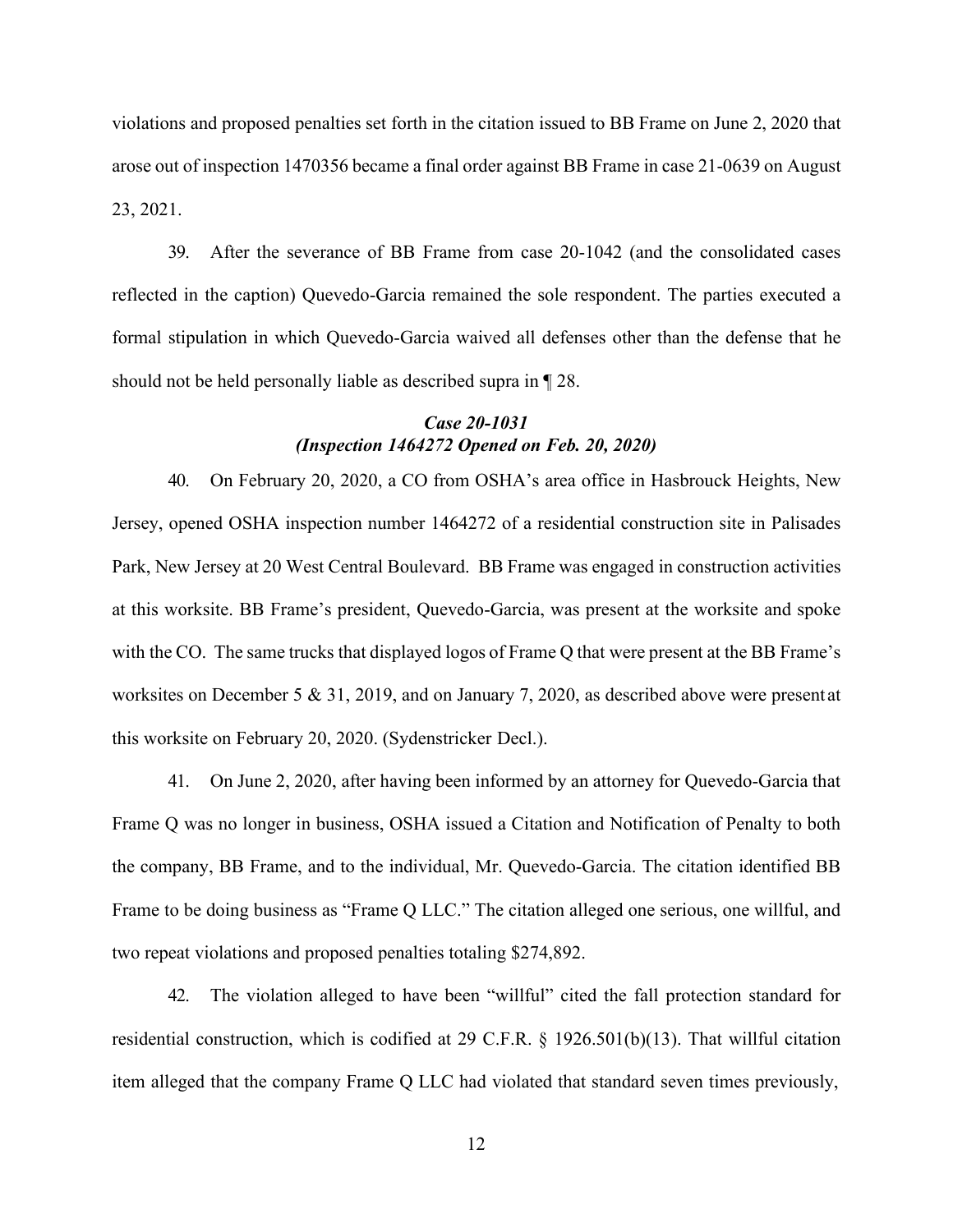with those violations having become final orders in 2017, 2018, and 2019, and with all seven of those prior violations having been classified as either willful or repeat violations.

43. The citation alleged that the classifications of the two "repeat" violations were predicated on prior violations by Frame Q that had become final orders in 2017, 2018, and 2019.

44. BB Frame and Quevedo-Garcia timely contested the citation and proposed penalties, and the Commission subsequently docketed the matter and assigned it docket number 20-1031. The Secretary then filed a complaint setting forth allegations substantially identical to those described supra in ¶ 24 in connection with case 20-1029. BB Frame and Quevedo-Garcia duly filed a joint answer that was identical to the joint answer filed in case 20-1029 described supra in  $\P$  25.

45. BB Frame later withdrew its notice of contest respecting case number 20-1031 and the other four consolidated cases reflected in the caption above. (Withdrawal, Apr. 5, 2021). After that withdrawal, the undersigned issued an order severing BB Frame from case 20-1031 andfrom the other consolidated cases. Upon BB Frame's severance from case 20-1031, the claims against BB Frame were assigned to a newly opened Commission case with docket number 21-0637. The violations and proposed penalties set forth in the citation issued to BB Frame on June 2, 2020 that arose out of inspection 1464272 became a final order against BB Frame in case 21-0637 on August 23, 2021.

46. After the severance of BB Frame from case 20-1031 (and the consolidated cases reflected in the caption) Quevedo-Garcia remained the sole respondent. The parties executed a formal stipulation in which Quevedo-Garcia waived all defenses other than the defense that he should not be held personally liable as described supra in ¶ 28.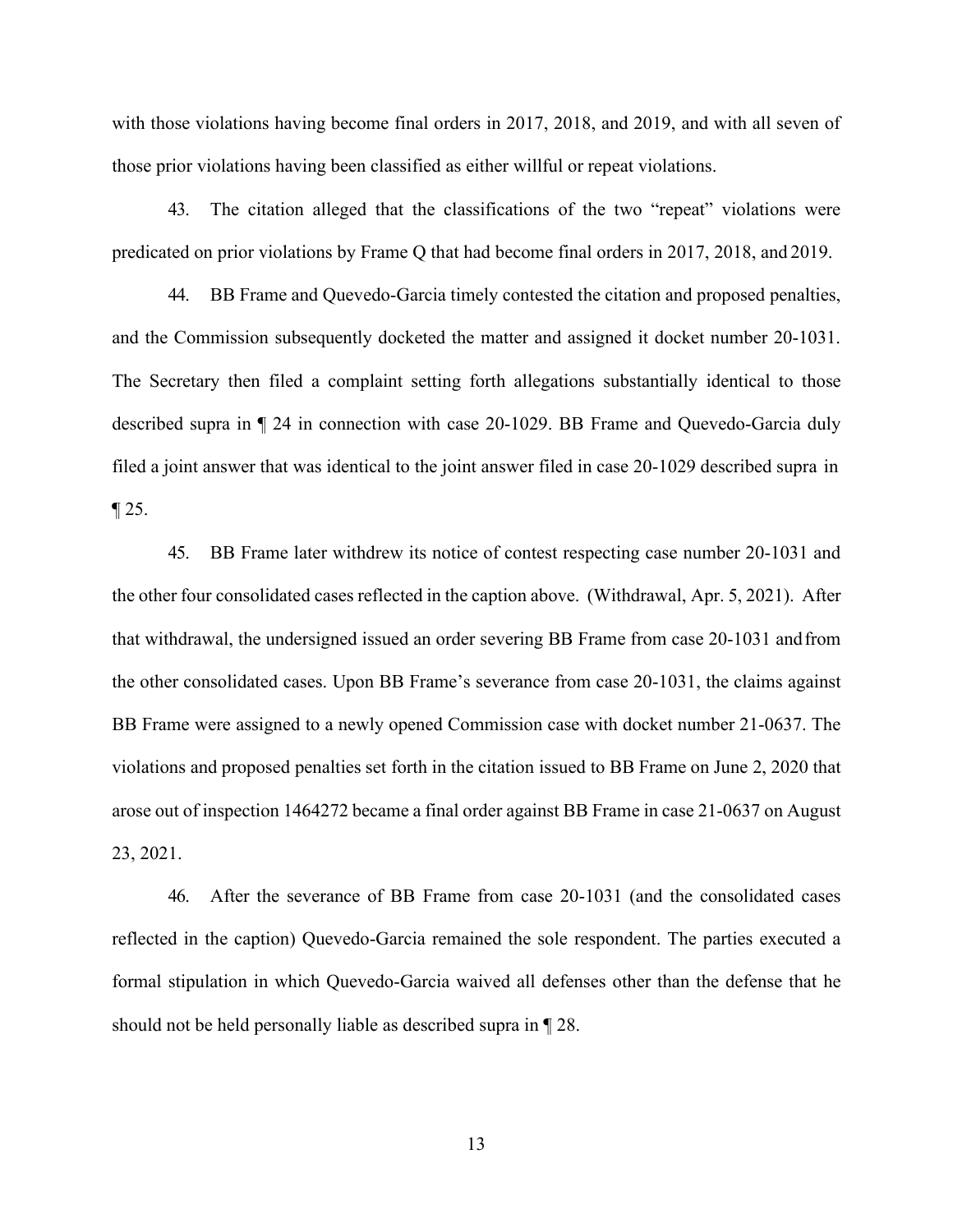### *Case 20-1032 (Inspection 1466351 Opened on Feb. 28, 2020)*

47. On February 28, 2020, a CO from OSHA's area office in Hasbrouck Heights, New Jersey, opened OSHA inspection number 1466351 of the same residential construction site that was the subject of inspection 146427 (case 20-1031) in Palisades Park, New Jersey at 20 West Central Boulevard. BB Frame was again engaged in construction activities at this worksite. Quevedo-Garcia was again present at this worksite. The same trucks displaying logos of FrameQ that were present at the same worksite on February 20, 2020, as described above were present at the worksite on February 28, 2020. (Sydenstricker Decl.).

48. On June 2, 2020, after having been informed by an attorney for Quevedo-Garcia that Frame Q was no longer in business, OSHA issued a Citation and Notification of Penalty to both the company, BB Frame, and to the individual, Mr. Quevedo-Garcia. The citation identified BB Frame to be doing business as "Frame Q LLC." The citation alleged five serious, one willful, and three repeat violations and proposed penalties totaling \$369,739.

49. The citation alleged that the classifications for the three "repeat" violations were predicated on prior violations of OSHA standards by Frame Q that had become final orders in 2017, 2018, and 2019.

50. One of the alleged willful violations cited the standard for fall protection in residential construction, which is codified at 29 C.F.R. § 1926.501(b)(13), alleging two separate instances that had occurred on February 28 and March 2, 2020.

51. BB Frame and Quevedo-Garcia timely contested the citation and proposed penalties, and the Commission subsequently docketed the matter and assigned it docket number 20-1032. The Secretary then filed a complaint setting forth allegations substantially identical to those described supra in ¶ 24 in connection with case 20-1029. BB Frame and Quevedo-Garcia duly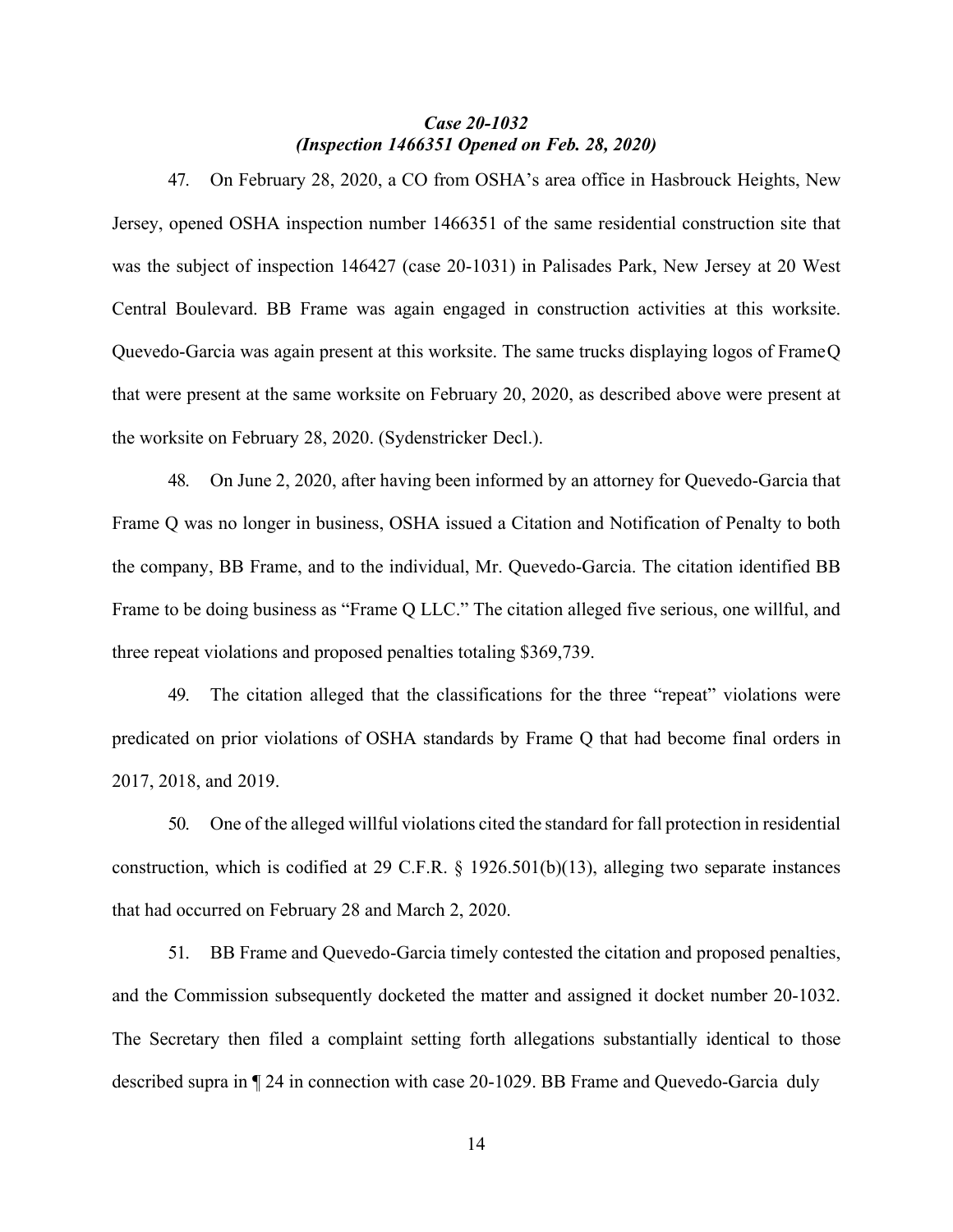filed a joint answer that was identical to the joint answer filed in case 20-1029 described supra in  $\P$  25.

52. BB Frame later withdrew its notice of contest respecting case number 20-1032 and the other four consolidated cases reflected in the caption above. (Withdrawal, Apr. 5, 2021). After that withdrawal, the undersigned issued an order severing BB Frame from case 20-1032 andfrom the other consolidated cases. Upon BB Frame's severance from case 20-1032, the claims against BB Frame were assigned to a newly opened Commission case with docket number 21-0638. The violations and proposed penalties set forth in the citation issued to BB Frame on June 2, 2020 that arose out of inspection 1466351 became a final order against BB Frame in case 21-0638 on August 23, 2021.

53. After the severance of BB Frame from case 20-1042 (and the consolidated cases reflected in the caption) Quevedo-Garcia remained the sole respondent. The parties executed a formal stipulation in which Quevedo-Garcia waived all defenses other than the defense that he should not be held personally liable as described supra in ¶ 28.

### **Thirteen Final Orders Against Frame Q LLC Alleged to Support "Repeat" and "Willful" Classifications Alleged Here**

54. From February 2013 to July 2018, officials from OSHA's area office in Hasbrouck Heights, New Jersey, conducted thirteen inspections of Frame Q worksites. CO Stuart Sydenstricker was the lead OSHA official on seven of those inspections, during which hedirectly explained OSHA safety requirements to Quevedo-Garcia. CO Sydenstricker specifically explained the requirement that workers utilize certain fall protection measures, and each time Quevedo-Garcia indicated that he understood this requirement. Nevertheless, on multiple occasions during those inspections, Quevedo-Garcia said that he intentionally does not require the employees to utilize compliant fall protection measures because he did not consider those measures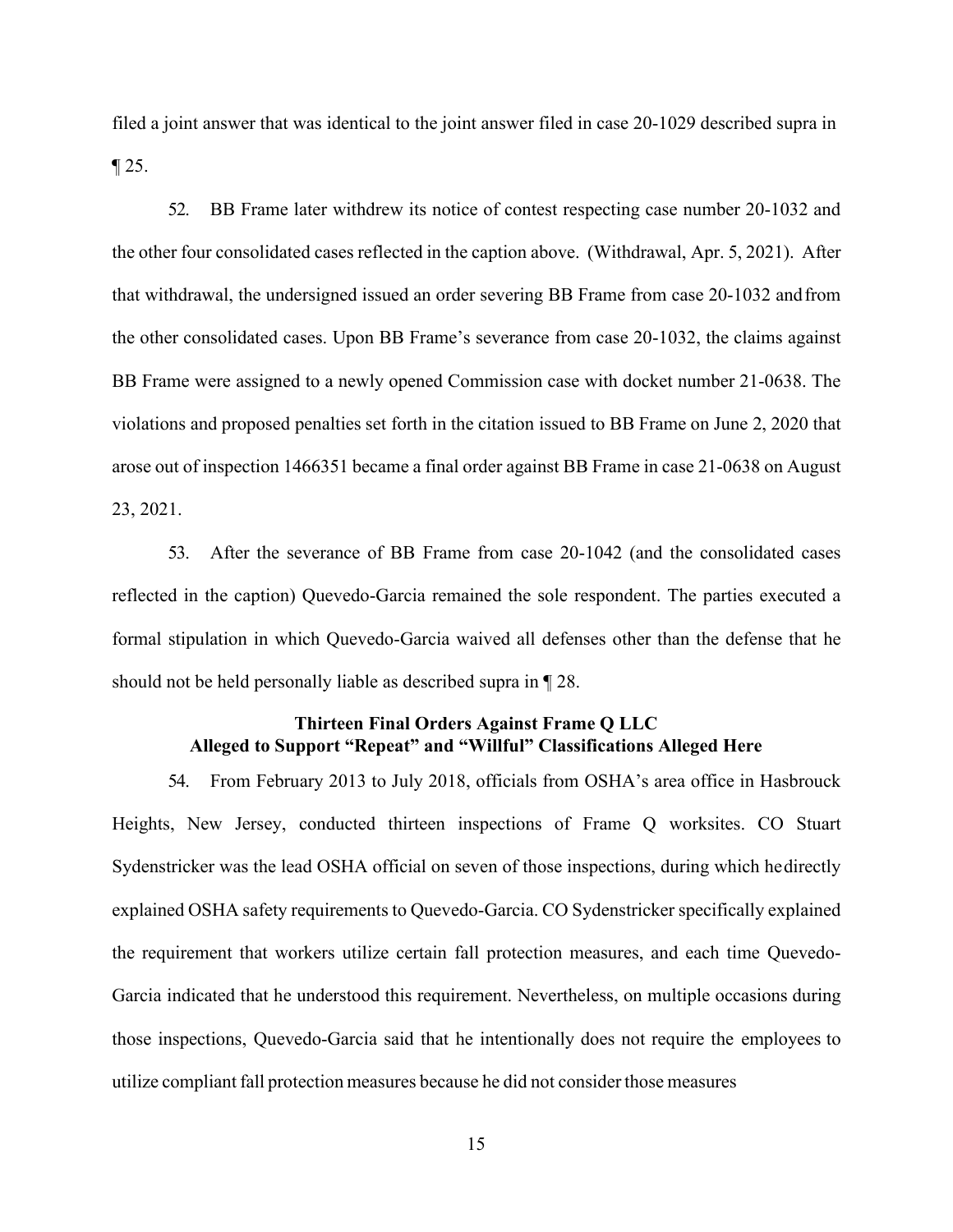to be worth the expense. (Sydenstricker Decl. ¶ 7).

55. Each of the thirteen inspections of Frame Q worksites resulted in the OSHA area office issuing to Frame Q a separate Citation and Notification of Penalty relating to each inspection. Twelve of those thirteen citations ultimately became final orders in which all the citations and proposed penalties became final orders as they had been originally issued. (One of the thirteen citations did *not* result in the complete affirmance of the citation items and proposed penalties as originally issued, but rather resulted reduced penalties and the reclassification of one violation pursuant to the terms of a formal settlement agreement, as described infra in ¶ 57.) Altogether, the thirteen citations established 40 violations of certain construction industry workplace safety and health standards codified in 29 C.F.R. pt. 1926. Of those 40 violations, twenty-one were classified as serious, seventeen were classified as repeated, and two were classified as willful. Those 40 violations included the following:

a. Eight violations of the fall protection in residential construction standard codified at 29 C.F.R. § 1926.501(b)(13), five of which were repeat violations and two of which were willful violations.

b. Twelve violations of personal protective equipment standards pertaining to eye, face, and head protection. Nine of those twelve violations were repeat violations.

c. Ten violations of the "Stairways and Ladders" standard codified at 29 C.F.R. pt.1926, subpt. X.

d. Nine violations of the "Scaffolds" standard codified at 29 C.F.R. pt. 1926, subpt. L. Two of those nine violations were repeat violations.

56. The penalties arising out of the thirteen citations totaled \$777,609. Of that amount, Frame Q has paid \$4,800 that had been assessed in connection with an inspection conducted in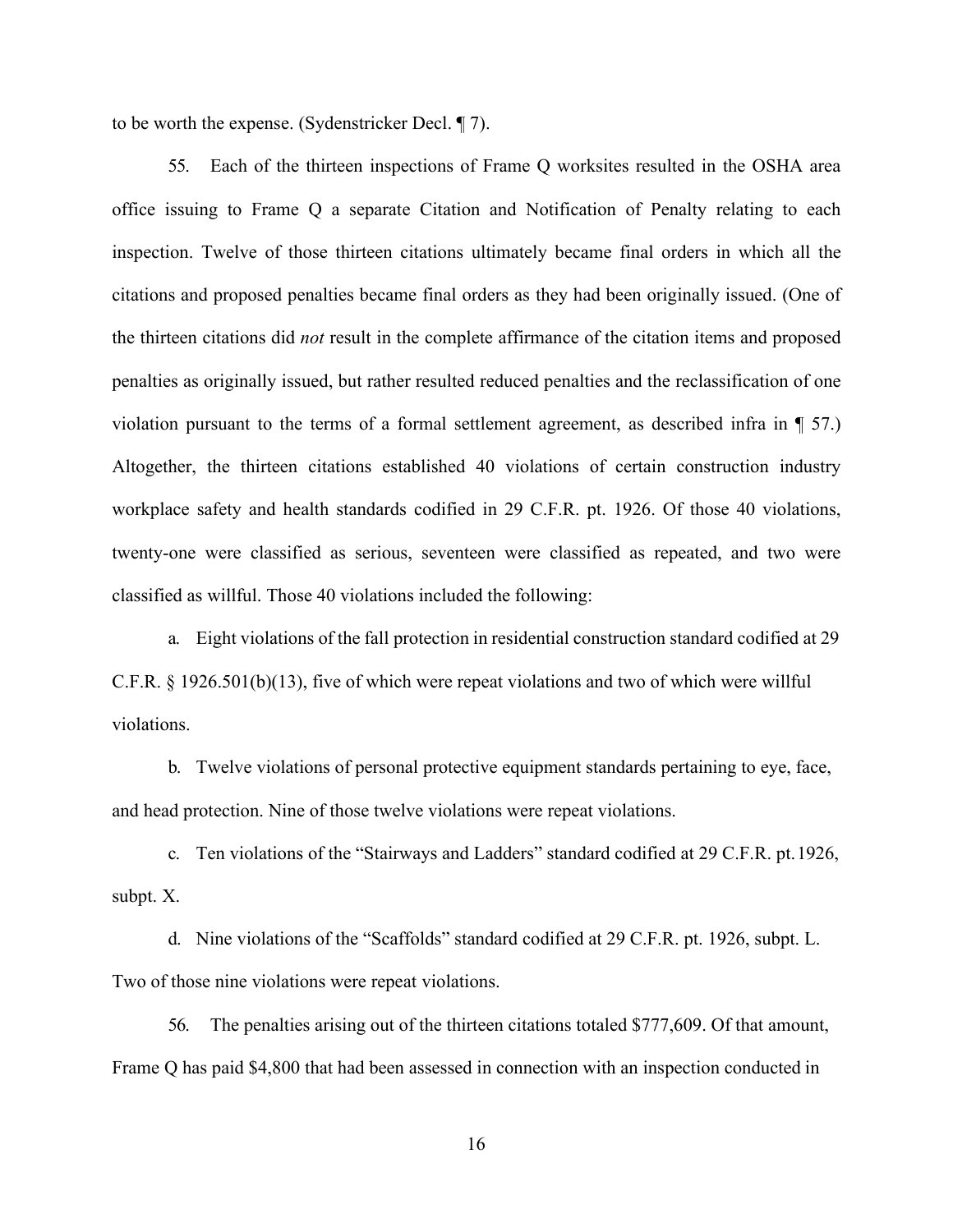August 2013 as described infra at ¶ 58. Frame Q did not pay any of the remaining sum of \$772,809 either before or after its voluntary dissolution on April 7, 2019. (Sydenstricker Decl.). A summary of those thirteen prior inspections and resulting citationsissued to Frame Q between February 2013 and January 2019 are set forth infra in ¶¶ 57–69.

57. Inspection 897001 of Frame Q Worksite. On February 26, 2013, a CO from OSHA's area office in Hasbrouck Heights, New Jersey, opened OSHA inspection number 897001 of a residential construction site in Englewood Cliffs, New Jersey at 31 New Street, where Frame Q was building a porch on an existing residential structure. On June 19, 2013, OSHA issued a citation and notification of penalty that alleged three violations. Frame Q contested the citation and proposed penalties, and the Commission's Executive Secretary docketed the matter and assigned it docket number  $13{\text -}1603$ .<sup>1</sup> Frame Q entered into a formal settlement agreement on February 21, 2014, that became a final order of the Commission on April 28, 2014, wherein

<span id="page-18-0"></span><sup>&</sup>lt;sup>1</sup> The description of certain details respecting the citation involved in Commission case 13-1603 is based on taking judicial notice of the docket filings in that Commission case. *See Copomon Enters., LLC*, 24 BNA OSHC 2177, 2179 n. 1 (No. 13-0709, 2018) (ALJ) (taking judicial notice of documents filed in a different Commission proceeding). Those documents, and other documents pertaining to the underlying inspection, are known to both the Secretary and Quevedo-Garcia.

This judicial notice is taken subject to either party's opportunity to show the contrary. *See*  5 U.S.C. § 556(e) (providing that "[w]hen an agency decision rests on official notice of a material fact not appearing in the evidence in the record, a party is entitled, on timely request, to an opportunity to show the contrary"); Fed. R. Evid. 201(e) (providing that if judicial notice is taken "before notifying a party, the party, on request, is still entitled to be heard"); *L & L Painting Co., Inc.*, 22 BNA OSHC 1346, 1352 (No. 05-0050, 2008).

Either party may exercise the opportunity to show the contrary by requesting to do so *prior to* the date the undersigned's decision and report is to be filed with the Commission's Executive Secretary for docketing pursuant to Commission Rule 90(b)(2). [That date is identified in the cover letter under which this decision is being served on the parties pursuant to Commission Rule 90(a)(2). 29 C.F.R. § 2200.90.] If either or both parties file such a request, the undersigned will not transmit the report to the Executive Secretary for docketing on the date identified, but rather may schedule further proceedings as appropriate.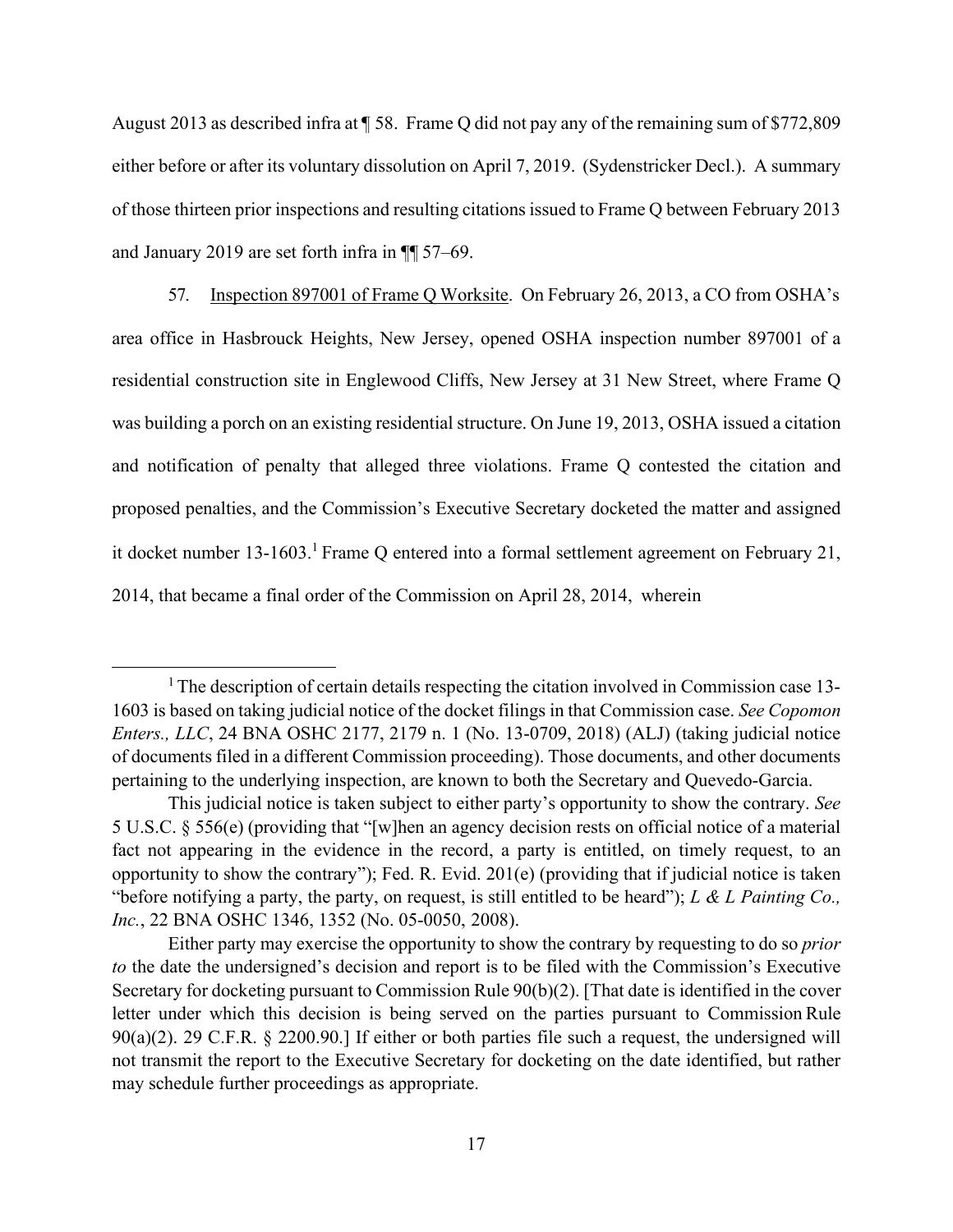Frame Q accepted three serious violations and associated penalties that totaled \$4,180 that were payable in ten equal monthly installments. Frame Q did not pay the agreed penalties. (Sydenstricker Decl.).

58. Inspection 927166 of Frame Q Worksite. On August 5, 2013, a CO from OSHA's area office in Hasbrouck Heights, New Jersey, opened OSHA inspection number 927166 of a residential construction site in Paramus, New Jersey at 224 Diane Place. Frame Q was engagedin construction activities at this worksite. On August 28, 2013, OSHA issued a citation and notification of penalty to Frame Q that alleged two serious violations and proposed penalties totaling \$4,800.<sup>2</sup> Frame Q did not contest the citation and paid the proposed penalty of \$4,800,

<span id="page-19-0"></span> $2$  The findings regarding inspection number 897001 are based in part on taking judicial notice of information retrieved from OSHA's public website where OSHA publishes certain information about its numbered inspections (most recently accessed on February 22, 2022, at osha.gov/pls/imis/InspectionNr.html). *See United States v. Garcia*, 855 F.3d 615, 621 (4th Cir. 2017) (observing that courts "routinely take judicial notice of information contained on state and federal government websites"). The foundational documents on which this publicly posted information is based are known to both the Secretary and Quevedo-Garcia but were notpresented on the cross motions for summary judgment. *Cf. Dukane Precast, Inc. v. Perez*, 785 F.3d 252, 254 (7th Cir. 2015) (in judicial review a Commission decision, the court of appeals "discovers on[its] own" certain facts that were published on a municipality's public website that the court said it "would have liked the parties to tell us").

Judicial notice of these facts is taken subject to either party's opportunity to show the contrary. *See* 5 U.S.C. § 556(e) (providing that "[w]hen an agency decision rests on official notice of a material fact not appearing in the evidence in the record, a party is entitled, on timely request, to an opportunity to show the contrary"); Fed. R. Evid. 201(e) (providing that if judicial notice is taken "before notifying a party, the party, on request, is still entitled to be heard"); *L & L Painting Co., Inc.*, 22 BNA OSHC 1346, 1352 (No. 05-0050, 2008).

Either party may exercise the opportunity to show the contrary by requesting to do so *prior to* the date the undersigned's decision and report is to be filed with the Commission's Executive Secretary for docketing pursuant to Commission Rule 90(b)(2). [That date is identified in the cover letter under which this decision is being served on the parties pursuant to Commission Rule 90(a)(2). 29 C.F.R. § 2200.90.] If either or both parties file such a request, the undersigned will not transmit the report to the Executive Secretary on the date identified, but rather may schedule further proceedings as appropriate.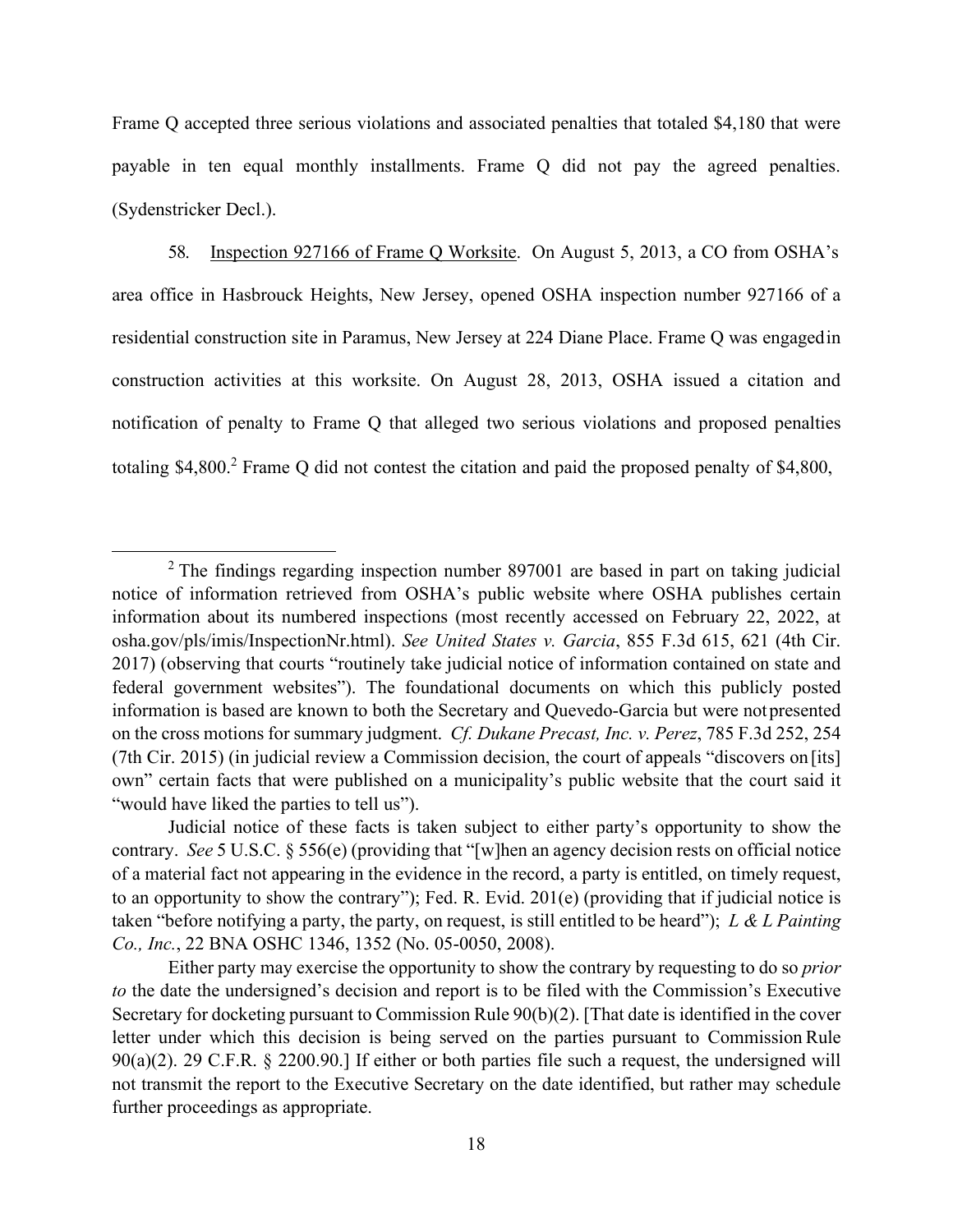which is the only penalty for any established violations of OSHA standards that Frame Q has paid. (Sydenstricker Decl.).

59. Inspection 955187 of Frame Q Worksite. On January 16, 2014, a CO from OSHA's area office in Hasbrouck Heights, New Jersey, opened OSHA inspection number 955187 of a residential construction site in Teaneck, New Jersey at 368 Edgewood Avenue. Frame Q was engaged in construction activities at this worksite. On July 11, 2014, OSHA issued a citation and notification of penalty to Frame Q that alleged one repeat and three serious violations and proposed penalties totaling \$23,320. Frame Q did not contest the citation or proposed penalties and consequently they became a final order pursuant to section 10(b) of the Act. Frame Q has not paid the imposed penalties. (Sydenstricker Decl.; footnote 2, supra, [as to judicial notice of OSHA website information]).

60. Inspection 983958 of Frame Q Worksite. On January 24, 2014, a CO from OSHA's area office in Hasbrouck Heights, New Jersey, opened OSHA inspection number 983958 at the same residential construction site in Teaneck, New Jersey at 368 Edgewood Avenue that had been the subject of inspection 955187, which is described in the preceding paragraph. Frame Q was engaged in construction activities at this worksite. On July 16, 2014, OSHA issued a citation and notification of penalty to Frame Q that alleged one repeat and two serious violations and proposed penalties totaling \$20,680. Frame Q did not contest the citation and consequently it became a final order pursuant to section 10(b) of the Act. Frame Q has not paid the imposed penalties. (Sydenstricker Decl.; footnote 2, supra, [as to judicial notice of OSHA website information] ).

61. Inspection 979064 of Frame Q Worksite. On March 3, 2014, a CO from OSHA's area office in Hasbrouck Heights, New Jersey, opened OSHA inspection number 979064 of a residential construction site in Englewood Cliffs, New Jersey at 18 Skyline Drive. Frame Q was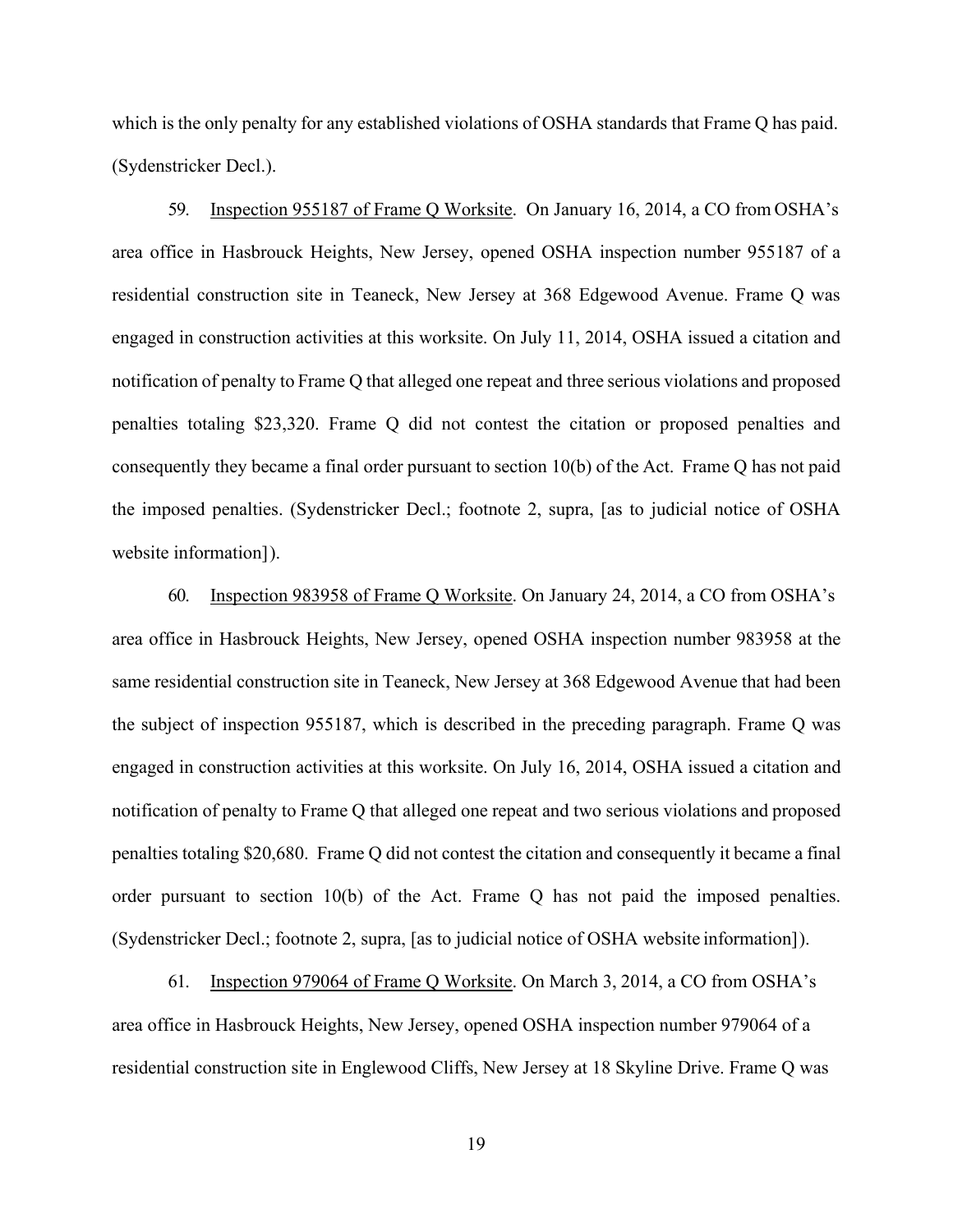engaged in construction activities at this worksite. On June 17, 2014, OSHA issued a citation and notification of penalty to Frame Q that alleged one repeat and four serious violations and proposed penalties totaling \$14,520. Frame Q did not contest the citation and consequently it became a final order by operation of law on July 23, 2014, pursuant to section 10(a) of the Act. By letter dated November 23, 2016, Frame Q sought to challenge this final order by filing with the Commission a notice of contest. The Commission's Executive Secretary treated this to be a "late notice of contest" and docketed the matter, assigning it case number 16-2015. By decision dated September 22, 2017, a Commission Judge issued an order dismissing Frame Q's late notice of contest. The order of dismissal became a final order of the Commission on October 25, 2017. Frame Q hasnot paid the imposed penalties. (Sydenstricker Decl.; footnote 1, supra [as to judicial notice of Commission case files] ).

62. Inspection 1052385 of Frame Q Worksite. On January 23, 2015, a CO from OSHA's area office in Hasbrouck Heights, New Jersey, opened OSHA inspection number 1052385 of a residential construction site in Paramus, New Jersey on Sherwood Drive. Frame Q was engaged in construction activities at this worksite. On April 28, 2015, OSHA issued a citation and notification of penalty to Frame Q that alleged two serious violations and proposed penalties totaling \$4,400. By letter dated November 23, 2016, Frame Q sought to challenge the citation and proposed penalties by filing a notice of contest. The Commission's Executive Secretary treated this to be a "late notice of contest" and docketed the matter, assigning it case number 16-2011. Frame Q contended in part that it had never been served with the citation. After conducting an evidentiary hearing on September 18, 2017, a Commission Judge issued a decision and order on February 5, 2018, determining in part that (a) the citation had become a final order by operation of law under section  $10(a)$  of the Act, (b) Frame Q had failed to demonstrate that it was entitled to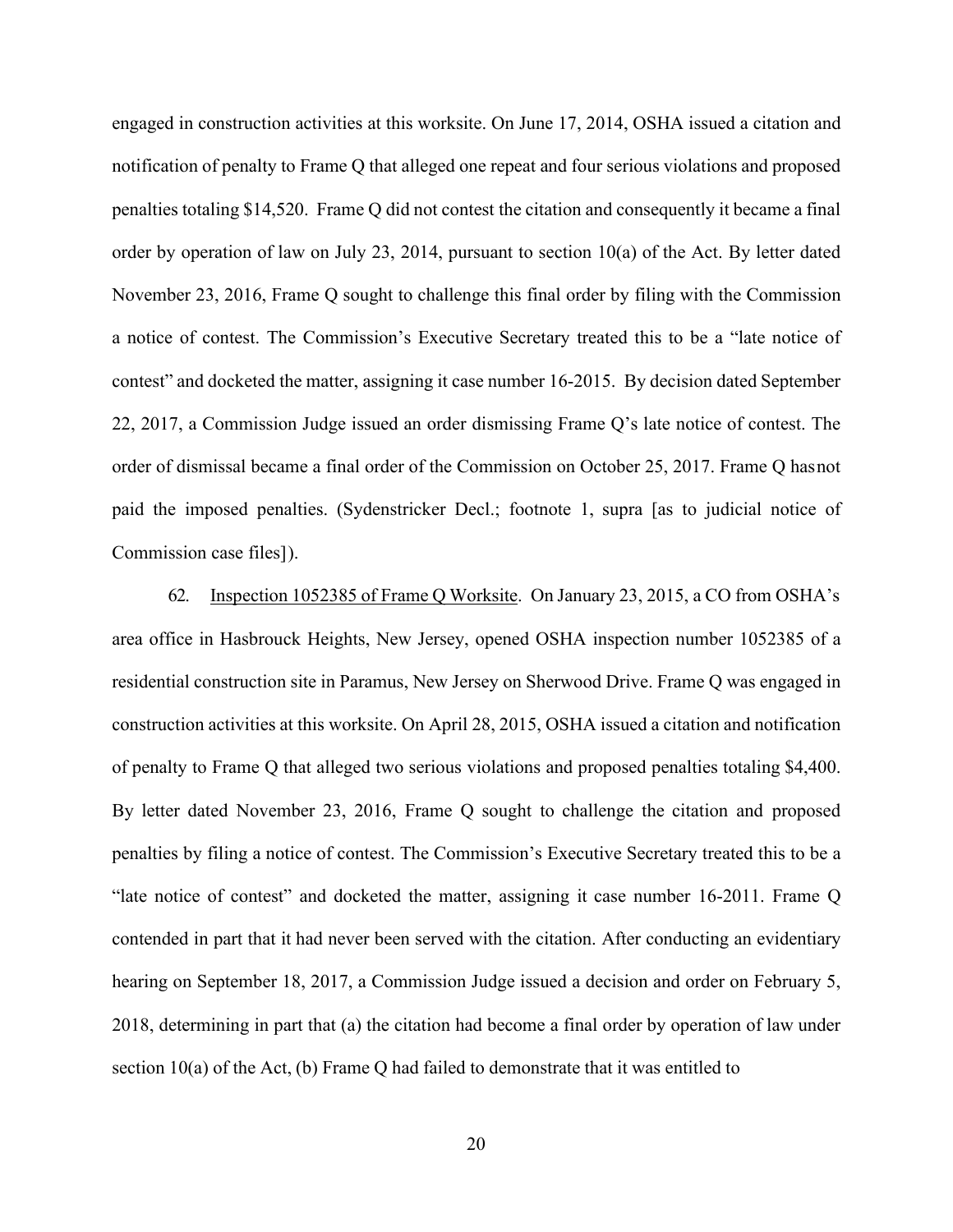relief from this final order, and (c) dismissing Frame Q's notice of contest. The order of dismissal became a final order of the Commission on March 8, 2018. Frame Q has not paid the imposed penalties. (Sydenstricker Decl.; footnote 1, supra [as to judicial notice of Commission files] ).

63. Inspection 1042114 of Frame Q Worksite. On February 24, 2015, a CO from OSHA's area office in Hasbrouck Heights, New Jersey, opened OSHA inspection number 1042114 of a residential construction site in Mahwah, New Jersey at 27 Maple Avenue. Frame Q was engaged in construction activities at this worksite. On June 22, 2015, OSHA issued acitation and notification of penalty to Frame Q that alleged one serious, one willful, and one repeat violation, and proposed penalties totaling \$20,680. By letter dated November 23, 2016, Frame Q sought to challenge the citation and proposed penalties by filing a notice of contest. The Commission's Executive Secretary treated this to be a "late notice of contest" and docketed the matter, assigning it case number 16-2010. Frame Q contended in part that it had never been served with the citation. After conducting an evidentiary hearing on September 18, 2017, a Commission Judge issued a decision and order on February 5, 2018, determining in part that (a) the citation had become a final order by operation of law under section 10(a) of the Act, (b) Frame Q had failed to demonstrate that it was entitled to relief from this final order, and (c) dismissing Frame Q's notice of contest. The order of dismissal became a final order of the Commission on March 8, 2018. Frame Q has not paid the imposed penalties. (Sydenstricker Decl.; footnote 1, supra [as to judicial notice of Commission files]).

64. Inspection 1071019 of Frame Q Worksite. On April 22, 2015, a CO from OSHA's area office in Hasbrouck Heights, New Jersey, opened OSHA inspection number 1071019 of a residential construction site in Fort Lee, New Jersey on Abbott Boulevard. Frame Q was engaged in construction activities at this worksite. On October 5, 2015, OSHA issued a citation and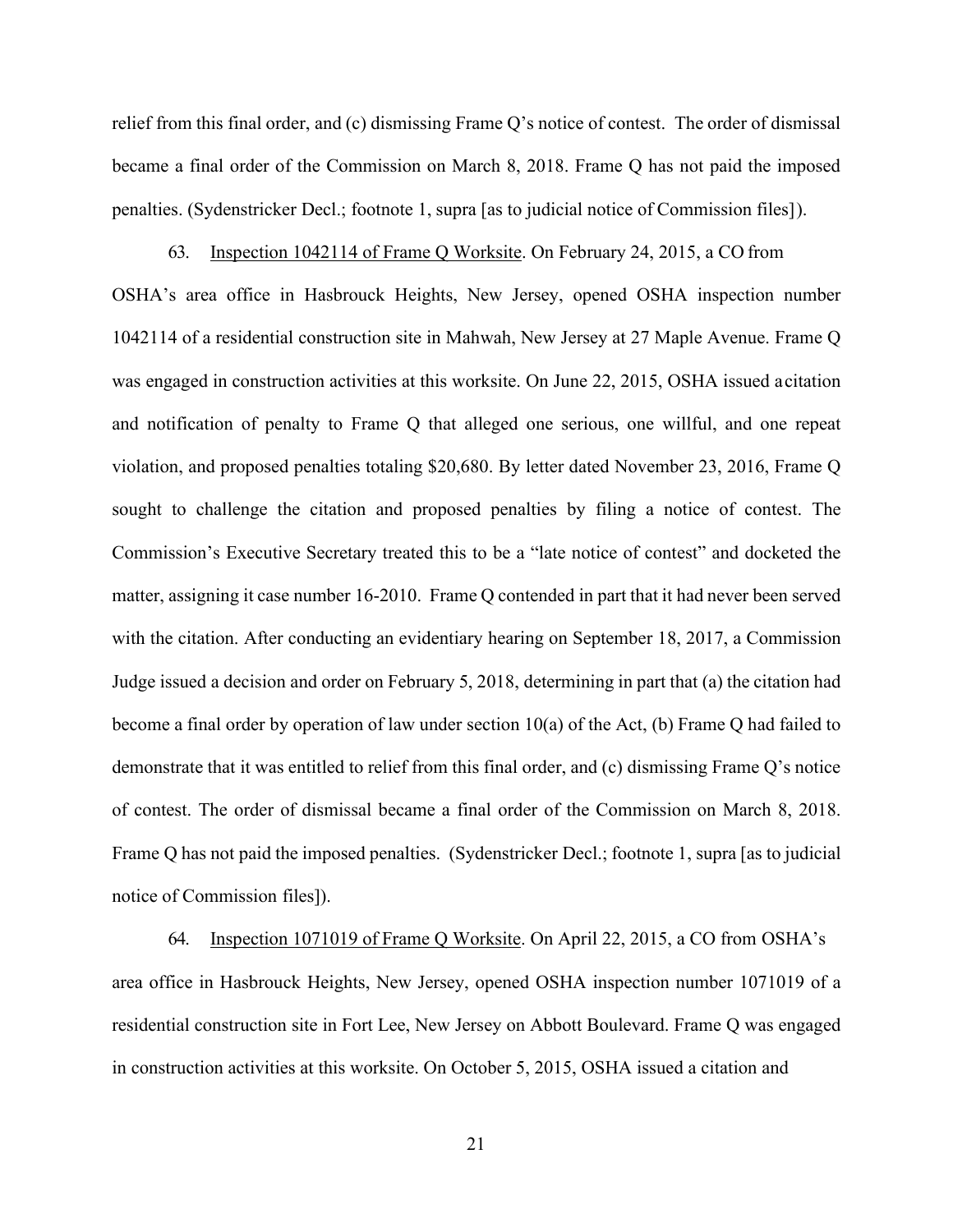notification of penalty to Frame Q that alleged one serious and two repeat violations, and that proposed penalties totaling \$13,640. By letter dated November 23, 2016, Frame Q sought to challenge the citation and proposed penalties by filing a notice of contest. The Commission's Executive Secretary treated this to be a "late notice of contest" and docketed the matter, assigning it case number 16-2012. Frame Q contended in part that it had never been served with the citation. After conducting an evidentiary hearing on September 18, 2017, a Commission Judge issued a decision and order on February 5, 2018, determining in part that (a) the citation had become a final order by operation of law under section 10(a) of the Act, (b) Frame Q had failed to demonstrate that it was entitled to relief from this final order, and (c) dismissing Frame Q's notice of contest. The order of dismissal became a final order of the Commission on March 8, 2018. Frame Q has not paid the imposed penalties. (Sydenstricker Decl.; footnote 1, supra [as to judicial notice of Commission files] ).

65. Inspection 1076348 of Frame Q Worksite. On June 8, 2015, a CO from OSHA's area office in Hasbrouck Heights, New Jersey, opened OSHA inspection number 1076348 of a residential construction site in Palisades Park, New Jersey at 462 Second Street. Frame Q was engaged in construction activities at this worksite. On August 10, 2015, OSHA issued a citation and notification of penalty to Frame Q that alleged one willful and two repeat violations, and that proposed penalties totaling \$25,080. By letter dated November 23, 2016, Frame Q sought to challenge the citation and proposed penalties by filing a notice of contest. The Commission's Executive Secretary treated this to be a "late notice of contest" and docketed the matter, assigning it case number 16-2013. Frame Q contended in part that it had never been served with the citation. After conducting an evidentiary hearing on September 18, 2017, a Commission Judge issued a decision and order on February 5, 2018, determining in part that (a) the citation had become a final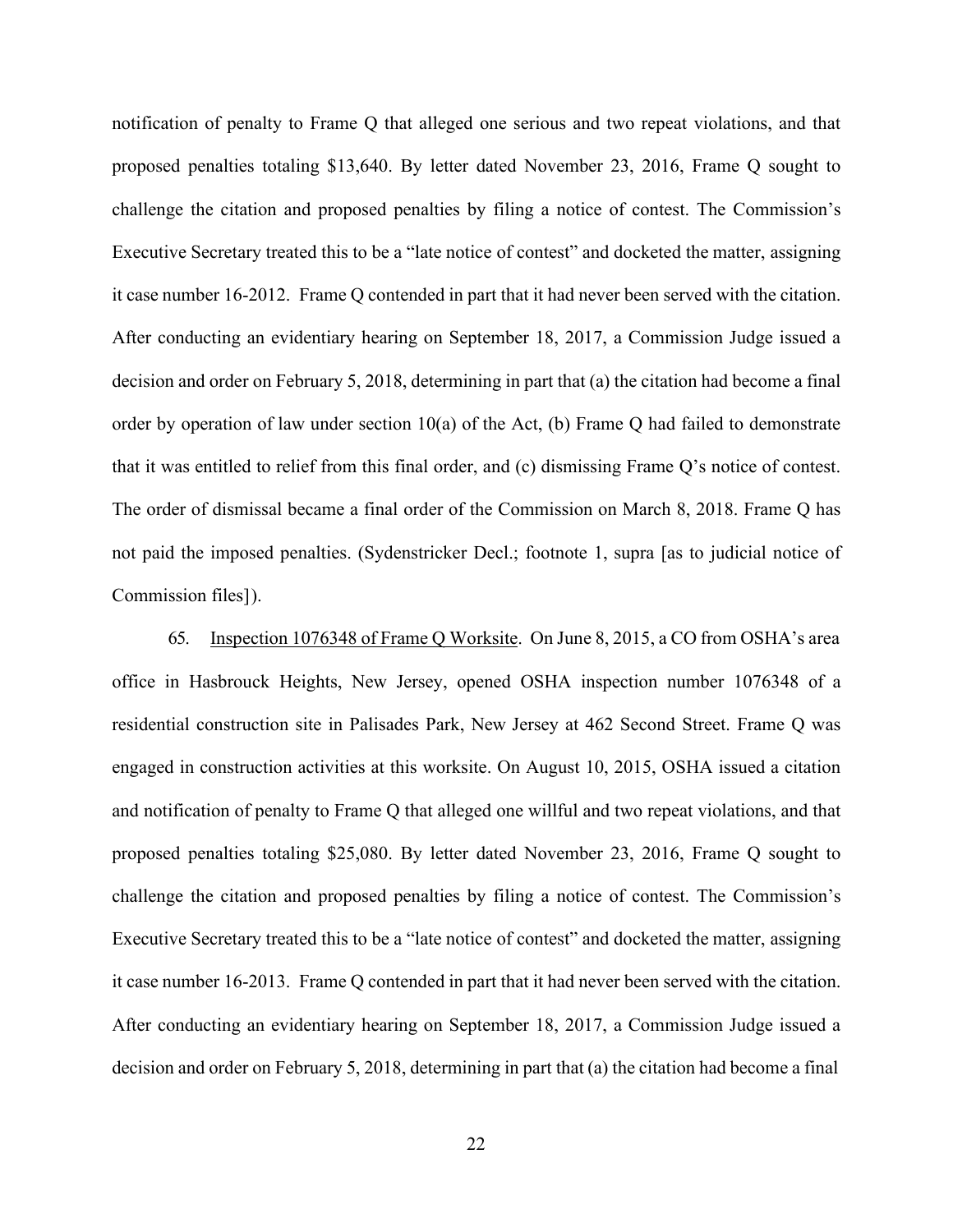order by operation of law under section  $10(a)$  of the Act, (b) Frame Q had failed to demonstrate that it was entitled to relief from this final order, and (c) dismissing Frame Q's notice of contest. The order of dismissal became a final order of the Commission on March 8, 2018. Frame Q has not paid the imposed penalties. (Sydenstricker Decl.; footnote 1, supra [as to judicial notice of Commission files]).

66. Inspection 1113701 of Frame Q Worksite. On December 22, 2015, a CO from OSHA's area office in Hasbrouck Heights, New Jersey, opened OSHA inspection number 1113701 of a residential construction site in Fort Lee, New Jersey at 1010/1006 Morningside Lane. Frame Q was engaged in construction activities at this worksite. On February 16, 2016, OSHA issued a citation and notification of penalty to Frame Q that alleged two repeat violations and proposed penalties totaling \$18,920. By letter dated November 23, 2016, Frame Q sought to challenge the citation and proposed penalties by filing a notice of contest. The Commission's Executive Secretary treated this to be a "late notice of contest" and docketed the matter, assigning it case number 16-2014. Frame Q contended in part that it had never been served with the citation. After conducting an evidentiary hearing on September 18, 2017, a Commission Judge issued a decision and order on February 5, 2018, determining in part that (a) the citation had become a final order by operation of law under section 10(a) of the Act, (b) Frame Q had failed to demonstrate that it was entitled to relief from this final order, and (c) dismissing Frame Q's notice of contest. The order of dismissal became a final order of the Commission on March 8, 2018. Frame Q has not paid the imposed penalties. (Sydenstricker Decl.; footnote 1, supra [as to judicial notice of Commission files] ).

67. Inspection 1149505 of Frame Q Worksite. On April 23, 2016, a CO from OSHA's area office in Hasbrouck Heights, New Jersey, opened OSHA inspection number 1149505 of a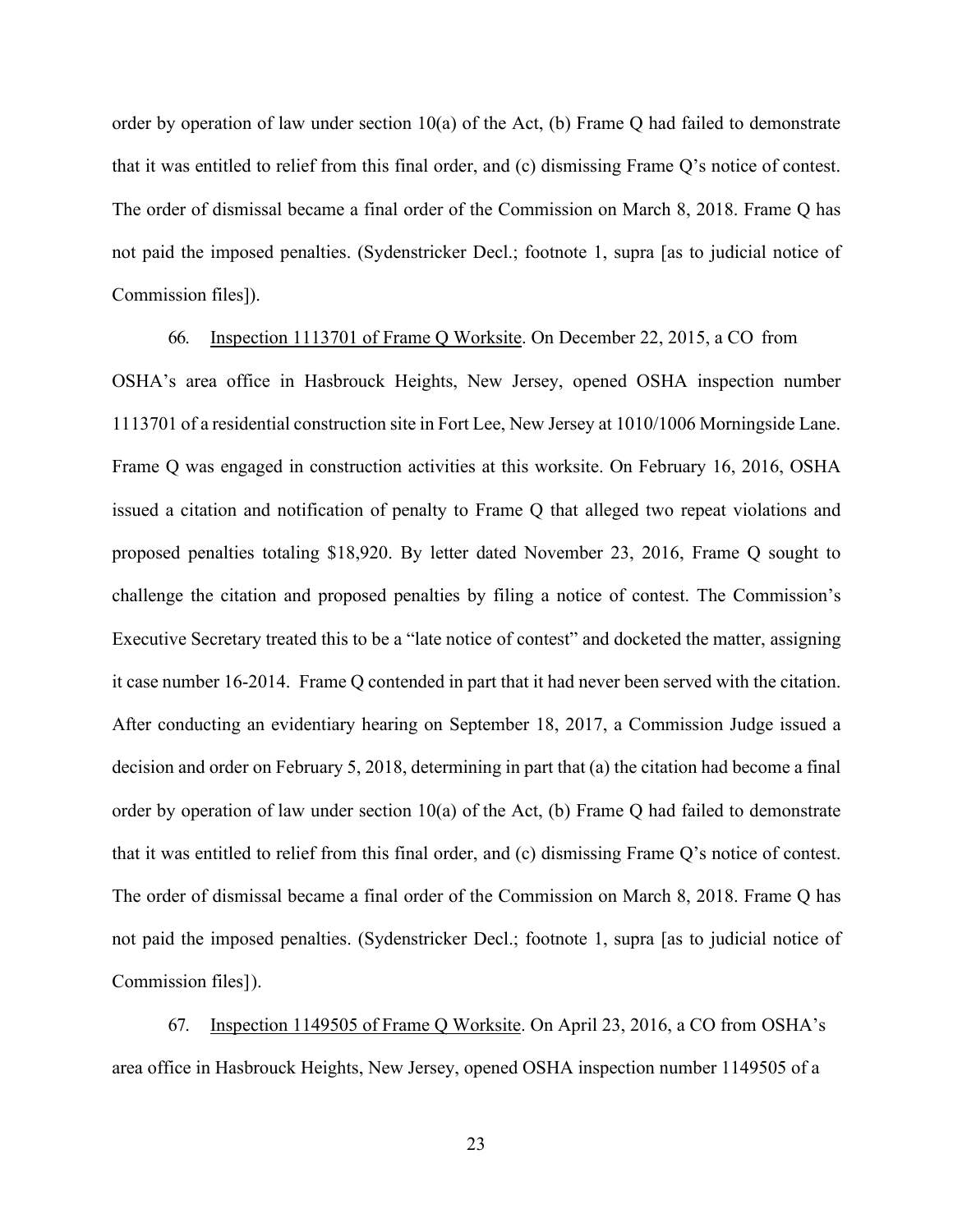residential construction site in Palisades Park, New Jersey at 119 Abbot Avenue. Frame Q was engaged in construction activities at this worksite. On September 28, 2016, OSHA issued a citation and notification of penalty that alleged two repeat violations and proposed penalties totaling \$222,697. Frame Q timely contested the citation and proposed penalties, and the Commission's Executive Secretary docketed the matter and assigned it docket number 16-1737. Frame Q formally withdrew its notice of contest by notice dated February 5, 2018, and a Commission Judge approved the withdrawal by order dated February 20, 2018. Consequently, the citation and proposed penalties became a final order on March 22, 2018. Frame Q has not paid the imposed penalties. (Ex. 16 to Kondo Decl.; Sydenstricker Decl.; footnote 1 supra [as to judicial notice of Commission files] ).

68. Inspection 1264265 of Frame Q Worksite. On April 3, 2017, a CO from OSHA's area office in Hasbrouck Heights, New Jersey, opened OSHA inspection number 1264265 of a residential construction site in Fort Lee, New Jersey at 2475 Sixth Street. Frame Q was engaged in construction activities at this worksite. On September 25, 2017, OSHA issued a citation and notification of penalty that alleged two serious and two repeat violations and proposing penalties totaling \$153,241. Frame Q timely contested the citation and proposed penalties, and the Commission's Executive Secretary docketed the matter and assigned it docket number 17-2030. After Frame Q failed to timely file an answer to the Secretary's complaint, a Commission Judge issued an order to show cause to Frame Q directing Frame Q to show cause why it should not be held in default. Frame Q did not formally respond to the order to show cause. However, Frame Q's attorney informally advised the Commission on June 20, 2018 that Frame Q had "closed its business" and that Frame Q would not file any formal response to the order to show cause. The Commission Judge thereafter filed an order of default affirming the citation and proposed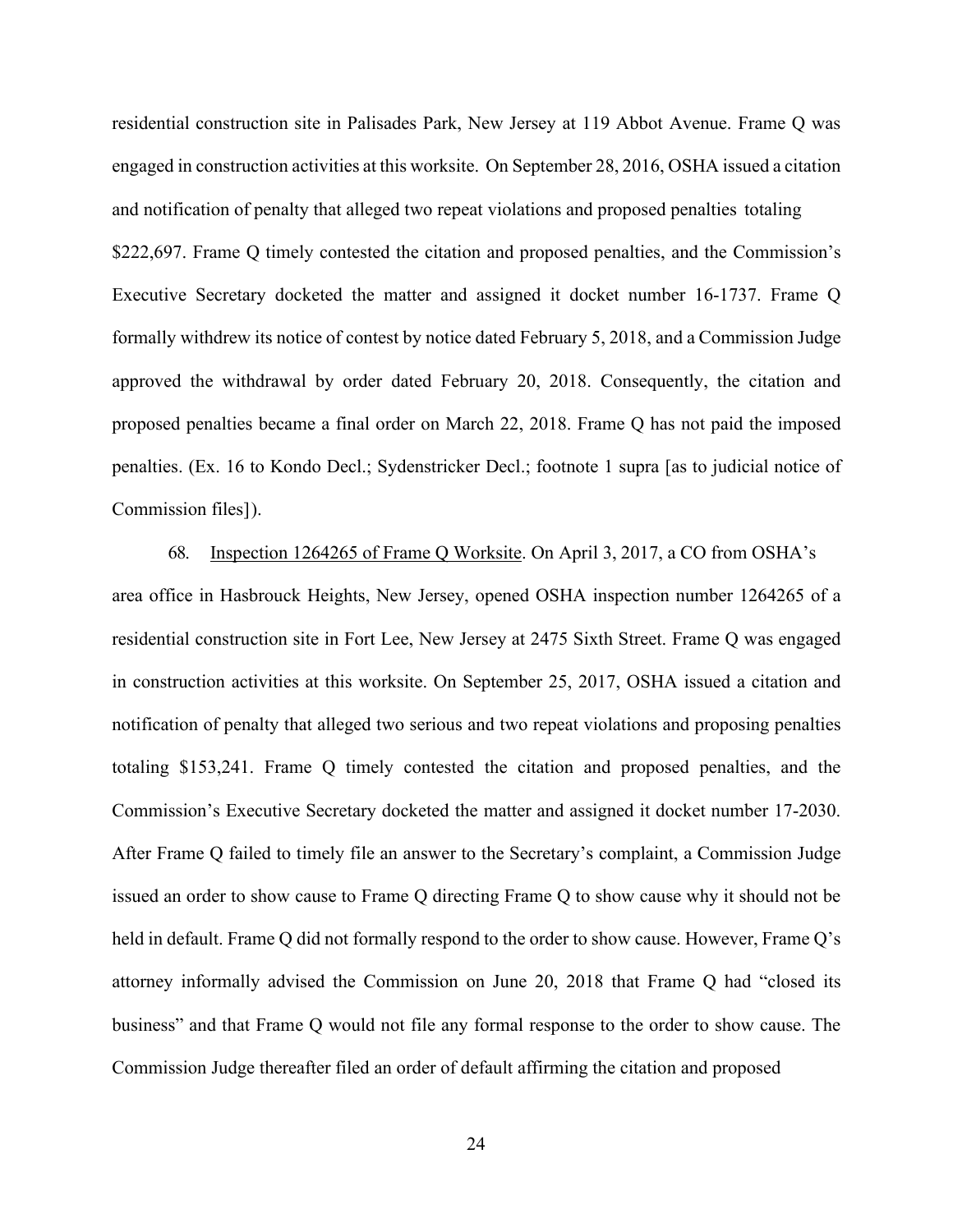penalties. The order of default became a final order on August 8, 2018. Frame Q has not paid the imposed penalties. (Ex. 18 to Kondo Decl.; Sydenstricker Decl.; footnote 1 supra [as to judicial notice of Commission files] ).

69. Inspection 1329463 of Frame Q Worksite. On July 11, 2018, a CO from OSHA's area office in Hasbrouck Heights, New Jersey, opened OSHA inspection number 1329463 of a residential construction site in Palisades Park, New Jersey at 417 Third Street. Frame Q was engaged in construction activities at this worksite. On January 4, 2019, OSHA issued a citation and notification of penalty to Frame Q that alleged one serious and three repeat violations and proposed penalties totaling \$261,451. Frame Q did not contest the citation and consequently it became a final order pursuant to section 10(b) of the Act. Frame Q has not paid the imposed penalties. (Sydenstricker Decl.; footnote 2, supra [as to judicial notice of OSHA website information]).

70. The penalties imposed on Frame Q in the thirteen inspections from 2013 to 2018 totaled \$777,609. Of that sum, Frame Q paid only \$4,800. (Sydenstricker Decl.; footnotes 1 and 2, supra).

71. The last day that Frame Q made payroll disbursements to employees was on June 1, 2018, when it issued payroll checks to seven individuals. (Ex. 24 to Kondo Decl.). Frame Q made no payroll disbursements after June 1, 2018. (Ex. 24 to Kondo Decl.). OSHA's last inspection of a Frame Q worksite was opened about six weeks later, on July 11, 2018, which resulted in the issuance of a citation to Frame Q on January 4, 2019 that Frame Q did not contest.

72. Quevedo-Garcia caused Frame Q to be dissolved on April 7, 2019, which was about ten weeks after the last of the described thirteen citations issued to Frame Q became a final order.

73. In its federal tax return for tax year 2018, which was dated four days after Frame Q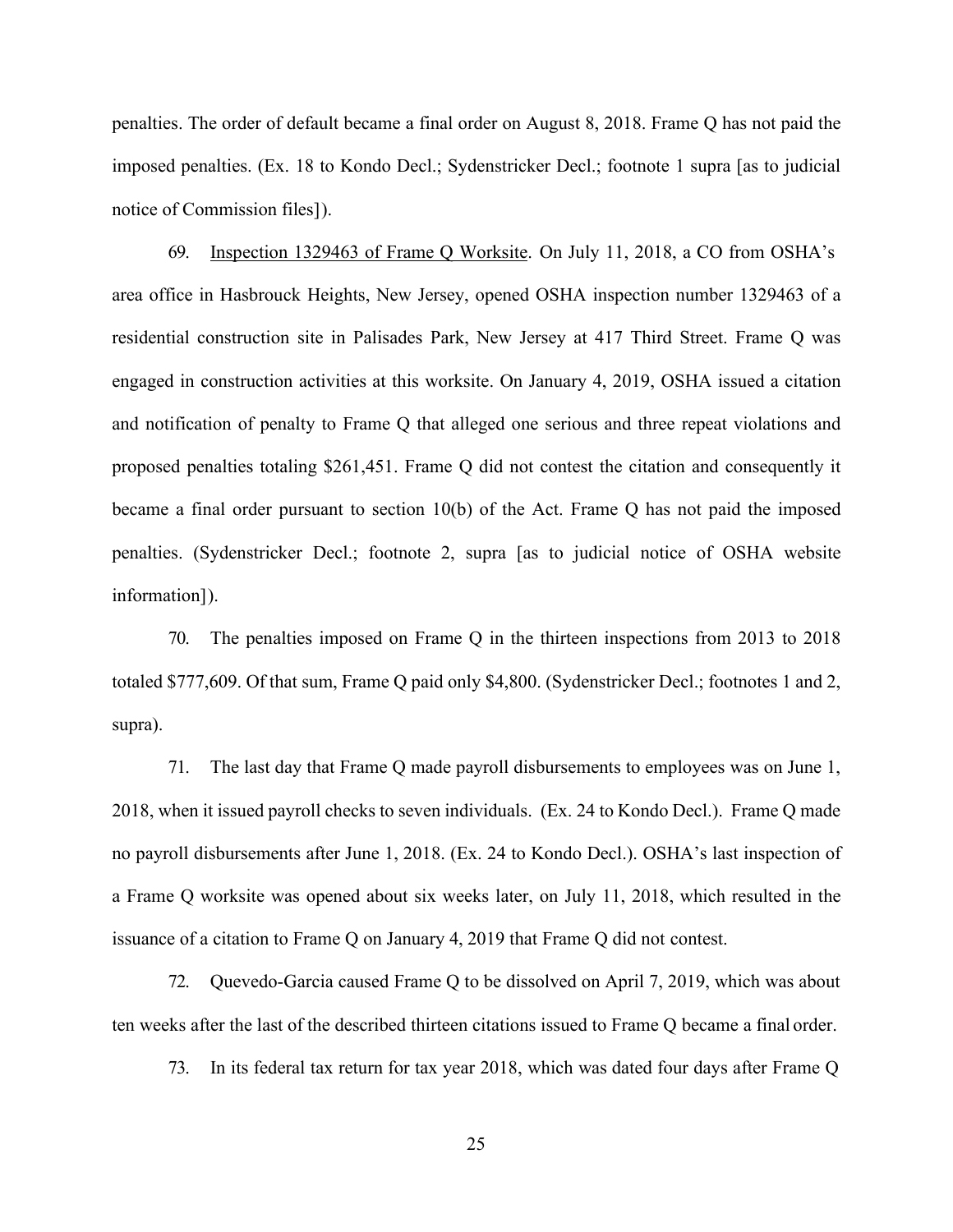was formally dissolved in April 2019, Frame Q reported gross receipts of \$528,895 and total income of \$366,528. After deductions from the total income figure for expenses such as compensation of officers and salaries and wages, Frame Q reported a positive business income of \$14,464 for tax year 2018. The 2018 tax return reflects a balance sheet liability for "accounts" payable" at the beginning of the tax year of \$303,318 but by the end of the year that balance sheet liability had been reduced by 44% to \$170,807. (Ex. 2 to Kondo Decl.). There is no evidence regarding the components of this balance sheet liability for accounts payable, or the identity of the creditors. The Secretary's ability to discover and present evidence relating to the 2018 balance sheet liabilities for accounts payable in support of his motion for summary judgment was substantially impeded by Quevedo-Garcia's invocation of his Fifth Amendment privilege against compulsory self-incrimination.

74. On February 6, 2019, the Office of the United States Attorney for the District of New Jersey (USAO-NJ) brought a civil action in federal district court against Frame Q to collect \$473,178 in unpaid OSHA penalties relating to eight of the citations issued to Frame Q (the six late contests plus the citations that resulted from inspections 1149505 and 1264265). The civil action also sought \$205,325.01 in interest and fees.

75. On April 7, 2019, two months after the collection action was filed, Quevedo-Garcia caused Frame Q to be voluntary dissolved. About four weeks later, on May 3, 2019, the USAO-NJ filed a voluntary dismissal of its collection action after concluding that Frame Q could not be successfully served with the summons and complaint because it had been dissolved. (Jordan Anger Decl.).

76. According to interrogatory responses that Quevedo-Garcia verified, Frame Q's only assets upon its dissolution in April 2019 were three trucks that were to be "transferred with loans"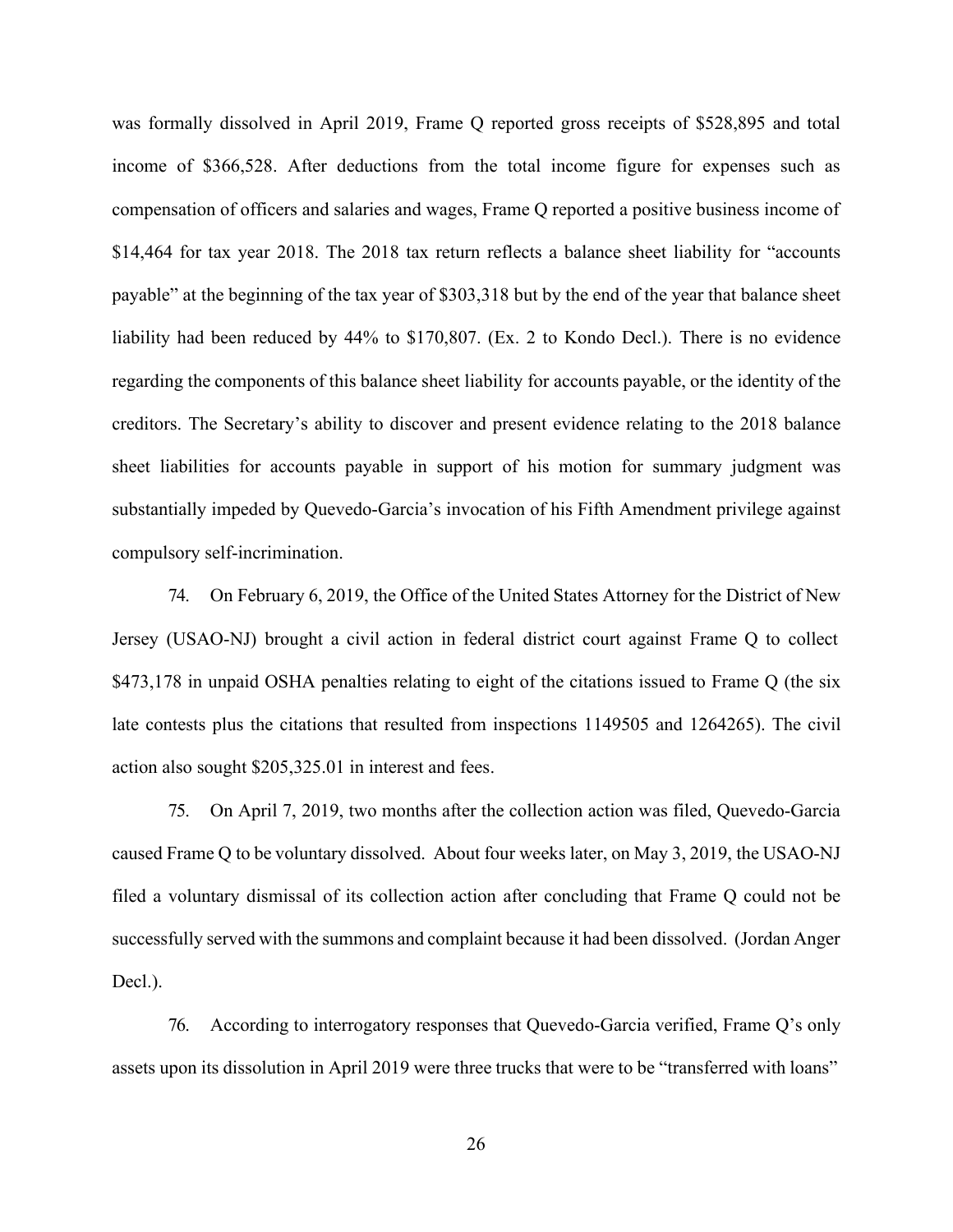to BB Frame. (Ex. 4 to Kondo Decl.). At least one of those vehicles remained officially registered to Frame Q during the underlying inspections of BB Frame's worksites involved here. (Ex. B to Sydenstricker Decl.).

77. In Frame Q's certificate of dissolution filed on April 7, 2019, Quevedo-Garcia represented that "[a]ll assets have been discarded and have been applied to creditors or distributed to members." (Ex. 6 to Kondo Decl.). There is no evidence respecting the extent to which the liquidation of Frame Q's assets reduced the balance sheet liability for accounts payable that was reported at the end of tax year 2018. The Secretary's ability to discover and present evidence on this matter of fact in support of his motion for summary judgment was substantially impeded by Quevedo-Garcia's invocation of his Fifth Amendment privilege.

78. Quevedo-Garcia caused Frame Q to be dissolved at least in part to avoid collection of unpaid penalties of \$772,809 that resulted from OSHA inspections of Frame Q worksites. (Quevedo-Garcia Mot. ¶¶ 6–9).

79. Prior to Frame Q's formal dissolution April 2019, Quevedo-Garcia discontinued framing operations through Frame Q and transitioned all of Frame Q's framing operations to BB Frame. Frame Q's employees began working for BB Frame doing the same type of construction work and in the same locale as Frame Q. (Exs. 4, 24, 25, 31 to Kondo Decl.).

#### **BB Frame LLC (BB Frame)**

80. On April 13, 2017, Quevedo-Garcia caused BB Frame to be formed; its certificate of formation did not identify any member(s) of the company. (Ex. 9 to Kondo Decl.; Sydenstricker Decl. ¶ 10). BB Frame was formed ten days after OSHA had opened inspection number 1264265, which was the twelfth of the thirteen inspections of Frame Q worksites described supra in  $\P$  68.) On September 4, 2018, about 17 months after BB Frame had been formed, Quevedo-Garcia filed an amendment to BB Frame's certificate of formation that identified himself and his sister, Magda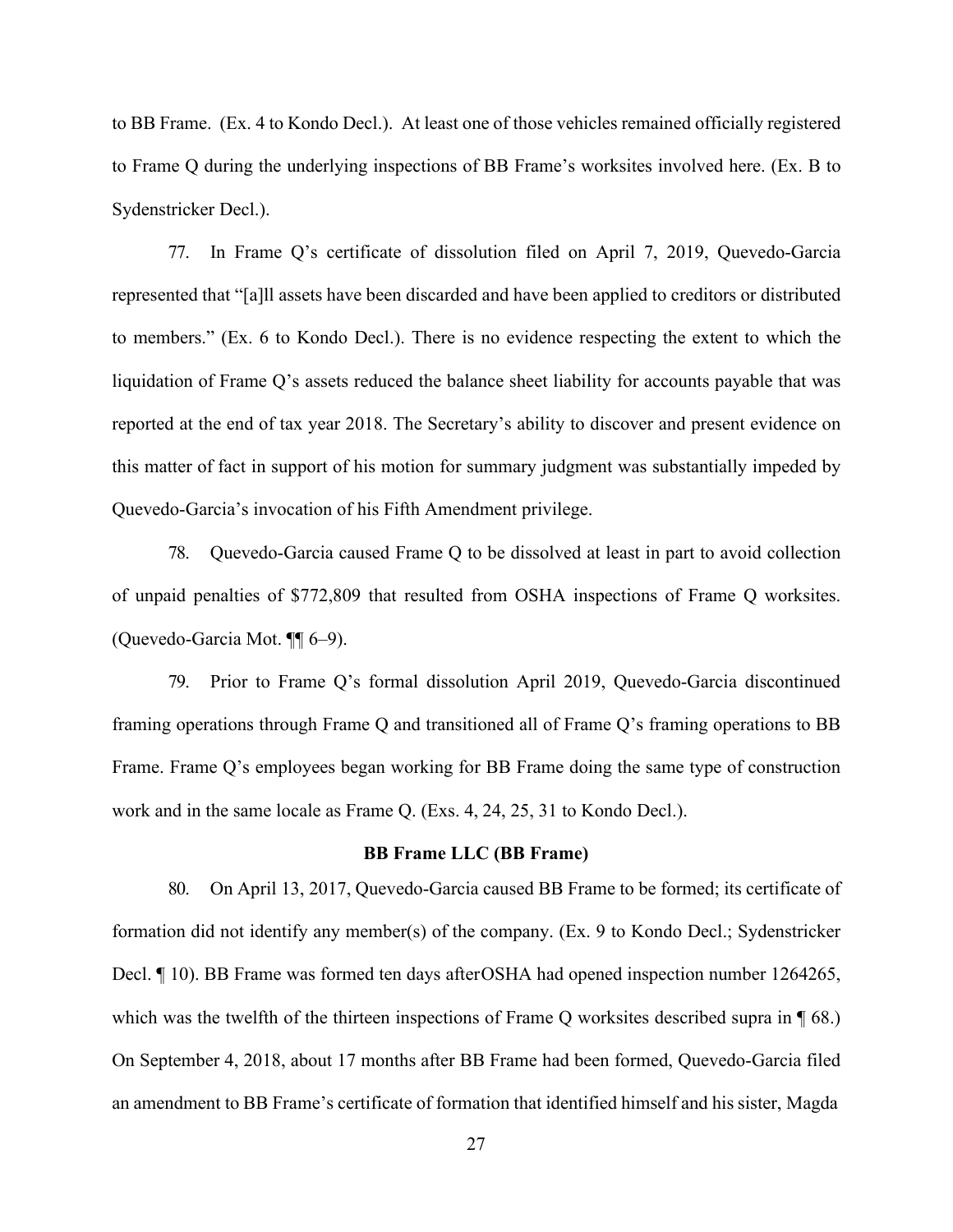Quevedo-Garcia, as BB Frame's only members. (Ex. 22, Kondo Decl.).

81. In mid-2018, Quevedo-Garcia transferred \$20,000 from Frame Q to BB Frame by issuing three checks from Frame Q's bank account (dated respectively on June 20, July 21, and August 2, 2018). He signed these checks as the agent of Frame Q and he then endorsed on behalf of BB Frame for deposit into BB Frame's bank account. (Exs. 21 & 31 to Kondo Decl.).

82. All seven individuals who had received a payroll disbursement from Frame Q on June 1, 2018 (which was Frame Q's final payroll disbursement before it was formally dissolved about ten months later) began to receive payroll disbursements from BB Frame starting on June 8, 2018. (Exs. 24 & 25 to Kondo Decl.). Four of those seven individuals continued to receive payroll disbursements from BB Frame through December 20, 2019, which was the date of BB Frame's final payroll disbursements. (Payroll disbursements from BB Frame to the other three individuals ended respectively on 6/22/18, 3/29/2019 and 6/28/2019, apparently because each had left BB Frame's employment on or before those respective dates.) (Ex. 25 to Kondo Decl.). The day of BB Frame's final payroll disbursements (December 20, 2019) was fifteen days after OSHA had opened the first of the five inspections of BB Frame worksites that precipitated these consolidated matters. (Ex. 25 to Kondo Decl.).

83. On March 12, 2019, less than four weeks before Quevedo-Garcia would cause Frame Q to be voluntarily dissolved, Quevedo-Garcia caused BB Frame to apply for a home improvement contractor license with the New Jersey Office of the Attorney General, Division of Consumer Affairs (DCA). (Ex. 8 to Kondo Decl.). About eleven weeks later, on May 29, 2019, DCA issued to BB Frame a New Jersey home improvement contractor license. (Ex. 23 to Kondo Decl.).

84. Prior to the OSHA inspections that precipitated these consolidated matters, BB Frame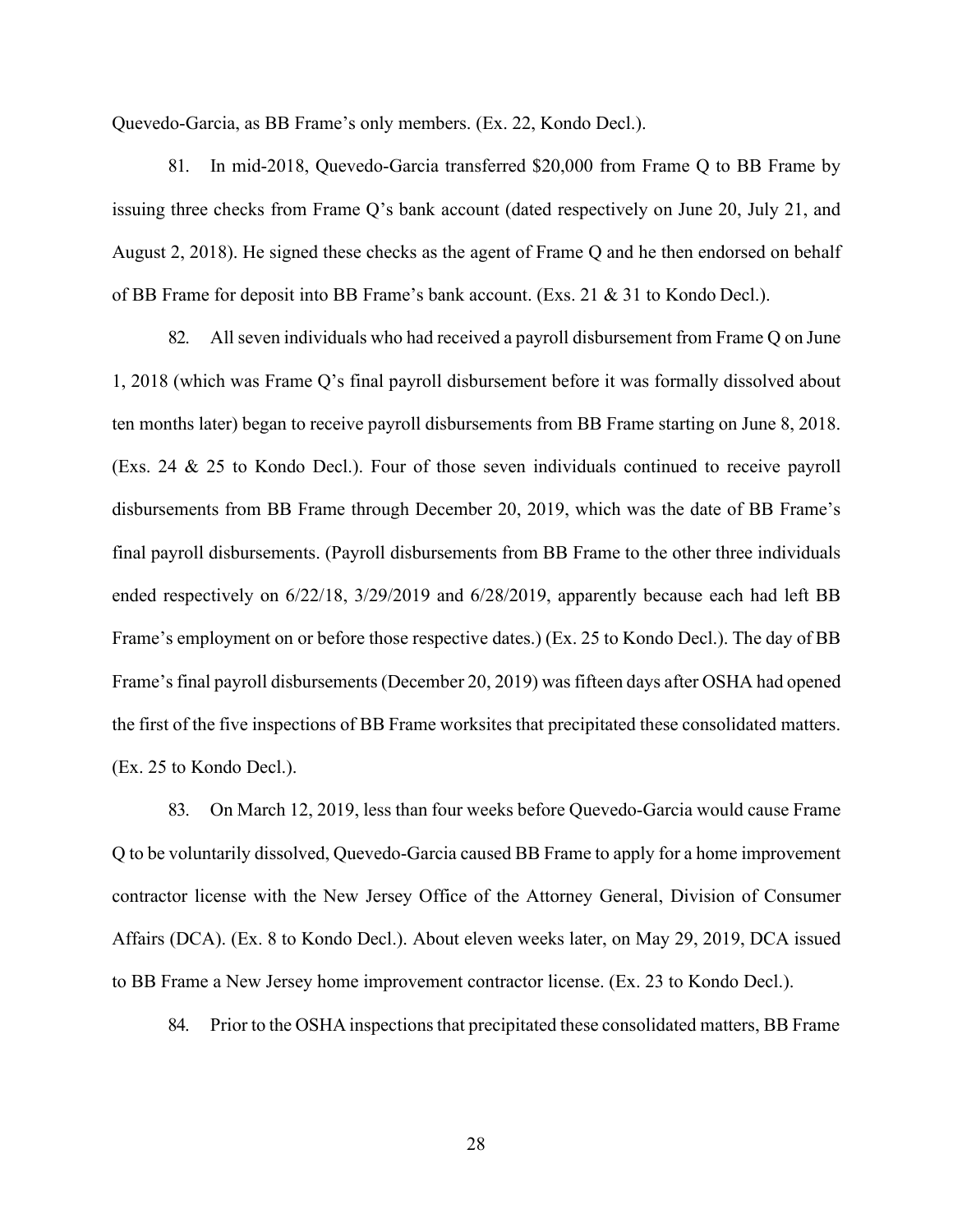used its business checking account for BB Frame operations, including issuing payroll checks. Beginning November 25, 2019, that checking account had a consistently negative balance, causing the bank to force the account closed on March 25, 2020. (Ex. 28 to Kondo Decl.).

85. BB Frame did not make any payroll disbursements in 2020. (Exs. 1 & 25 to Kondo Decl.) In 2020, Quevedo-Garcia caused payroll disbursements for framing projects, including the projects involved in the last four of the five underlying inspections here, to be made by BM Frame. (Exs. 1, 11, 25 & 29 to Kondo Decl.).

86. BB Frame used the three trucks that Frame Q had used in the operation of its framing business, even though at least one of those vehicles remained registered in the name of Frame Q over the course of the underlying inspections. (Ex. B to Sydenstricker Decl.; Ex. 4 to Kondo Decl.).

87. Quevedo-Garcia expressly and falsely held out to OSHA officials during the first of the underlying inspections that precipitated these consolidated cases that Frame Q was the company performing work at the inspected construction sites and that the workers were employees of Frame Q. (Sydenstricker Decl. ¶ 14). Quevedo-Garcia did not disclose to OSHA officials that Frame Q had been dissolved and that the employees present at the first of the five inspections were employees of BB Frame. Until April 2020, when an attorney for Quevedo-Garcia informed OSHA that Frame Q was out of business, OSHA held the false understanding that the employees present for the five underlying inspections were Frame Q employees. (Sydenstricker Decl. ¶ 12).

88. Prior to the issuance of the citations at issue here on June 2, 2020, OSHA concluded that BB Frame, not the dissolved Frame Q, was the corporate entity performing the construction work at all five of the worksite inspections. Consequently, the citationsidentified "BB Frame LLC d/b/a Frame Q LLC, as successor to Frame Q LLC" as the cited employer (as well as Quevedo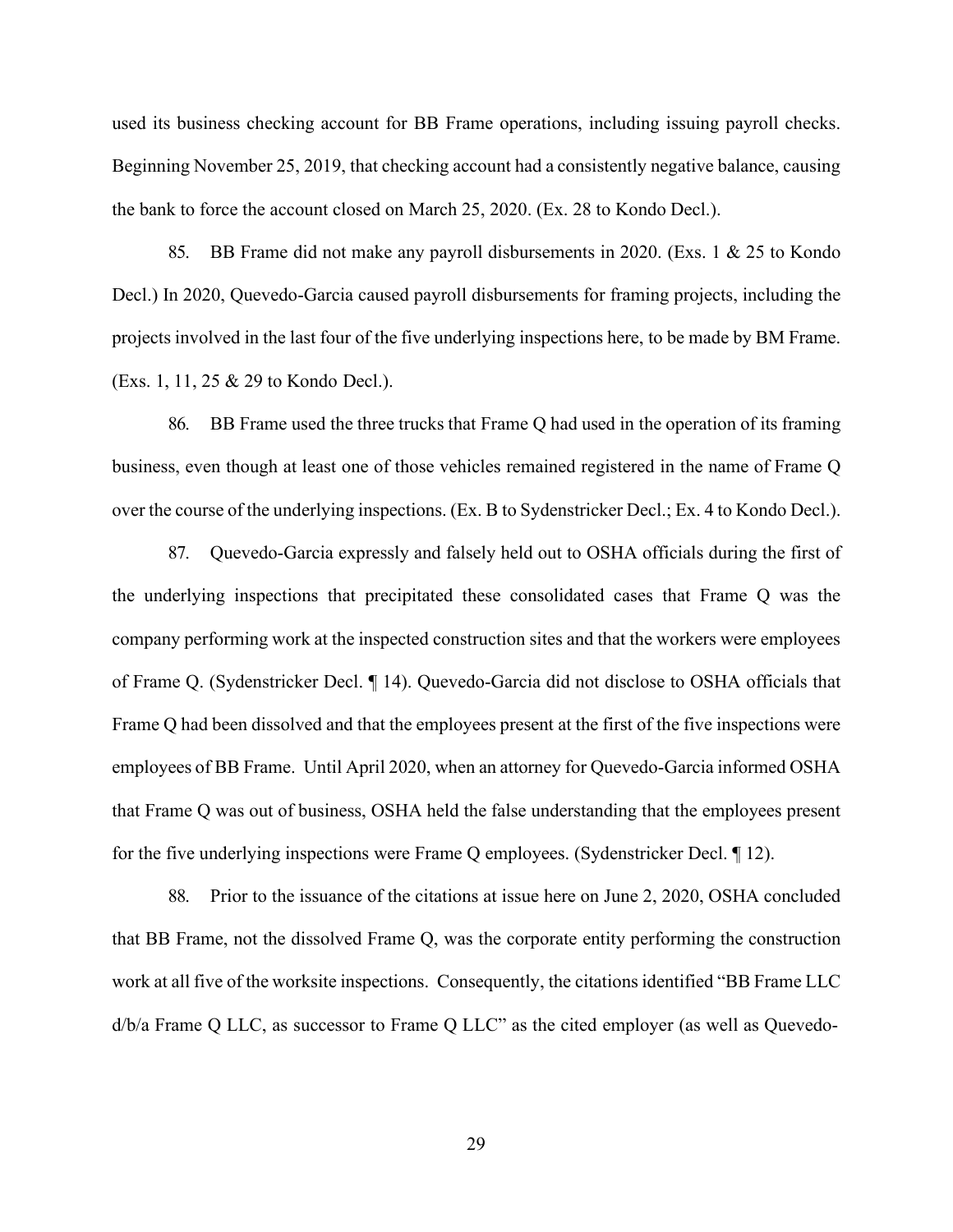Garcia individually). The separate complaints filed by the Secretary in each of these five matters continued with this description of BB Frame as both (a) "doing business as" Frame Q, and (b) being a successor company to Frame Q.

89. On November 19, 2020, Quevedo caused BB Frame to be voluntarily dissolved. This was twelve weeks after the Secretary had filed separate complaints in each of the above captioned matters seeking to affirm all citation items and proposed penalties against both BB Frame and Quevedo-Garcia. (Ex. 10 to Kondo Decl.).

90. There is no evidence that BB Frame had crippling debt when Quevedo-Garcia caused it to be dissolved, which occurred before the penalties proposed against BB Frame became final orders. The only evidence of BB Frame's indebtedness at the time of its dissolution is its 2019 tax return which states that at the end of the tax year it had balance sheet liabilities totaling \$21,754 (exclusive of a balance sheet liability of \$27,500 for "capital stock," which would have been owing to Quevedo-Garcia and his sister as the only owners of the company). The two balance sheet liabilities identified that totaled \$21,754 were "accounts payable" of \$1,557 and "other current liabilities" totaling \$20,197 that were not itemized in the return. (Ex. 7 to Kondo Decl.).

91. Quevedo dissolved BB Frame not because of overwhelming debt but rather to avoid collection of any of the OSHA penalties that had been proposed against BB Frame in the underlying citations (but that had not become final orders against BB Frame at the time of its dissolution). The Secretary's ability to discover and present evidence relating to Quevedo-Garcia's reasons for dissolving BB Frame in support of his motion for summary judgment was substantially impeded by Quevedo-Garcia's invocation of his Fifth Amendment privilege against compulsory self-incrimination.

#### **BM Frame LLC (BM Frame)**

92. On December 24, 2019, about three weeks after OSHA had opened the first of the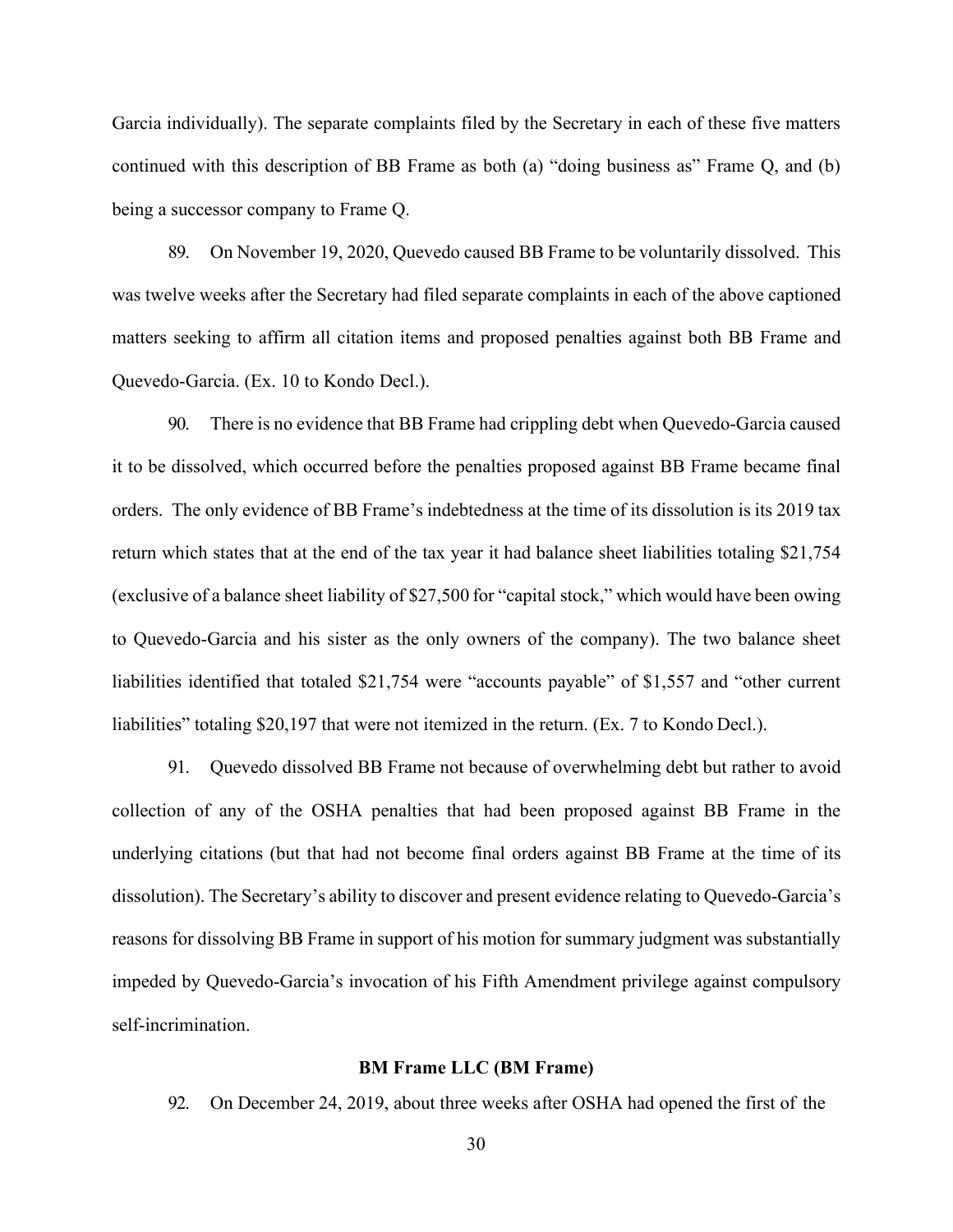five inspections involved in these consolidated cases, Quevedo-Garcia caused BM Frame to be formed, with Quevedo-Garcia owning 75% and one Hector F. Roca owning  $25\%$ <sup>3</sup> (Exs. 11 & 13) to Kondo Decl.) The declared planned activity of the new company was "miscellaneous construction & repair." (Exs. 13 & 26 to Kondo Decl.).

93. Two days later, on December 26, 2019, Quevedo-Garcia caused to be filed with the State of New Jersey a certificate of alternate name that authorized BM Frame to do business as "BB Frame" even though BB Frame continued to exist as a New Jersey limited liability company. (Exs. 13 & 26 to Kondo Decl.).

94. About four weeks later, on January 23, 2020, BM Frame applied for a home improvement contractor license with the State of New Jersey. The application lists the name "BB Frame" as another "name[] under which [BM Frame] does business." (Ex. 12 to Kondo Decl.).

95. On or about December 31, 2019, BM Frame opened a business checking account under the name "BM Frame LLC TA [i.e., "trading as"] BB Frame," making an initial deposit of \$500. (Ex. 27 to Kondo Decl.).

96. Beginning in January 2020, BM Frame's checking account was used as the primary account for deposits and disbursements for construction projects. In the month of January 2020, there were eleven deposits made into the account that totaled \$162,600 and 97 withdrawal transactions that totaled \$135,318. (Exs. 27 & 30 to Kondo Decl.). The record does not disclose

<span id="page-32-0"></span><sup>&</sup>lt;sup>3</sup> The record does not reflect Mr. Roca having been associated with any other companies controlled by Quevedo-Garcia and does not indicate what, if any, involvement Mr. Roca had in the operations of BM Frame. The Secretary's ability to discover and present evidence relating to Mr. Roca's role in the formation and operation of BM Frame was substantially impeded by Quevedo-Garcia's invocation of his Fifth Amendment privilege against compulsory selfincrimination.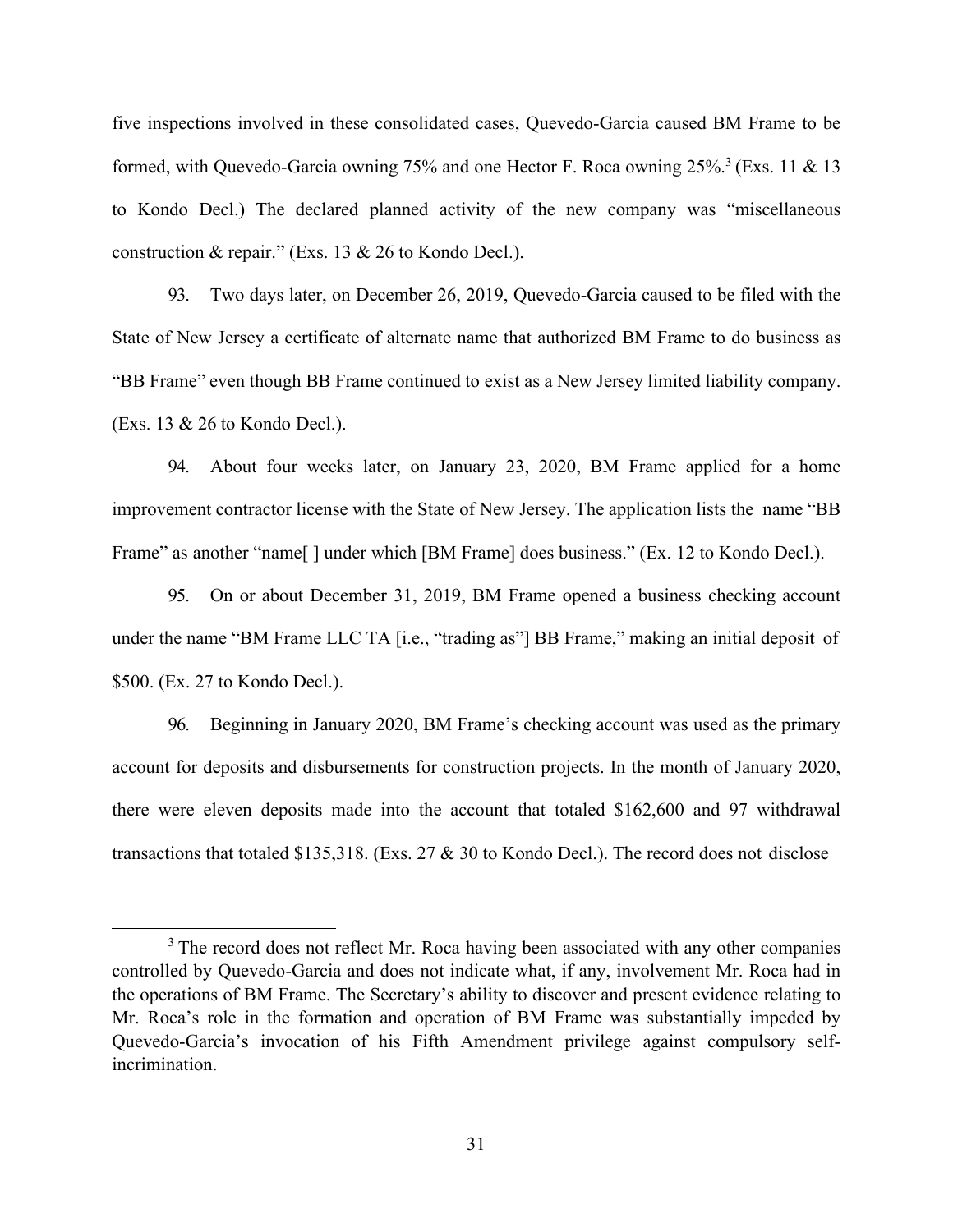the sources of the deposits to the bank account. The Secretary's ability to discover and present evidence relating to the sources of these deposits was substantially impeded by Quevedo Garcia's invocation of his Fifth Amendment privilege against compulsory self-incrimination.

97. Starting in January 2020 and continuing to early August 2020, the employees who supplied labor for construction projects performed by BB Frame and/or BM Frame were paid out of BM Frame's business checking account. (Sydenstricker Decl. ¶¶ 14–21; Exs. 27, 29 & 30 to Kondo Decl.). From January 10, 2020 through August 16, 2020, BM Frame made payroll disbursements totaling \$185,980 to eleven individuals. (Exs. 27, 29 & 30 to Kondo Decl.). Six of the eight employees who had been on BB Frame's payroll through December 2019 received payroll disbursements in 2020 drawn on BM Frame's business checking account. Quevedo-Garcia's sister, who was a 30% owner of BB Frame but had not received any payroll disbursements from BB Frame's business checking account, receives payroll disbursements from BM Frame in 2020 that totaled \$17,100. (Exs. 25 & 29 to Kondo Decl.).

98. In a letter from the attorney for Quevedo-Garcia dated November 12, 2020 to an attorney for the Secretary, the attorney provided a copy of a paycheck written to Quevedo-Garcia dated January 13, 2020 that was drawn on BM Frame's checking account. The attorney represented that Quevedo-Garcia was currently employed by BM Frame, and he erroneously represented that Quevedo-Garcia was not a "principal" of BM Frame. (In truth, Quevedo-Garcia owned 75% of the company). $^{4}$  $^{4}$  $^{4}$  (Exs. 4 & 30 to Kondo Decl.).

99. In a letter from the attorney for Quevedo-Garcia to an attorney for the Secretary dated

<span id="page-33-0"></span><sup>&</sup>lt;sup>4</sup> The attorney is presumed not to have made a knowing misrepresentation to counsel for the Secretary. There is no indication that the attorney knew that Quevedo-Garcia had caused BM Frame to be formed or that Quevedo-Garcia was its majority owner. The record does not reflect the point in the litigation when the Secretary became aware that Quevedo-Garcia had created BM Frame and was its majority owner.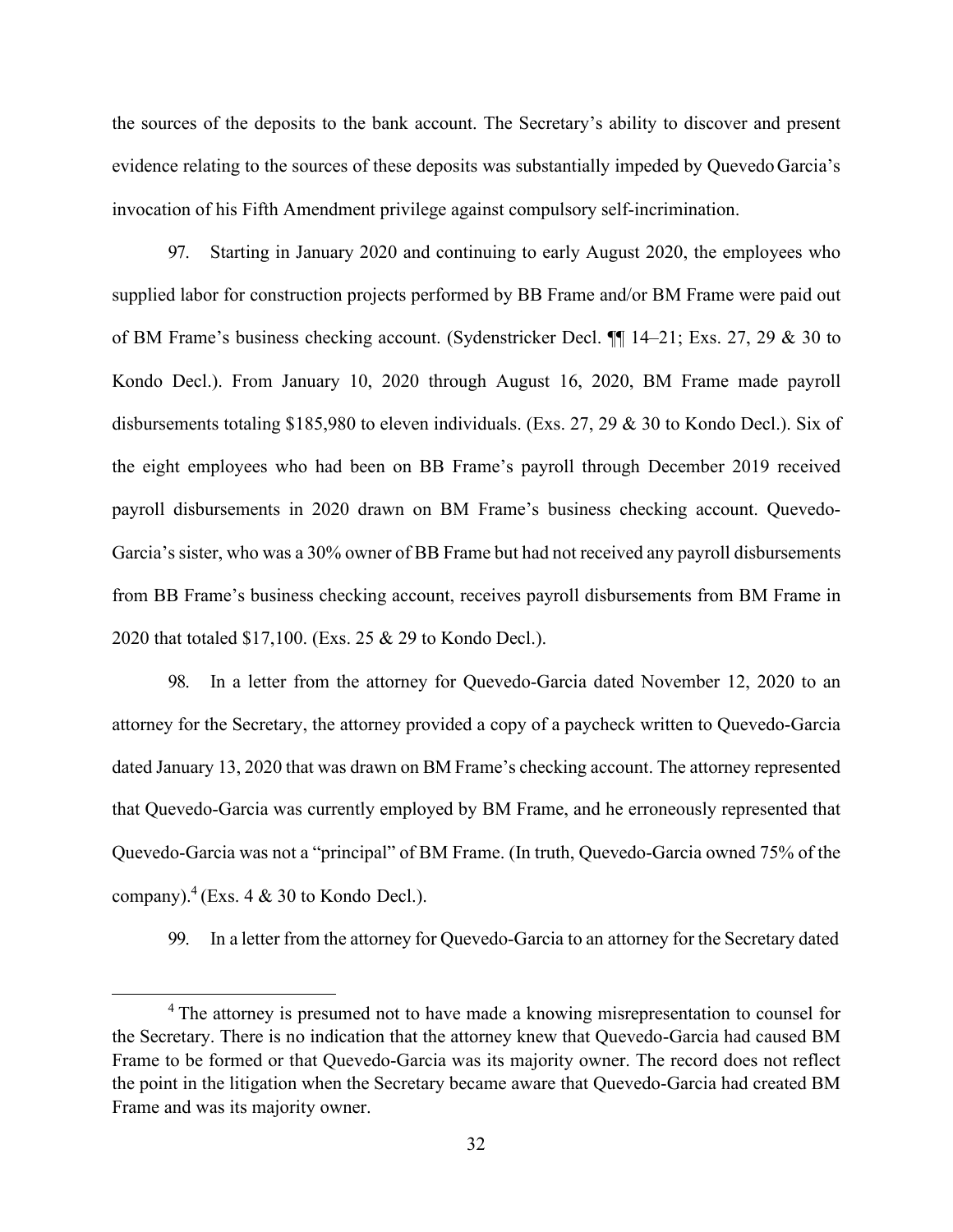June 21, 2021, the attorney stated that "BM Frame is a closed business." (Ex. F to Sec'y's Mot. to Compel, July 7, 2021). No other information was provided regarding the closing of BM Frame. The Secretary's ability to discover and present evidence on this matter of fact in support of his motion for summary judgment was substantially impeded by Quevedo-Garcia's invocation of his Fifth Amendment privilege in July 2021.

100. In Quevedo-Garcia's verified interrogatory responses in November 2020, he falsely represented that he was not an "owner, member, partner, shareholder, officer, and/or director" of any companies other than Frame Q and BB Frame, both of which he declared in had been "closed." (Ex. 4 to Kondo Decl.). In a later verified interrogatory response in April 2021, Quevedo-Garcia continued to falsely represent that he had no ownership interest or leadership position in any other business organizations other than Frame Q and BB Frame. (Ex. 31 to Kondo Decl.).

# **Other Alter Ego Theory Factors** *Capitalization and Solvency*

101. BB Frame's 2019 federal tax return reflects the company had a balance sheet liability of \$27,500 for "capital stock" at both the beginning and the end of the tax year. (Ex. 7 to Kondo Decl.).

102. BB Frame never owned real property. (Exs. 4 & 7 to Kondo Decl.). Except for trucks, BB Frame never owned tools or equipment valued more than \$200. BB Frame utilized three trucks in its business, at least one of which remained registered to Frame Q, although BB Frame depreciated multiple vehicles on its 2019 federal tax return (and BM Frame depreciated one vehicle on its 2020 federal tax return). (Exs. 4, 7 & 11 to Kondo Decl.; Sydenstricker Decl.).

103. BB Frame's business checking account had a negative balance throughout the course of the five OSHA inspections that precipitated these consolidated matters. (Ex. 28 to Kondo Decl.).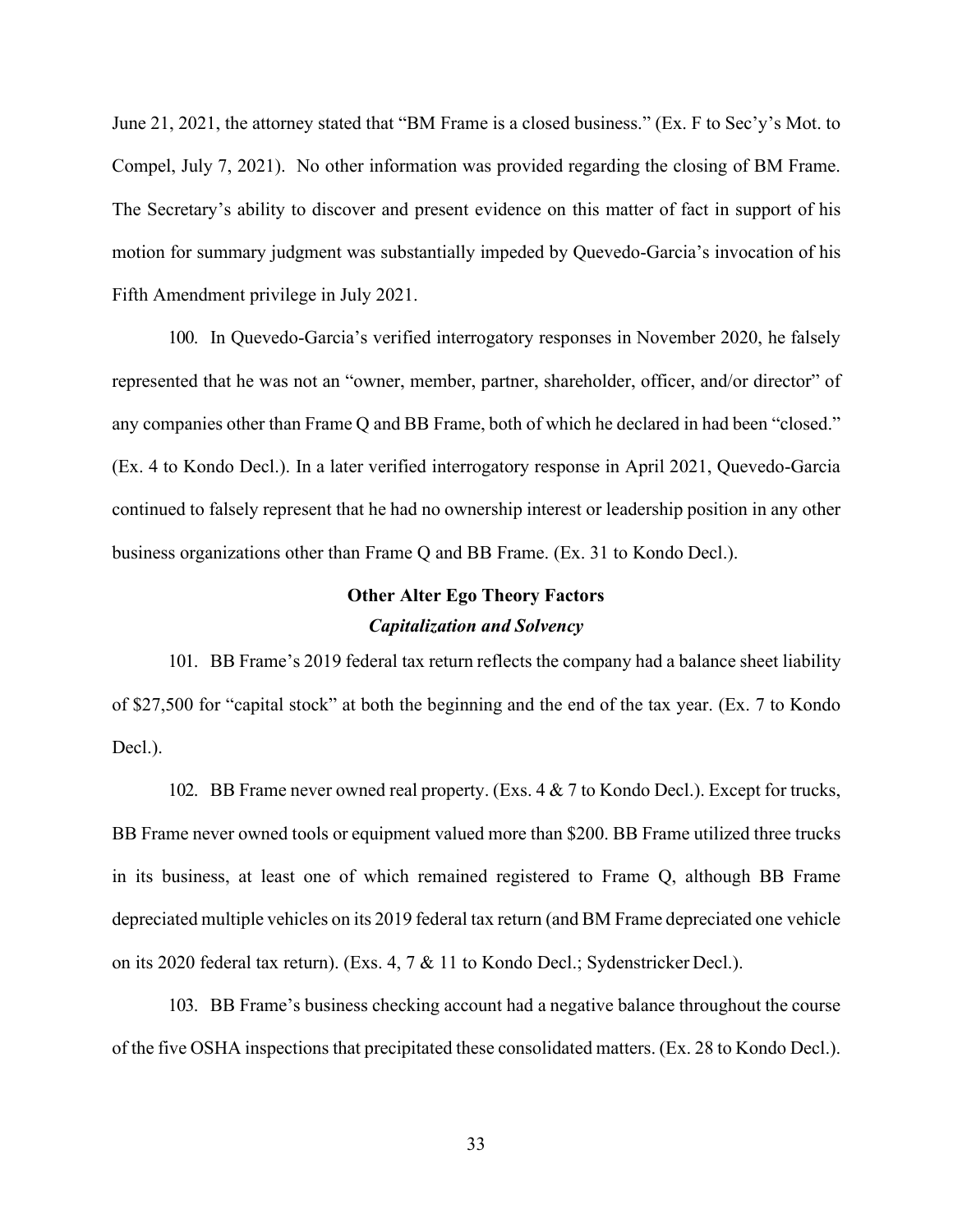104. BB Frame's tax return for tax year 2019 reported gross receipts of \$388,533 and total income of \$297,087. The 2019 tax return reflects an ordinary business loss of \$1,181, after making deductions from total income that included deducting \$127,500 in compensation to Quevedo-Garcia. (Ex. 7 to Kondo Decl.).

105. BM Frame's federal tax return for tax year 2020 indicates that at the beginning of the tax year it had no balance sheet liability for capital stock but at the end of the tax year it had a balance sheet liability for capital stock of \$42,000. The Secretary's ability to discover and present evidence relating to the source of the funds for this stated capitalization of BM Frame was substantially impeded by Quevedo-Garcia's invocation of his Fifth Amendment privilege against compulsory self-incrimination.

106. In BM Frame's federal tax return for tax year 2020, the company reported gross receipts of \$426,451 and a total income of \$235,066. The tax return reflects ordinary business income of \$12,464, after making deductions from total income that included \$75,000 in compensation to Quevedo-Garcia. (The 25% owner of BM Frame, Hector Roca, received no compensation in 2020). (Ex. 11 to Kondo Decl.). Quevedo-Garcia reported his proportionate share of BM Frame's ordinary business income of \$12,464 in 2020 on his personal tax return for tax year 2020. (Ex. 1 to Kondo Decl.).

107. In a verified interrogatory response, Quevedo-Garcia stated that both Frame Q and BB Frame were "closed due to debt and insufficient income." (Ex. 31 to Kondo Decl.).

108. Quevedo-Garcia caused BB Frame to be voluntarily dissolved at least in part to avoid collection of the proposed penalties of \$2,004,225. Those proposed penalties later became final orders against BB Frame after BB Frame had been voluntarily dissolved. (Quevedo-Garcia Mot. ¶¶ 11–14; Anger Decl.). The Secretary's ability to discover and present evidence relating to the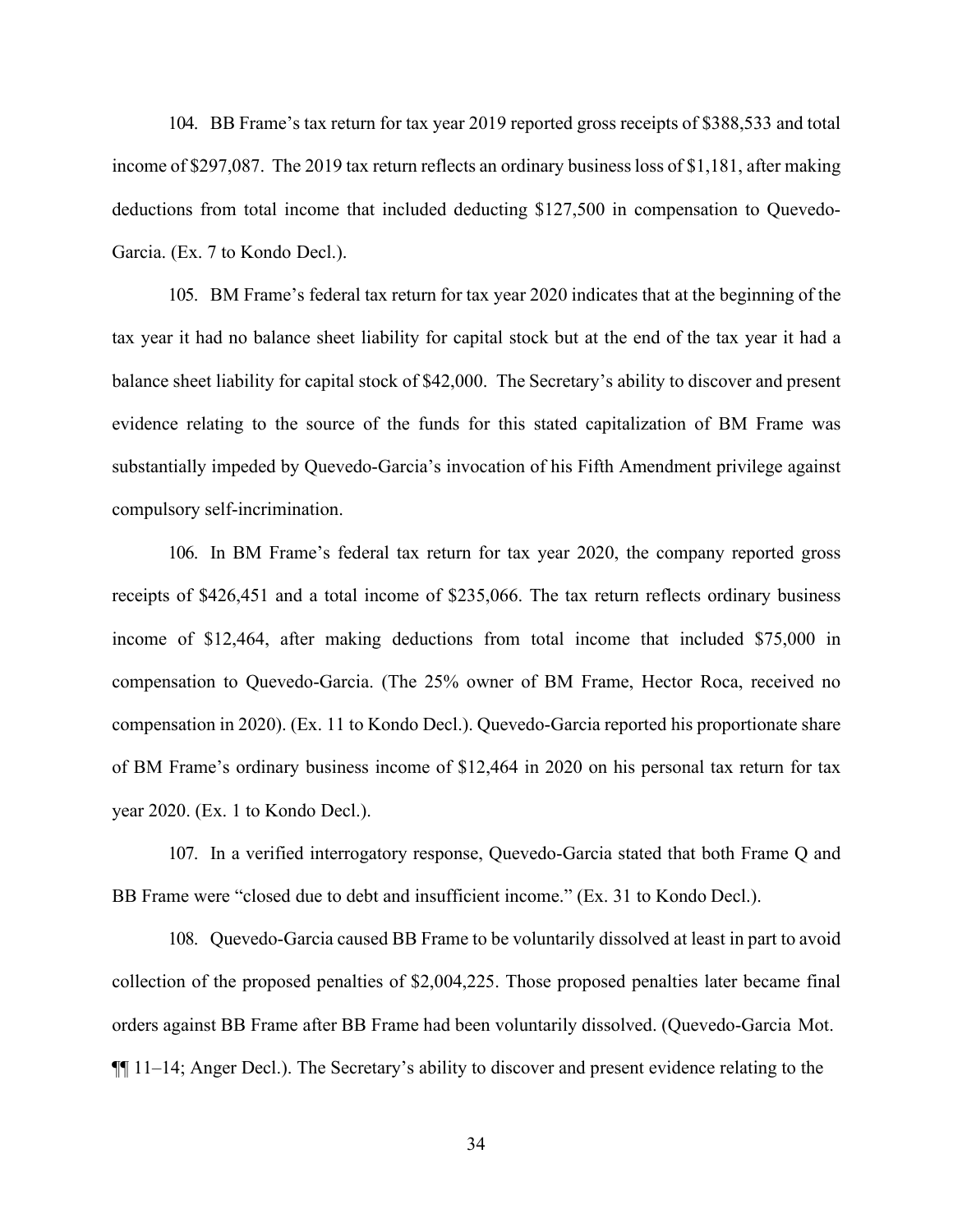reasons that Quevedo-Garcia determined to dissolve BB Frame was substantially impeded by Quevedo-Garcia's invocation of his Fifth Amendment privilege against compulsory selfincrimination.

### *Corporate Officers, Formalities and Corporate Records*

109. Quevedo-Garcia was BB Frame's president and its only officer. BB Frame's other member, Magda Quevedo-Garcia, had no role in the operation of the company. (Exs. 4 & 31 to Kondo Decl.).

110. BB Frame held no formal meetings of its two members. (Ex. 31 to Kondo Decl.).

111. BB Frame maintained no operating agreement, by-laws, resolutions, amendments, meeting minutes, or meeting memoranda. (Exs. 4, 5 & 32 to Kondo Decl.).

112. Most of the contracts into which BB Frame entered with suppliers and other contractors were verbal agreements only. (Ex. 31 to Kondo Decl.).

### *Siphoning of Corporate Funds*

113. As indicated supra in ¶ 12, Quevedo-Garcia and his sister Magda own a company called Q Properties LLC (Q Properties) that has its principal office at the Quevedo-Garcia Residence. Quevedo-Garcia owns 60% and Magda owns 40%. (Exs. 1, 3 & 14 to Kondo Decl.). Q Properties is in the business of renting and selling real estate, and in its 2020 federal tax return it reported receiving rents from residential real estate with the address 54 Lincoln Avenue, Cliffside Park, New Jersey. Quevedo-Garcia did not identify his ownership interest in Q Properties in his verified responses to two sets of interrogatories (responses dated Nov. 20, 2020 and Apr. 26, 2021), but rather in those responses he falsely represented that he did not have an ownership interest in any companies other than Frame Q and BB Frame. (Exs. 4 & 31 to Kondo Decl.). The attorney for Quevedo-Garcia later falsely represented to counsel for the Secretary in a letter dated June 21, 2021 that Q Properties "is not and was not owned" by Quevedo-Garcia. (Ex. F to Sec'y's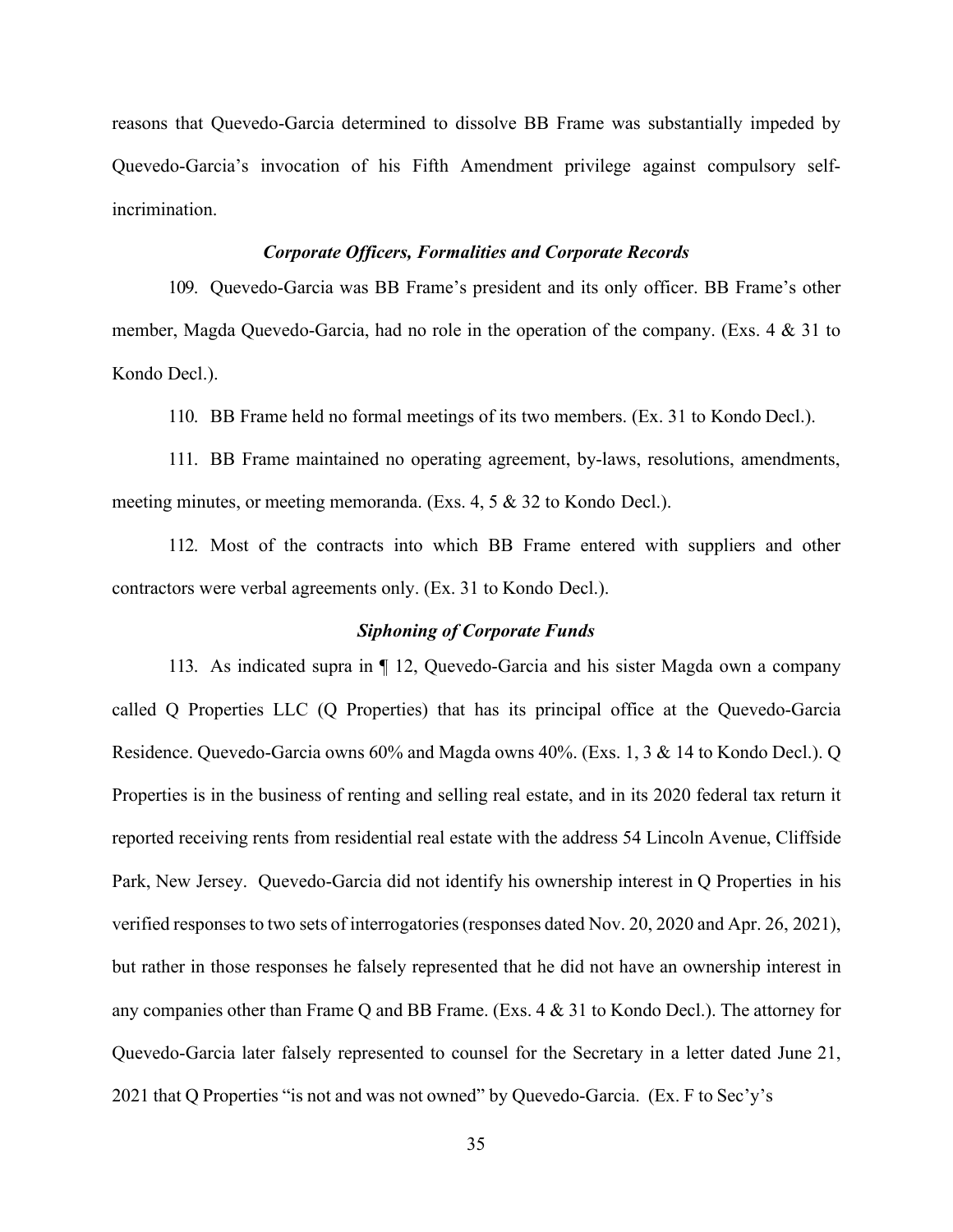Mot. to Compel, Jul 7, 2021). (It is presumed that Quevedo-Garcia's attorney was unaware of the falsity of that representation when he made it.)

114. Between August 2, 2018 and July 11, 2019, Quevedo-Garcia caused \$84,600 to be transferred from BB Frame to Q Properties by issuing the following checks written on BB Frame's business checking account (Ex. 33 to Kondo Decl.):

a. Check dated August 2, 2018 for \$44,000. In the check's "memo" line, Quevedo-Garcia handwrote the words "Profits."

b. Check dated August 6, 2018 for \$9,600. In the check's "memo" line, Quevedo-Garcia handwrote what appears to be the words "2 Months Deposit Rent and one month rent at" 54 Lincoln Avenue, Cliffside Park.

c. Check dated April 25, 2019 for \$26,000. In the check's "memo" line,Quevedo-Garcia handwrote the word "Profits 2018."

d. Check dated July 1, 2019 for \$7,000. The check's "memo" line reflects the handwritten words "Monthly garage rent."

e. Check dated July 11, 2019 for \$8,000. The check's "memo" line reflects the handwritten words "Rent for May & June garage at 54 Lincoln Ave Cliffside Park."

115. The Secretary's ability to discover and present evidence of greater detail regarding the reasons for these disbursements to Q Properties described in the preceding  $\P$  114(a)–(e) in support of his motion for summary judgment was substantially impeded by Quevedo-Garcia's invocation of his Fifth Amendment privilege.

116. After depleting BB Frame's checking account in late 2019 and beginning to use BM Frame's business checking account for deposits and disbursements relating to corporate construction activities, Quevedo-Garcia also began to use BM Frame's checking account tomake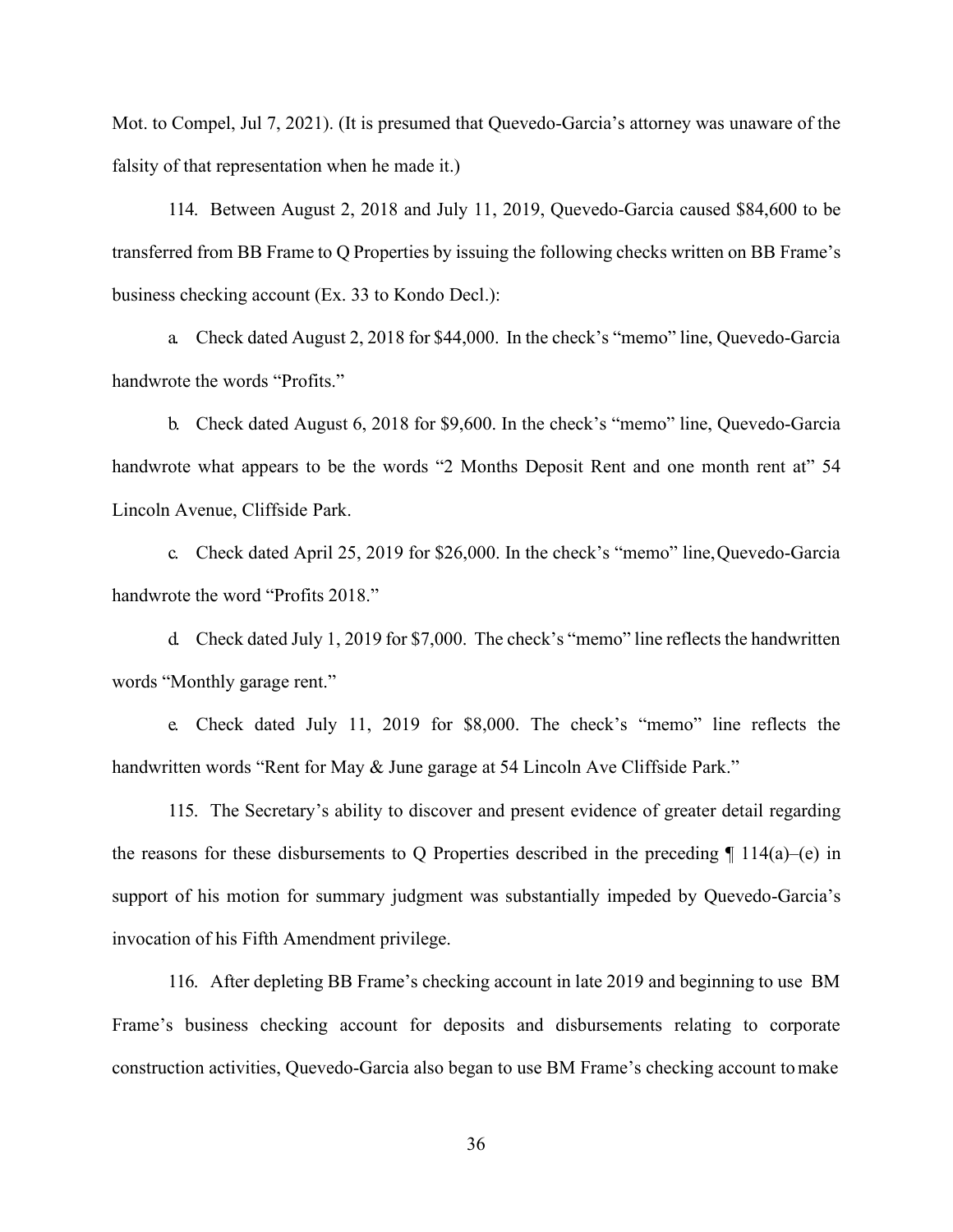some payments that lack any apparent connection to the corporate framing work, as follows:

a. By check dated April 20, 2020, Quevedo-Garcia caused to be transferred to Q Properties the sum of \$2,000. (Ex. 34 to Kondo. Decl.).

b. By five checks written between April and August 2020, Quevedo-Garcia caused to be transferred a total of \$18,000 to Q Properties II (a company that is described supra in  $\P$  13). (Ex. 35 to Kondo Decl.). One of those checks was for the sum of \$11,000 and the memo line of the check bore the handwritten note "Loan to Q Properties II LLC." Another check had no notation in the memo line. Three checks totaling \$7,000 bore handwritten notations in their respective memo lines indicating they were for rent payments for real property in Fairview, New Jersey at 315 7th Street. (Quevedo-Garcia testified in another Commission proceeding in September 2017 that he had resided at that address in Fairview, New Jersey [Ex. 17 at 8 to Kondo Decl.].)

c. In the spring of 2020, Quevedo-Garcia wrote four checks from BM Frame's checking account totaling \$11,600 for the apparent benefit of Q Nails (a company that is described supra at ¶ 14). Two checks that were payable to Q Nails totaled \$5,900 and reflect the handwritten word "loan" in their memo lines. Another check payable to Q Nails in the sum of \$3,000 has no entry in the memo line. The fourth check in the sum of \$2,700 is payable to an individual (whose name not reflected in any other documentation of record) and in the memo line is handwritten the words "June rent for Q Nail Boutique." (Ex. 36 to Kondo Decl.).

117. The Secretary's ability to discover and present evidence of greater detail regarding the reasons for the disbursements from BM Frame's bank account described in the preceding  $\parallel$  116(a)–(c) in support of his motion for summary judgment was substantially impeded by Quevedo-Garcia's invocation of his Fifth Amendment privilege.

118. While Quevedo-Garcia moved monies from BB Frame and BM Frame bank accounts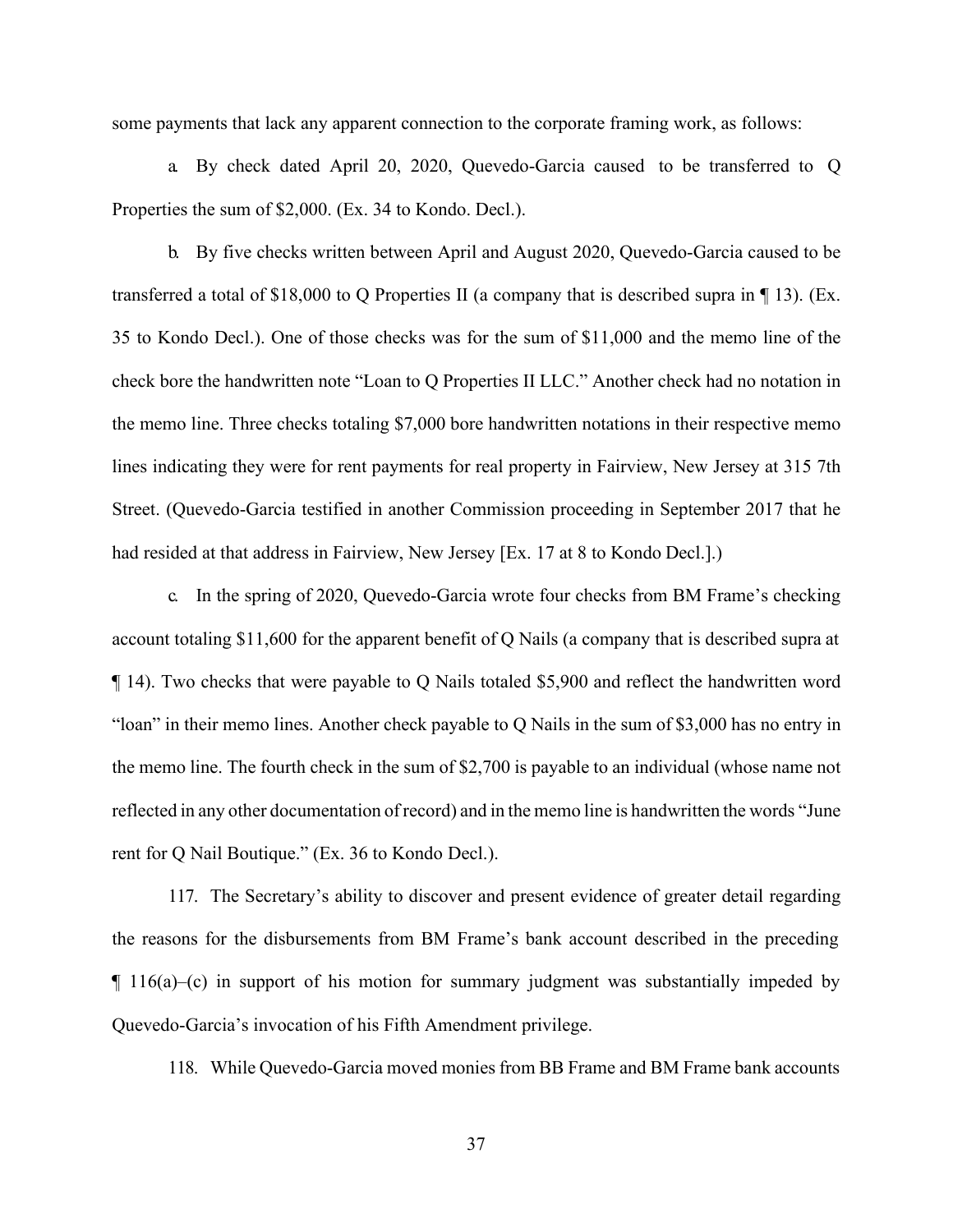to other family-owned businesses, and he also disbursed moniesfrom those accountsfor the benefit of those other companies, in some instances other family-owned businesses disbursed their funds for the apparent benefit of BB Frame, as described below.

a. The application fee for BB Frame's home improvement license was paid in March 2019 by a check drawn on the bank account of Q Nails. (Ex. 8 to Kondo Decl.).

b. An electronic payment in the amount of \$2,470.32 for BB Frame's state payroll taxes for the fourth quarter of 2019 was made on January 30, 2020 from a bank account of Q Nails. (Ex. 37 to Kondo Decl.).

119. From June 2018 through August 7, 2020, Quevedo-Garcia caused himself to be paid a salary of \$2,500 per week from the payroll accounts of BB Frame and BM Frame. (Exs. 7, 25, 29 & 33 to Kondo Decl.).

### **DISCUSSION**

### **Summary Judgment Standard & Procedures**

Commission Rule 40(j) provides that Rule 56 of the Federal Rules of Civil Procedure (Rule 56) governs motions for summary judgment in Commission proceedings. 29 C.F.R. § 2200.40(j).

Rule 56(a) provides that "[t]he court shall grant summary judgment if the movant shows that there is no genuine dispute as to any material fact and the movant is entitled to judgment as a matter of law."

In determining whether there exists a genuine dispute of material fact, "the substantive evidentiary standards that apply to the case" apply also to assessment of the evidence on motion for summary judgment. *Anderson v. Liberty Lobby, Inc*. (*Liberty Lobby*), 477 U.S. 242, 255 (1986) (ruling that the substantive evidentiary standard of "clear and convincing evidence" for a libel claim must be applied in adjudicating a motion for summary judgment on that claim).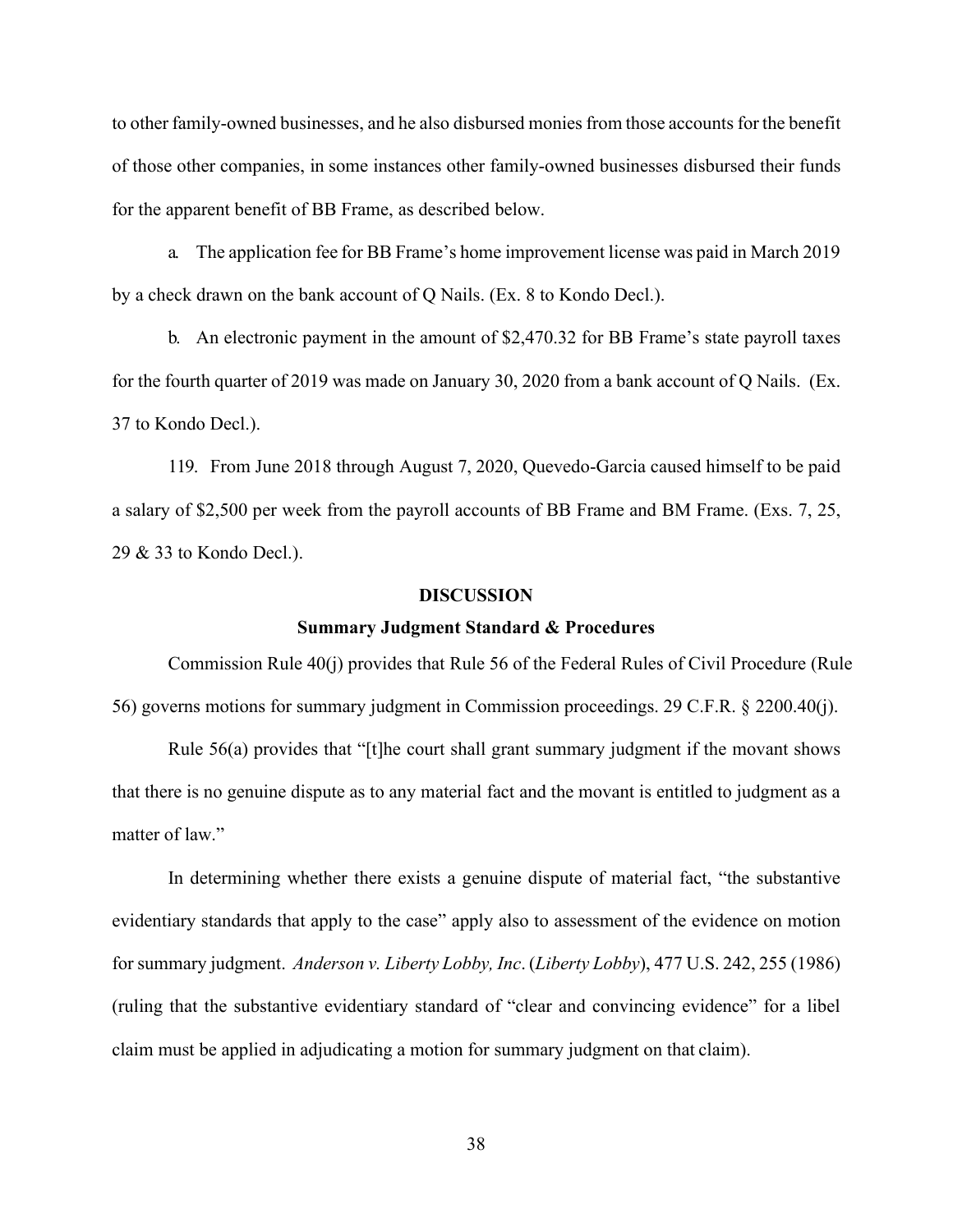The moving party has the initial burden to show the absence of any genuine dispute concerning any material fact. *Celotex Corp. v. Catrett* (*Celotex*), 477 U.S. 317, 325 (1986) (discussing *Adickes v. S.H. Kress & Co.*, 398 U.S. 144 (1970) ). If the moving party discharges the initial burden ofshowing that it is entitled to judgment as a matter of law, then the non-moving party "may not rest upon mere allegation or denials of his pleading, but … must set forth specific facts showing that there is a genuine issue for trial." *Liberty Lobby*, 477 U.S. at 248. Thus, when faced with a properly supported motion for summary judgment, the non-moving party must "present affirmative evidence" that shows there is a genuine dispute for trial. *Id.* at 257. Such "affirmative evidence" includes "depositions, documents, electronically stored information, affidavits or declarations, stipulations … admissions, interrogatory answers, or other materials" as described in Rule 56(c)(1)(A). *Manua's, Inc.*, 27 BNA OSHC 1469, 1472-73 (No. 18-1059, 2018)

(nonmovant cannot overcome summary judgment merely based on the possibility that material facts it has not yet identified exist but instead must present facts essential to justify its opposition), *aff'd*, 948 F.3d 401 (D.C. Cir. 2020).

Rule 56(e) sets forth the potential consequences of a non-moving party's failure to make the required affirmative showing of specific facts in response to a properly supported motion for summary judgment:

> (e) **Failing to Properly Support or Address a Fact.** If a party fails to properly support an assertion of fact or fails to properly address another party's assertion of fact as required by Rule 56(c), the court may …

(1) give an opportunity to properly support or address the fact;

(2) consider the fact undisputed for purposes of the motion;

(3) grant summary judgment if the motion and supporting materials—including the facts considered undisputed—show that the movant is entitled to it; or

(4) issue any other appropriate order.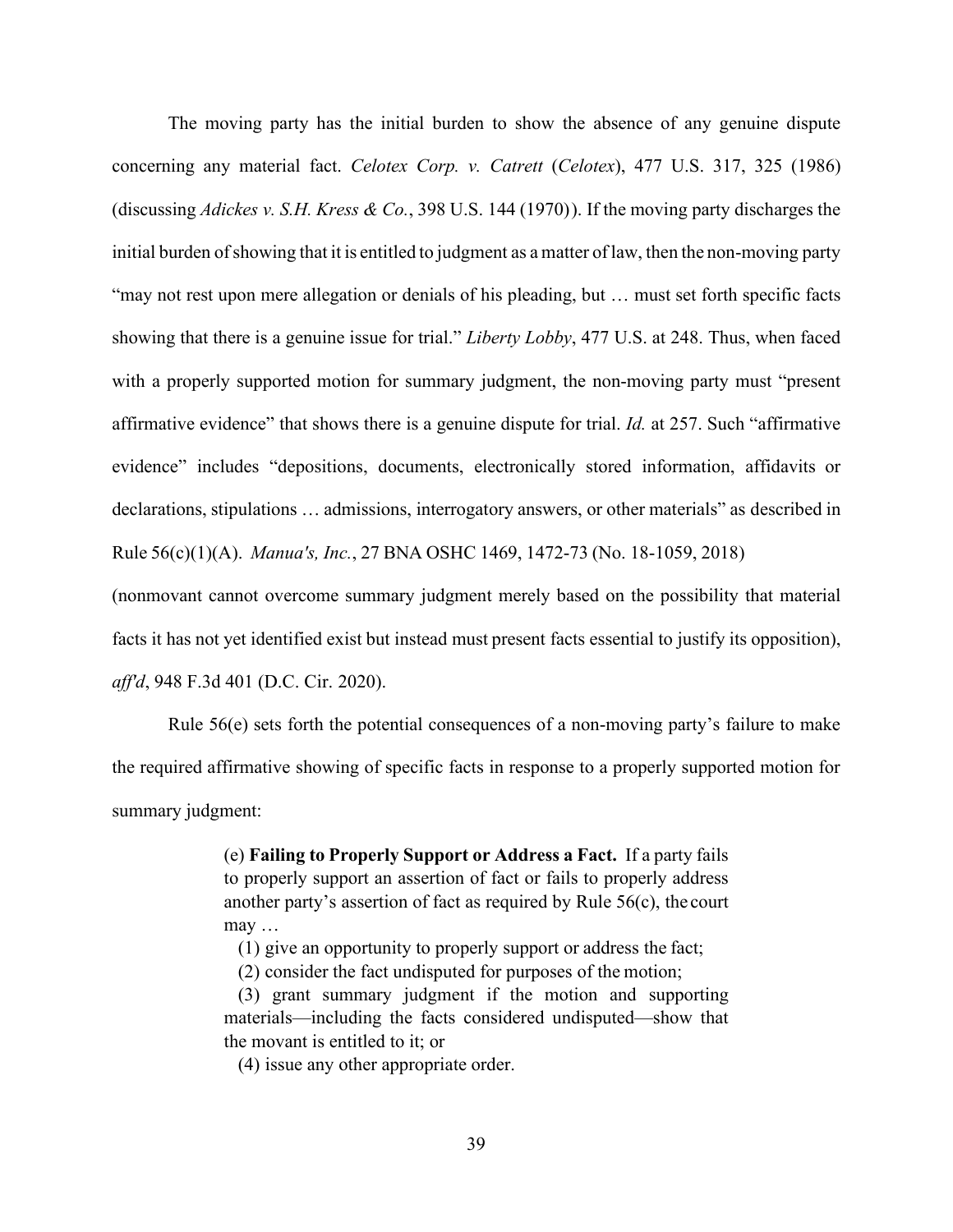For a party opposing a properly supported motion for summary judgment to show the existence of a genuine dispute of material fact, the evidentiary material favoring the non-moving party must be sufficient to permit a finder of fact to find in the non-moving party's favor. *Liberty Lobby*, 477 U.S. at 249. But if that evidentiary material "is merely colorable, or is not significantly probative, summary judgment may be granted." *Id.* at 249-50 (internal citations omitted). A mere combination of "conclusory allegations, improbable inferences, and unsupported speculation" will not defeat a properly supported summary judgment motion. *Calvi v. Knox County*, 470 F.3d 422, 426 (1st Cir. 2006).

In considering a motion for summary judgment a court is "required to resolve all ambiguities and draw all permissible factual inferences in favor of the party against whom summary judgment is sought." *Stern v. Trustees of Columbia Univ.*, 131 F.3d 305, 312 (2d Cir. 1997); *see also Liberty Lobby*, 477 U.S. at 255 (1986) (the "evidence of the non-movant is to be believed, and all justifiable inferences are to be drawn in hisfavor"), and *Ford Motor Co.*, 23 BNA OSHC 1593, 1594 (No. 10-1483, 2011) (stating that "a judge is not to decide factual disputes," but rather must "determine whether any such disputes exist"). "[N]ot only must there be no genuine dispute as to the evidentiary facts, but there must also be no controversy as to the inferences to be drawn from them." *Ford Motor*, 23 BNA OSHC at 1594, citing *Schwabenbauer v. Bd. of Educ. of City Sch. Dist. of City of Olean*, 667 F.2d 305, 313 (2d Cir. 1991).

When, as here, both parties move for summary judgment, "each party's motion must be independently evaluated under" these same principles. *Ford Motor*, 23 BNA OSHC at 1594*.* "A judge is not obligated to grant judgment as a matter of law to either side, and may deny both motions." *Id.*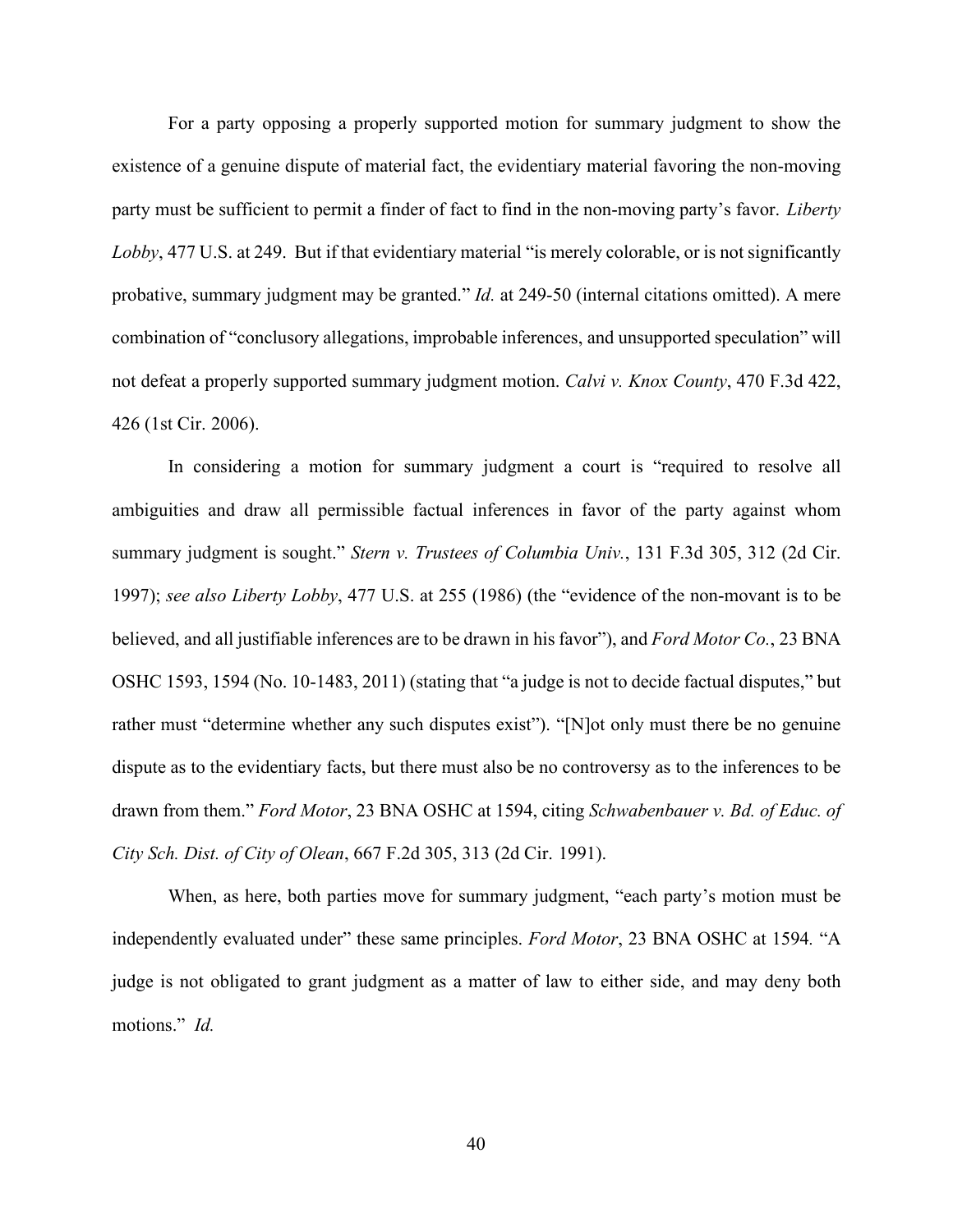### **Establishing "Employer" Status Based on Alter Ego Theory**

Where civil penalties under the Act have been assessed against a corporate employer for that corporate employer's violation of OSHA standards, the Commission has authority under the Act to "pierce the corporate veil" to hold an individual (or a different business organization) responsible for the corporate employer's violations and responsibility for resulting penalties. *Altor, Inc.*, 23 BNA OSHC 1458 (No. 99-0958, 2011); *see also United States v. Cusack*, 806 F. Supp. 47, 51 (D.N.J. 1992) (determining that the corporate structure of an employer may be disregarded to impose criminal liability on an individual as an "employer" under section 17(e) of the Act upon proof that the individual's "role in a corporate entity (particularly a small one) may be so pervasive and total that [the individual] is in fact the corporation and is therefore an employer" subject to criminal liability under section 17(e) ).

Whether to pierce the corporate veil to find an individual (or other entity) to be an "employer" as defined in the Act involves the application of federal common law that articulates an "alter ego" theory of liability. *See United States v. Pisani* (*Pisani*), 646 F.2d 83, 88 (3d Cir. 1981). In the Third Circuit, which is one of the courts to which judicial review of a final decision of the Commission in this matter may be sought, the substantive evidentiary standard of proof to establish alter ego liability is "clear and convincing evidence.["5](#page-42-0) *Trustees of Nat. Elevator Indus. Pension, Health Benefit & Educ. Funds v. Lutyk* (*Lutyk*), 332 F.3d 188, 192 (3d Cir. 2003).

"The 'clear and convincing evidence' standard is the intermediate burden of proof, in between 'a preponderance of the evidence' and 'proof beyond a reasonable doubt.'" *Araujo v.* 

<span id="page-42-0"></span><sup>&</sup>lt;sup>5</sup> One Commissioner has noted that the Third Circuit's "clear and convincing evidence" standard of proof for alter ego liability "does not appear to be the norm in other circuits." *Altor*, 23 BNA OSHC at 1480 n. 7 (Comm'r Atwood) (dissenting from Commission's decision that alter ego liability was not proven).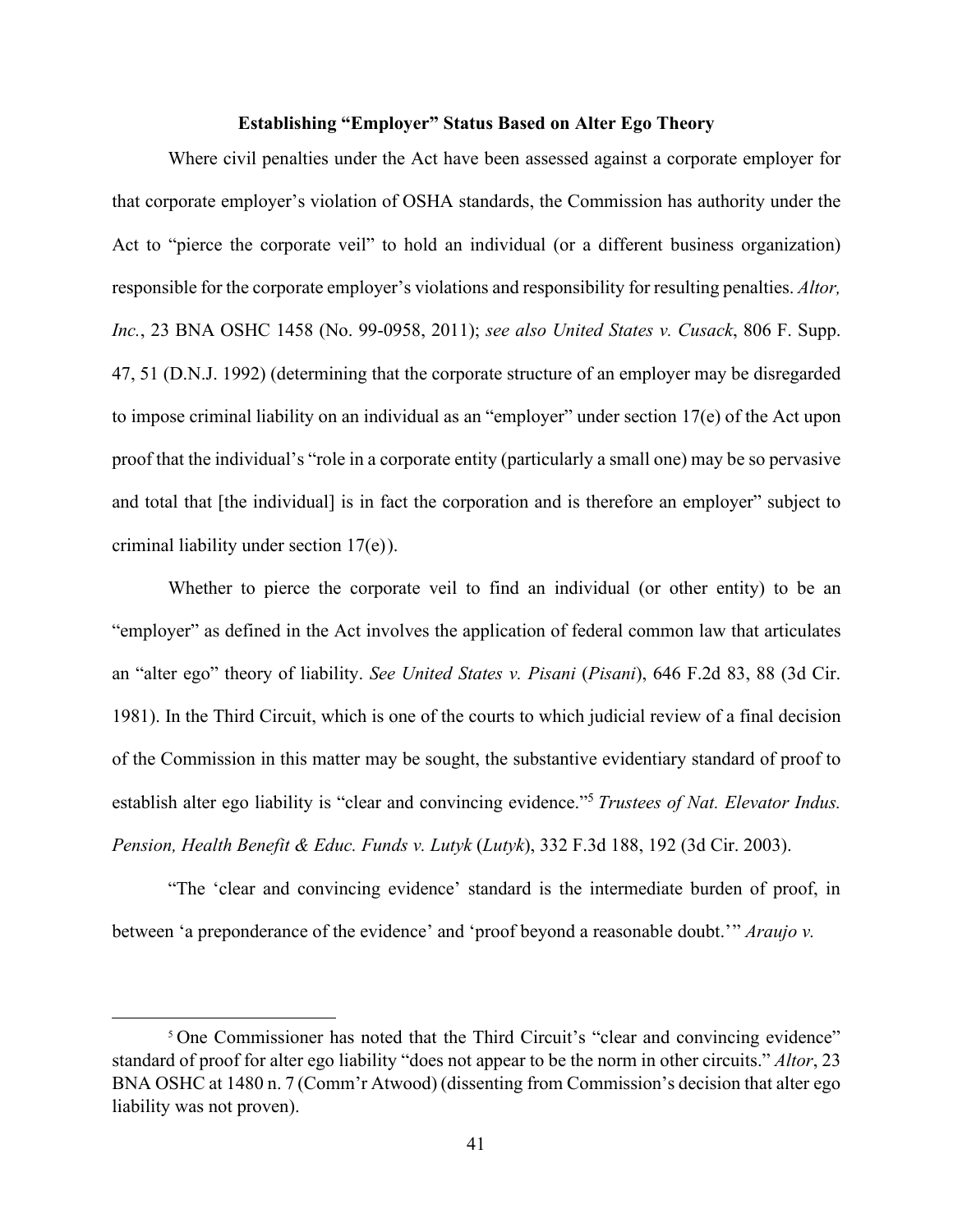*N. J. Transit Rail Operations, Inc.* (*Araujo*), 708 F.3d 152, 159 (3d Cir. 2013). The quality of evidence for meeting the "clear and convincing" standard is such evidence as shows that "the truth" of the facts claimed is "highly probable." *Id.*, quoting *Colorado v. New Mexico*, 467 U.S. 310, 316 (1984).

The federal common law analysis for piercing a corporate veil has two prongs:

(1) determining whether "a company has not operated as an entity separate from its shareholders,"

and (2) determining whether "the situation presents an element of injustice or fundamental unfairness." *Altor*, 23 BNA OSHC at 1461, citing *Pisani*, 646 F.2d at 88.

In considering the first prong, which pertains to determining whether "a separate corporate personality no longer exists," *id.*, the Commission has noted that the Third Circuit "weighs several factors" as follows:

> (1) gross undercapitalization; (2) insolvency; (3) failure to observe corporate formalities; (4) non-payment of dividends; (5) siphoning of funds of the corporation by the dominant stockholder; (6) nonfunctioning of other officers or directors; (7) absence of corporate records; and (8) corporation acts as a mere facade for the operations of the dominant stockholder or stockholders.

*Id*.<sup>6</sup> The Third Circuit has observed that these factors do not constitute "elements of a rigid test,"

*Lutyk*, 332 F.3d at 194, and indeed do not constitute a "test" at all, but rather are considered "to

<span id="page-43-0"></span><sup>&</sup>lt;sup>6</sup> The D.C. Circuit is another court to which Quevedo-Garcia may seek judicial review of a final order of the Commission in these proceedings under section 11 of the Act. In *Labadie Coal Co. v. Black*, 672 F.2d 92, 96 (D.C. Cir. 1982), the D.C. Circuit articulated a two-prong test for alter ego liability that echoes the test described by the Third Circuit in *Pisani*:

<sup>(1)</sup> is there such unity of interest and ownership that the separate personalities of the corporation and the individual no longer exist?; and (2) if the acts are treated as those of the corporation alone, will an inequitable result follow? Relevant to the first question is the issue of the degree to which formalities have been followed to maintain a separate corporate identity. The second question looks to the basic issue of fairness under the facts.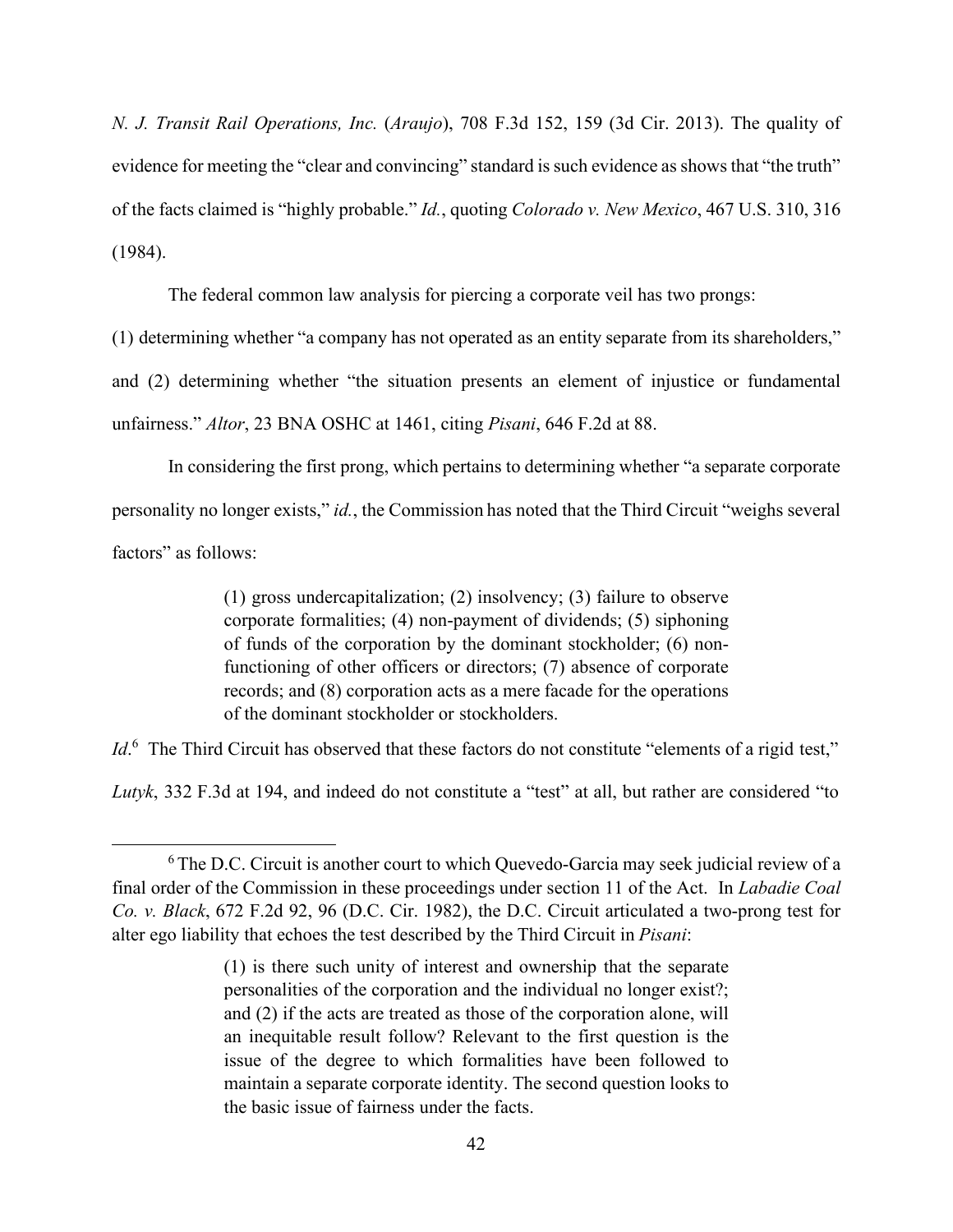determine whether the debtor corporation is little more than a legal fiction." *Lutyk*, 332 F.3d at 197. The Third Circuit has noted further that the factors do not constitute "the exclusive approach to corporate veil piercing." *Am. Bell Inc. v. Fed'n of Tel. Workers of Pa.* (*Am. Bell)*, 736 F.2d 879, 886 (3d Cir. 1984).

The second prong of the Third Circuit's analysis—that the situation presents an element of injustice or fundamental unfairness—includes situations in which disregarding the corporate form would "prevent circumvention of a statute or avoidance of a clear legislative purpose." *Pisani*, 646 F.2d at 88 (concluding the Medicare statute would be circumvented if the corporate form were not disregarded to hold an individual responsible for Medicare overpayments that had been made to the corporation), citing *United States v. Normandy House Nursing Home, Inc.* (*Normandy House*), 428 F. Supp. 421 (D. Mass. 1977) *disapproved on a different issue, United States v. Hughes House Nursing Home, Inc.*, 710 F.2d 891, 894 (1st Cir. 1983); *see also Altor*, 23 BNA OSHC at 1461 n. 6 (noting that the Third Circuit and New Jersey have similar "tests" for piercing the corporate veil, and observing that the New Jersey approach involves determining "whether recognizing the corporate form would perpetuate fraud or injustice, or otherwise circumvent the law"); *Quinn v. Butz*, 510 F.2d 743, 758 n. 95 (D.C. Cir. 1975) (noting that among the situations in which federal courts have disregarded the corporate form "are those wherein the corporate fiction would enable circumvention of a statute"). The Third Circuit has noted further that piercing the corporate veil may be in order "when recognition of the corporate entity would defeat public policy." *Am. Bell*, 736 F.2d at 886, quoting *Zubik v. Zubik*, 384 F.2d 267, 272 (3d Cir. 1967).

"It is valid to organize a corporation for the purpose of avoiding personal liability." *Pardo v. Wilson Line of Washington, Inc.*, 414 F.2d 1145, 1149 (D.C. Cir. 1969). Indeed, the very name given to the kind of business entity that is involved here––*limited liability* company––indicates as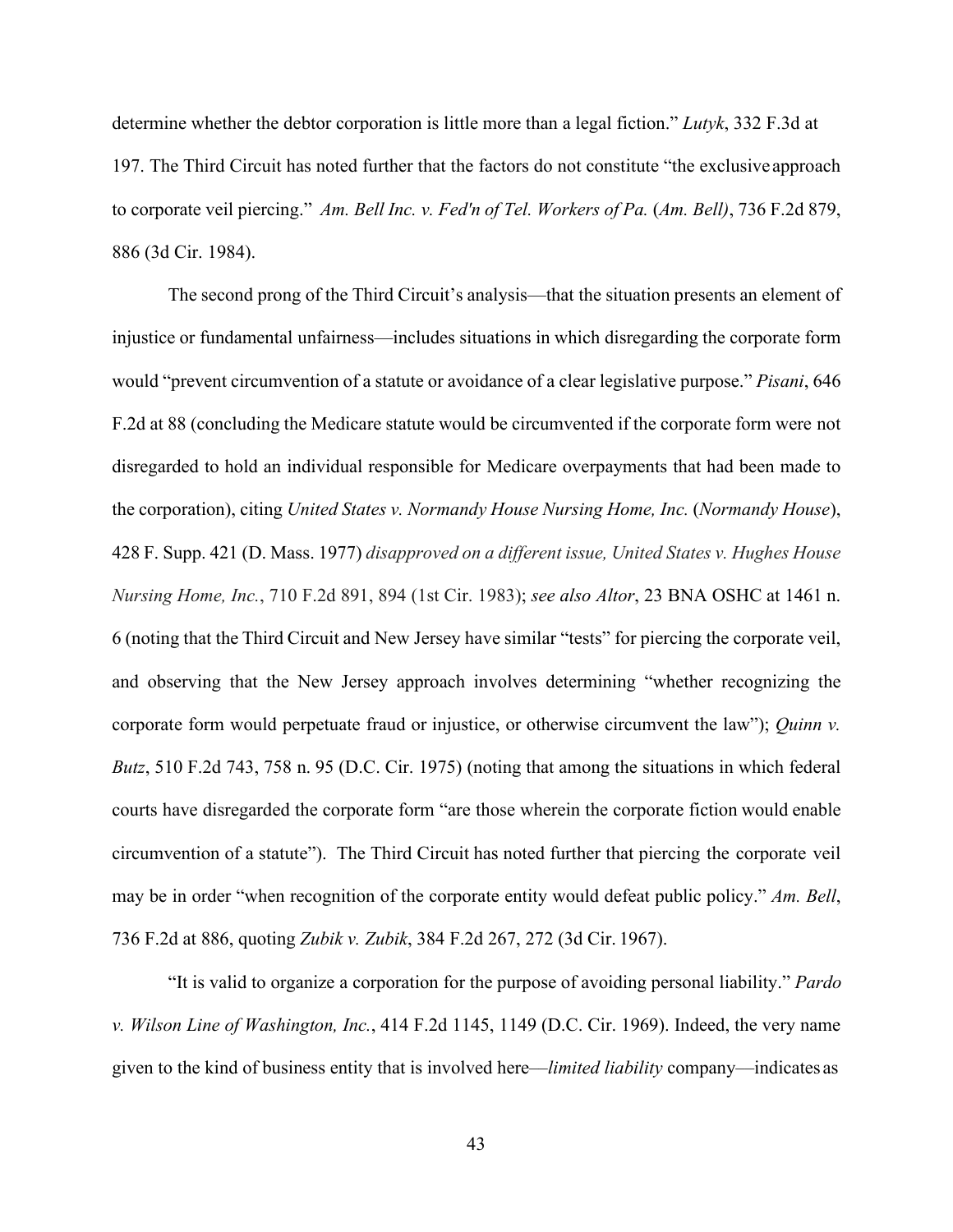much. Moreover, "the mere fact than an individual is the sole stockholder of a corporation will not by itself make him liable as the alter ego of the corporation." *Normandy House*, 428 F. Supp. at 424; *accord DeWitt Truck Brokers, Inc. v. W. Ray Flemming Fruit Co.* (*DeWitt Truck*), 540 F.2d 681, 685 (4th Cir. 1976) ("the mere fact that all or almost all of the corporate stock is owned by one individual or a few individuals, will not afford sufficient grounds for disregarding corporateness").

Accordingly, "penetration of the corporate veil is a step to be taken cautiously," *Quinn v. Butz*, 510 F.2d at 759, and analysis "must start from the general rule that the corporate entity should be recognized and upheld, unless specific, unusual circumstances call for an exception." *Zubik v. Zubik*, 384 F.2d at 273; *accord Am. Bell* 736 F.2d at 886 ("court may only pierce the veil in 'specific, unusual circumstances', lest it render the theory of limited liability useless"), and *Altor*, 23 BNA OSHC at 1461 ("corporate entity should be recognized and upheld unless specific, unusual circumstances call for an exception").

"In deciding whether to pierce the corporate veil, courts are basically concerned with determining if equity requires that the shareholders' traditional insulation from personal liability be disregarded and with ascertaining if the corporate form is a sham, constituting the facade for the operations of the dominant shareholder." *Kaplan v. First Options of Chi., Inc.* (*Kaplan*), 19 F.3d 1503, 1521 (3d Cir. 1994), *aff'd*, 514 U.S. 938 (1995), quoting *Wheeling–Pittsburgh Steel Corp. v. Intersteel, Inc.*, 758 F. Supp. 1054, 1057 (W.D.Pa.1990). "In short, the evidence must show that the corporation's owners abused the legal separation of a corporation from its owners and used the corporation for illegitimate purposes." *Kaplan,* 19 F.3d at 1521.

"[T]he requirements for corporate veil piercing are demanding ones" to be sure, *Altor* 23 BNA OSHC at 1461, but proof of "fraudulent intent" is not an essential component of establishing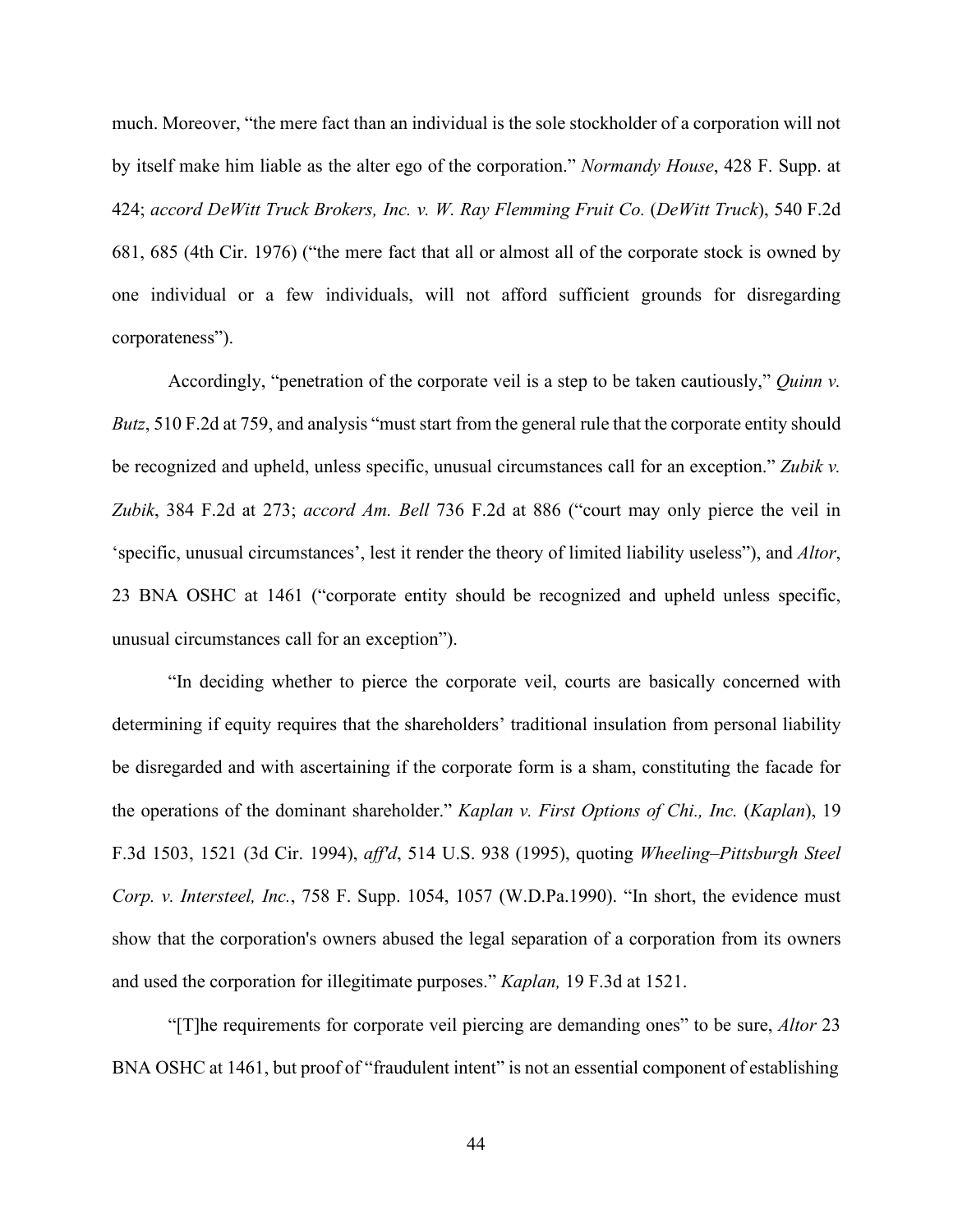alter ego liability under federal common law. *Lutyk*, 332 F.3d at 194 ("our test does not require proof of actual fraud as a prerequisite for piercing the corporate veil"); *accord, DeWitt Truck*, 540 F.2d at 684 ("proof of plain fraud is not a necessary element in a finding to disregard the corporate entity"), citing *Anderson v. Abbott*, 321 U.S. 349, 362 (1944); *Labadie Coal Co. v. Black*, 672 F.2d 92, 99 (D.C. Cir. 1982) ("fraud is not a prerequisite in a suit to disregard a corporate fiction").

In *DeWitt Truck*, the Fourth Circuit noted that circumstances justifying "disregard [of] the corporate fiction … vary according to the circumstances of each case, and every case where the issue is raised is to be regarded as sui generis to be decided in accordance with its own underlying facts." 540 F.2d at 684 (internal footnotes omitted).

### **Quevedo-Garcia's Motion for Summary Judgment**

Because it is the Secretary's burden to prove alter ego liability, for Quevedo-Garcia to prevail on his motion for summary judgment on the Secretary's alter ego claim, he must show initially "that there is an absence of evidence to support the [Secretary's] case." *Celotex*, 477 U.S. at 325 (1986). Quevedo-Garcia can satisfy this initial burden by showing that there exists no clear and convincing evidence that would support findings in favor of the Secretary on the material facts. *See* Rule 56(c)(1)(B) (one method of demonstrating that a fact cannot be genuinely disputed is by "showing … that an adverse party cannot produce admissible evidence to support the fact").

Quevedo-Garcia's motion for summary judgment fails to satisfy the initial burden of showing that the Secretary will be unable to produce clear and convincing evidence to impose alter ego liability. Quevedo-Garcia's motion appears grounded at least in part on the proposition that proof of fraud is essential to imposing alter ego liability. (*See* Quevedo-Garcia Mot. ¶¶ 21–22). However, as noted earlier, proof of fraudulent intent is not essential to establishing alter ego liability under federal common law. *Lutyk*, 332 F.3d at 194.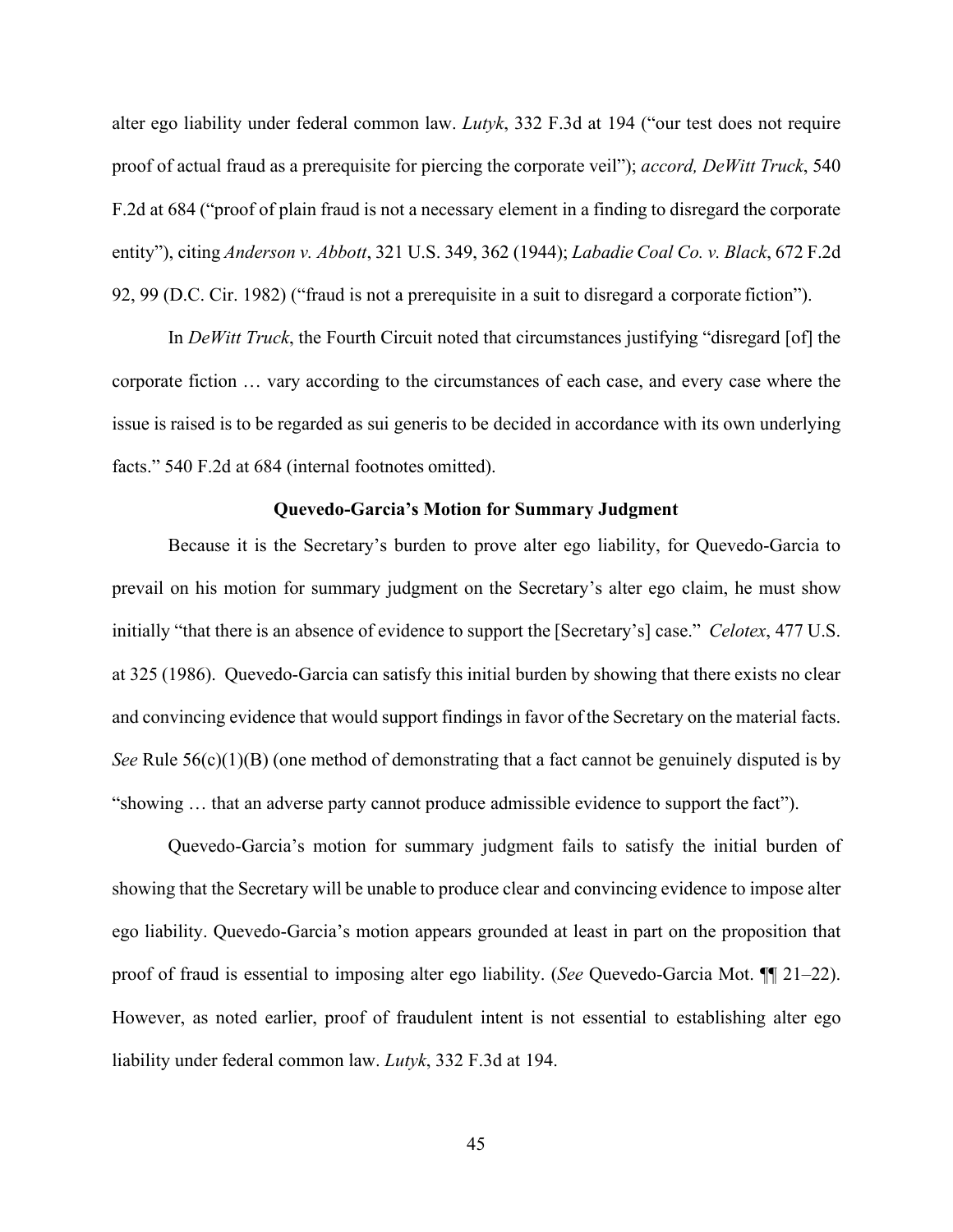In any event, in the Secretary's cross-motion for summary judgment (which served also as the Secretary's response to Quevedo-Garcia's cross-motion), the Secretary produced clear and convincing evidence that would support a finding that Quevedo-Garcia acted with some fraudulent intent: Quevedo-Garcia falsely told an OSHA official who conducted at least some of the underlying inspections that the corporate entity performing the work at the inspected worksites was Frame Q.<sup>7</sup> But Quevedo-Garcia knew that this representation was false. He had caused Frame Q to be dissolved months earlier, and he knew that his own salary and the employees' wagers were being paid from the bank accounts of either BB Frame or BM Frame. In addition to affirmatively misrepresenting that the employer on site was Frame Q, Quevedo-Garcia alsofailed to disclose to inspecting OSHA officials the material fact that the corporate entity performing the construction work was BB Frame (and/or BM Frame, which had been formed on December 24, 2019). The only reasonable inference from Quevedo-Garcia's intentional misrepresentation and failures to disclose a material fact is that he was attempting to deceive OSHA officials and thwart them in accurately identifying the corporate employer that was doing the construction work at these worksites.

<span id="page-47-0"></span> $7 \text{CO}$  Sydenstricker's Declaration is clear and convincing evidence that Quevedo-Garcia harbored some fraudulent intent in his communications with inspecting OSHA officials. Quevedo-Garcia has presented no evidentiary material to controvert that component of the declaration and there is otherwise no evidentiary material in the record on the cross-motions to establish a genuine dispute of that stated fact as is set forth in Sydenstricker's declaration. It is therefore undisputed for purposes of the cross-motions that Quevedo-Garcia misrepresented to OSHA officials that Frame Q was the corporate entity doing the construction work. *See* Rule 56(e)(2) ("If a party … fails to properly address another party's assertion of fact ... the court may … consider the fact undisputed for purposes of the motion").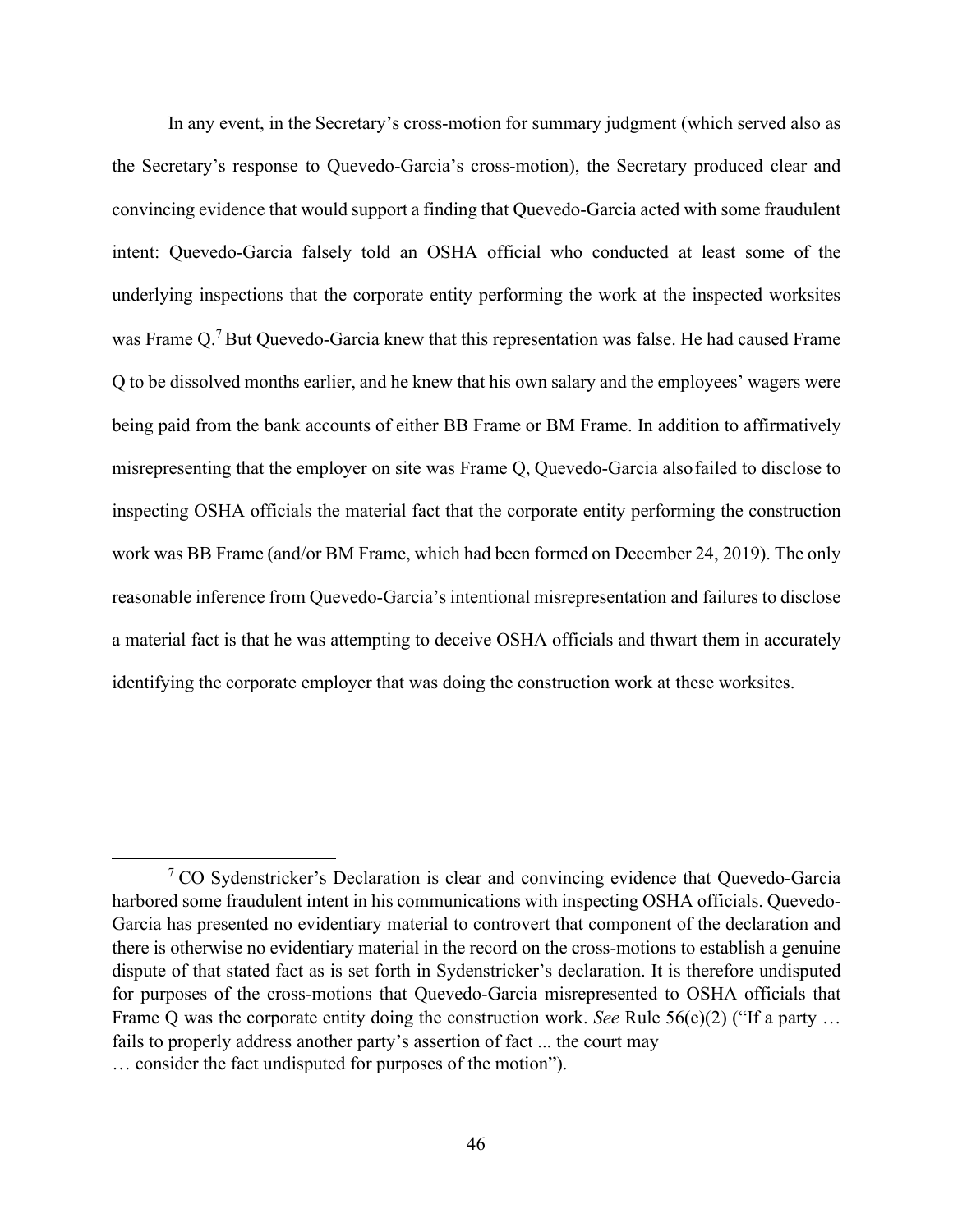As described supra in Facts ¶ 6, Quevedo-Garcia invoked his Fifth Amendment right

against compulsory self-incrimination during the discovery phase of this litigation.<sup>8</sup> In a non-

<span id="page-48-0"></span><sup>8</sup> Papers of record in this matter show that Quevedo-Garcia was charged in state court in New Jersey on December 19, 2019 with the following criminal charges:

- third degree crimes of intent to evade tax liability of \$87,927.05 for both tax years 2017 and 2018;
- third degree crime of failing to report \$824,857.76 in income for tax year 2017;
- third degree crime of failing to report \$985,892.40 in income for tax year 2018;
- third degree crime of conspiracy to commit structuring with the purpose of promoting or facilitating engaging in conduct with purpose to evade state and federal transaction reporting requirements regarding currency transactions by breaking down at least \$424,000 in currency into smaller sums of cash on at least 52 separate occasions then deposited at two different financial institutions on multiple dates between or aboutApril 2018 to September 2019;
- second degree crime of conspiracy to commit money laundering by engaging in transactions involving property known or which a reasonable person would believe to be derived from criminal activity with the intent to facilitate or promote criminal activity by cashing 661 checks at a check casher in the aggregate of at least \$5.7 million then structuring deposits into at least two separate financial institutions in the name of another person or persons or entities for the purpose of facilitating or promoting New Jersey tax offenses;
- first degree crime of money laundering respecting the sum of \$5.7 million (as described in preceding bullet item).

Quevedo-Garcia's sister has been charged with the same crimes that are described in the last three charges in the above list of charges lodged against Quevedo-Garcia. Both Quevedo-Garcia and his sister have filed applications to be admitted to a pre-trial intervention program. (*See* material filed by counsel for Respondent under cover of letter dated July 28, 2021).

Quevedo-Garcia first formally invoked the Fifth Amendment privilege through counsel in a filing made on July 16, 2021, which his counsel re-affirmed in a letter dated July 28, 2021,both of which were filed with the Commission in opposition to discovery motionsfiled by the Secretary. Although the parties originally agreed that the Secretary would depose Quevedo-Garcia, Quevedo-Garcia later reneged upon invoking the Fifth Amendment privilege. The Secretary then filed a motion for leave to take Quevedo-Garcia's deposition, but the undersigned essentially sustained Quevedo Garcia's assertion of the privilege and denied the motion in an order dated August 13, 2021. That same order similarly sustained Quevedo-Garcia's assertion of the Fifth Amendment privilege with respect to responses to certain interrogatories. Another order dated October 5, 2021 similarly upheld Quevedo-Garcia's assertion of the privilege in denying the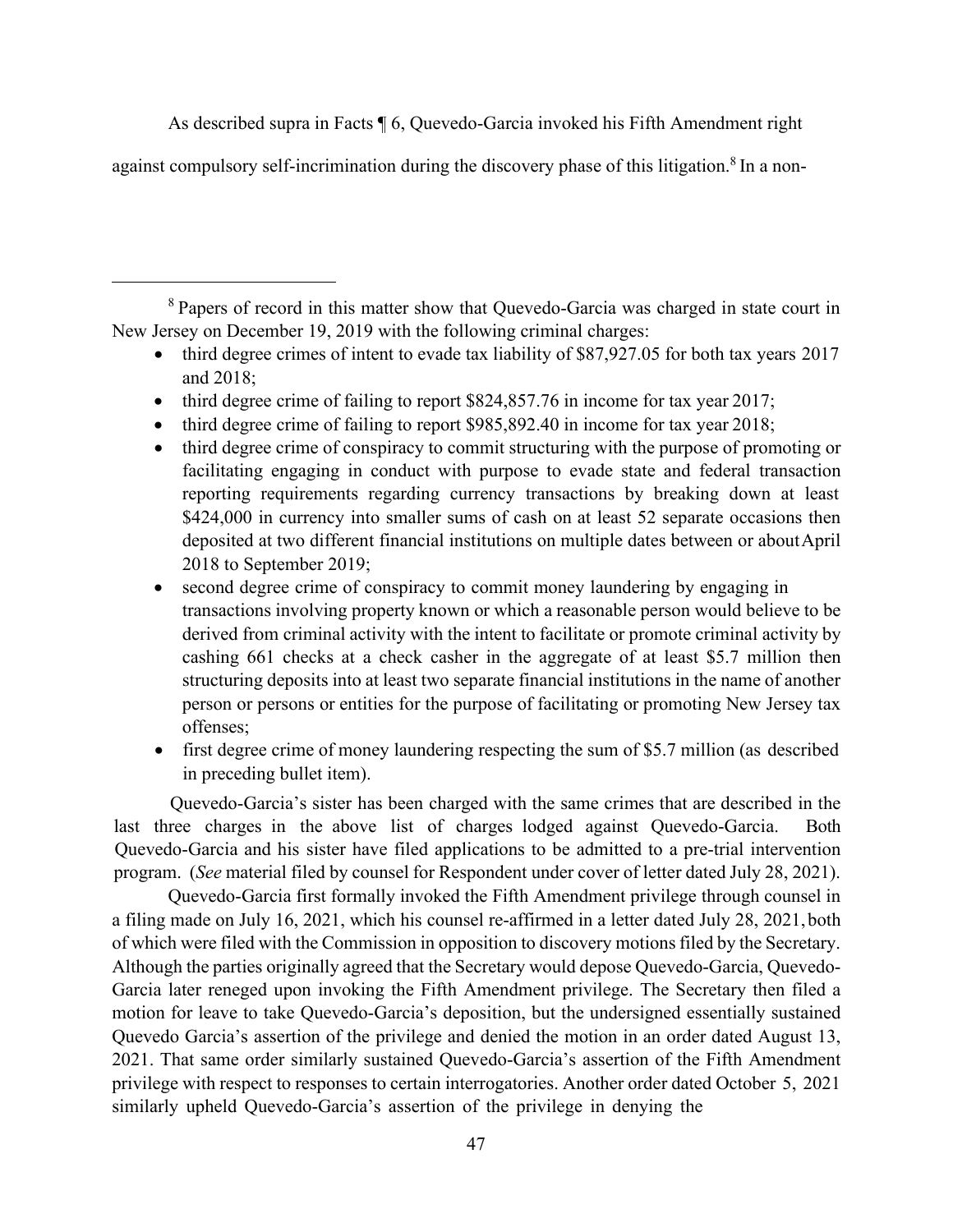criminal matter such as this, Quevedo-Garcia's invocation of his Fifth Amendment privilege allows the drawing of adverse inferences for his refusal to respond to probative evidence offered against him. *See Baxter v. Palmigiano*, 425 U.S. 308, 318 (1976) (*Palmigiano*) ("[T]he Fifth Amendment does not forbid adverse inferences against parties to civil actions when they refuse to testify in response to probative evidence offered against them"); *Rad Servs., Inc. v. Aetna Cas. & Sur. Co.*, 808 F.2d 271, 274 (3d Cir. 1986). But before any such adverse inference may be drawn, the record must contain independent evidence to support any negative inference. *See United States v. Stelmokas* (*Stelmokas*), 100 F.3d 302, 311 (3d Cir. 1996) ("Thus, as long as there was independent evidence to support the negative inferences beyond the invocation of the privilege against self-incrimination, the inferences could be drawn"); *Palmigiano*, 425 U.S. at 318 (observing that the entry of judgment based only on the invocation of the privilege and "without regard to the other evidence" exceeds constitutional bounds).

Quevedo-Garcia's invocation of the Fifth Amendment privilege permits the inference here that if he were asked why he falsely represented to OSHA officials that the employer at the construction sites was Frame Q, that his responses would lend support to the Secretary's alter ego claim.

Secretary's motion that requests for admissions that Quevedo-Garcia had refused to admit or deny be deemed admitted.

Quevedo-Garcia's invocations of the privilege were sustained principally on the ground that hisframing business had linksto the financial crimes of which he stands charged. *See Hoffman v. United States*, 341 U.S. 479, 488 (1951) (stating that the privilege must be sustained if it is not "perfectly clear, from a careful consideration of all the circumstances in the case … that the answer(s) cannot possibly have such tendency to incriminate"). Despite the invocation of the Fifth Amendment privilege, the Secretary obtained some relevant documentation in Quevedo-Garcia's responses to requests to produce documents, in declarations by Quevedo-Garcia made in his verified responses to interrogatories, and by subpoenaing financial documents from an accountant and from two banks.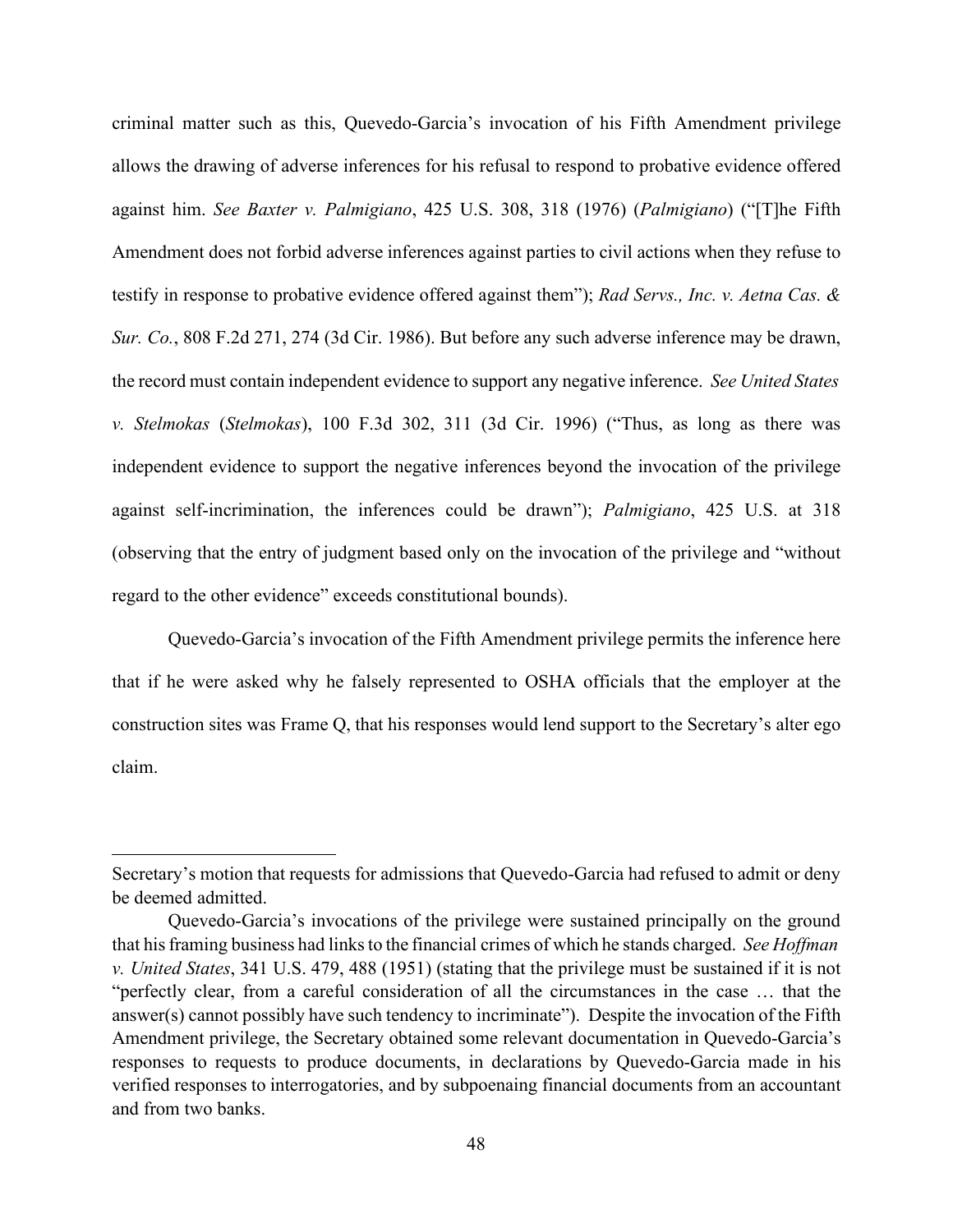If Quevedo-Garcia's motion had met the initial burden of demonstrating the absence of clear and convincing evidence to pierce the corporate veil of BB Frame, then to defeat Quevedo-Garcia's motion the Secretary would have been required to "present affirmative evidence" that would be sufficient to support findings in favor of the Secretary on the material facts. *Liberty Lobby*, 477 U.S. at 257 (1986) ("[T]he plaintiff, to survive the defendant's motion, need only present evidence from which a jury might return a verdict in his favor"). As is next discussed, the Secretary's opposition to Quevedo-Garcia's motion (which was combined with his cross-motion for summary judgment) sets forth ample facts to support findings in favor of the Secretary on the facts that are material to the alter ego claim. But more significantly, the Secretary's cross-motion establishes that the Secretary is entitled to judgment as a matter of law on the claim that Quevedo-Garcia is an employer under an alter ego theory of liability and is personally responsible for BB Frame's violations and the resulting imposed penalties, as is discussed next.

### **Secretary's Motion for Summary Judgment**

The Secretary's motion seeks judgment as a matter of law that Quevedo-Garcia was an "employer" as defined in section 3(5) of the Act and thus subject to the compliance requirements of section 5(a) and liable for penalties assessed under section  $17(a)$ –(d). 29 U.S.C. §§ 652(5),  $654(a)$ ,  $666(a)$ – $(d)$ .

The Secretary argues that Quevedo-Garcia was an "employer" under two different but somewhat related theories. The Secretary argues first that Quevedo-Garcia was the statutory employer of the employees at the construction sites under the common law agency analysis set forth in *Nationwide Mut. Ins. Co. v. Darden* (*Darden*), 503 U.S. 318 (1992). The Secretary argues second that Quevedo-Garcia was a statutory employer of the employees at the construction sites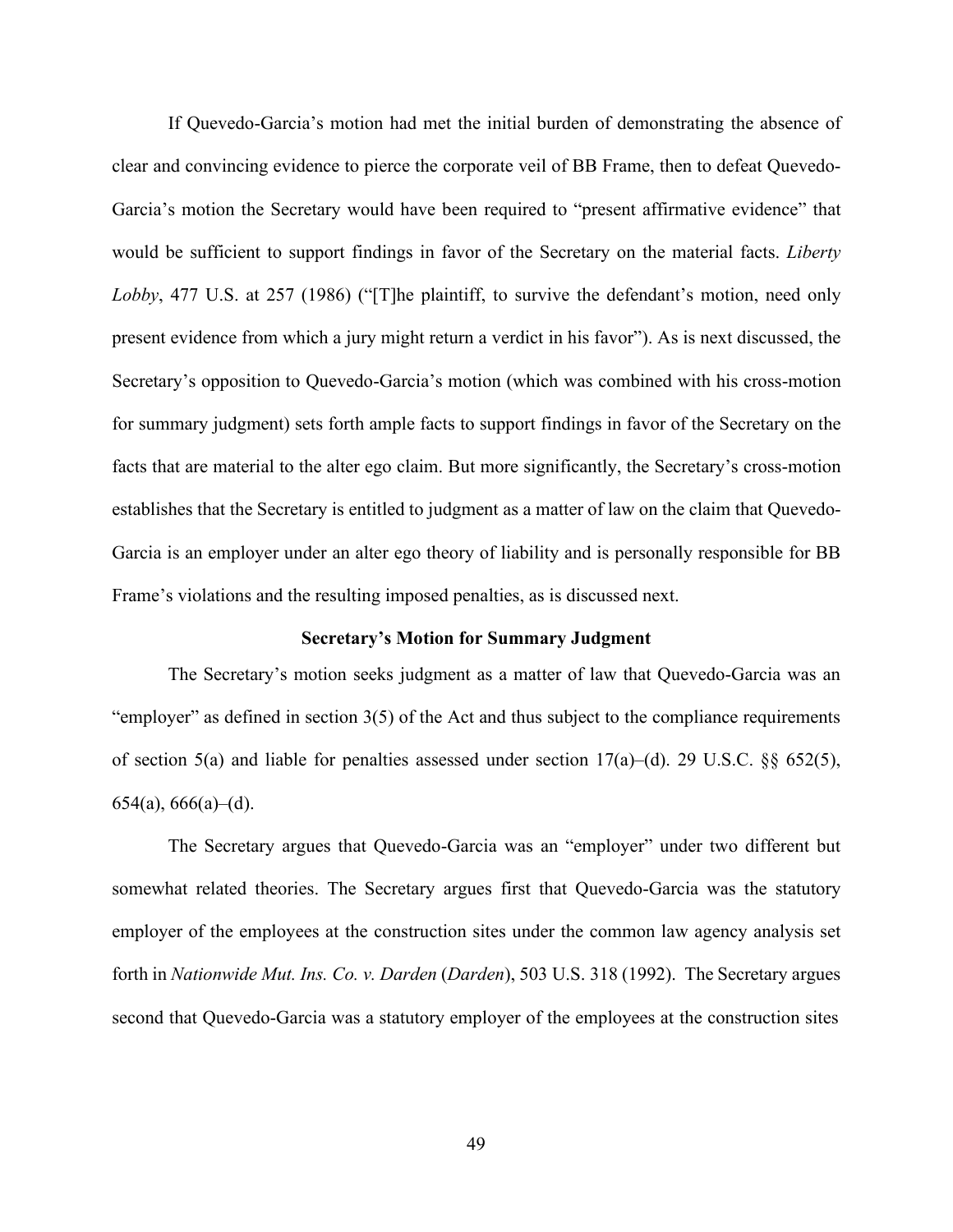under a common law alter ego analysis that the Commission recognized in *Altor,* 23 BNA OSHC 1458.

Both theories would achieve the Secretary's objective of imposing personal liability on Quevedo-Garcia. Under alter ego theory, Quevedo-Garcia's liability under the citations would be coextensive with BB Frame's liability (which has been established by final orders in Commission cases 21-0635, 21-0636, 21-0637, 21-0638, and 21-0639). *See Altor,* 23 BNA 1548 (affirming certain citations and penalties against two corporations that constituted a "single employer," but determining the evidence was insufficient to support finding that two individuals who operated those corporations were also employers under an alter ego theory).

In contrast, Quevedo-Garcia's liability under *Darden* would conceptually preclude holding BB Frame liable for the same violations and penalties (all of which have now become final orders against BB Frame).[9](#page-51-0) *See, e.g., Froedtert Mem. Lutheran Hosp., Inc.* (*Froedtert*), 20 BNA OSHC 1500, 1508 n. 4 (No. 97-1839, 2004) (utilizing the common law agency doctrine of *Darden* in determining that a hospital was the employer of temporary housekeepers who worked at the hospital on referral from temporary employment agencies; expressly deciding *not* to adjudicate an alternative "joint employment" theory of liability in which both the hospital *and* the temporary employment agencies would be deemed to be statutory employers of the temporary housekeepers).

## *Statutory Employer Analysis under Darden*

In determining whether an entity has an employment relationship with an identified worker to the exclusion of some other entity, "the Commission has consistently applied the common law agency doctrine" set forth in *Darden*. *FreightCar Am., Inc.*, No. 18-0970, 2021 WL 2311871, at

<span id="page-51-0"></span><sup>&</sup>lt;sup>9</sup> The Commission's rules of procedure permit the assertion of incongruous alternative theories of liability. *See* 29 C.F.R. § 2200.30(e) (allowing partiesto "state as many separate claims or defenses that it has regardless of consistency").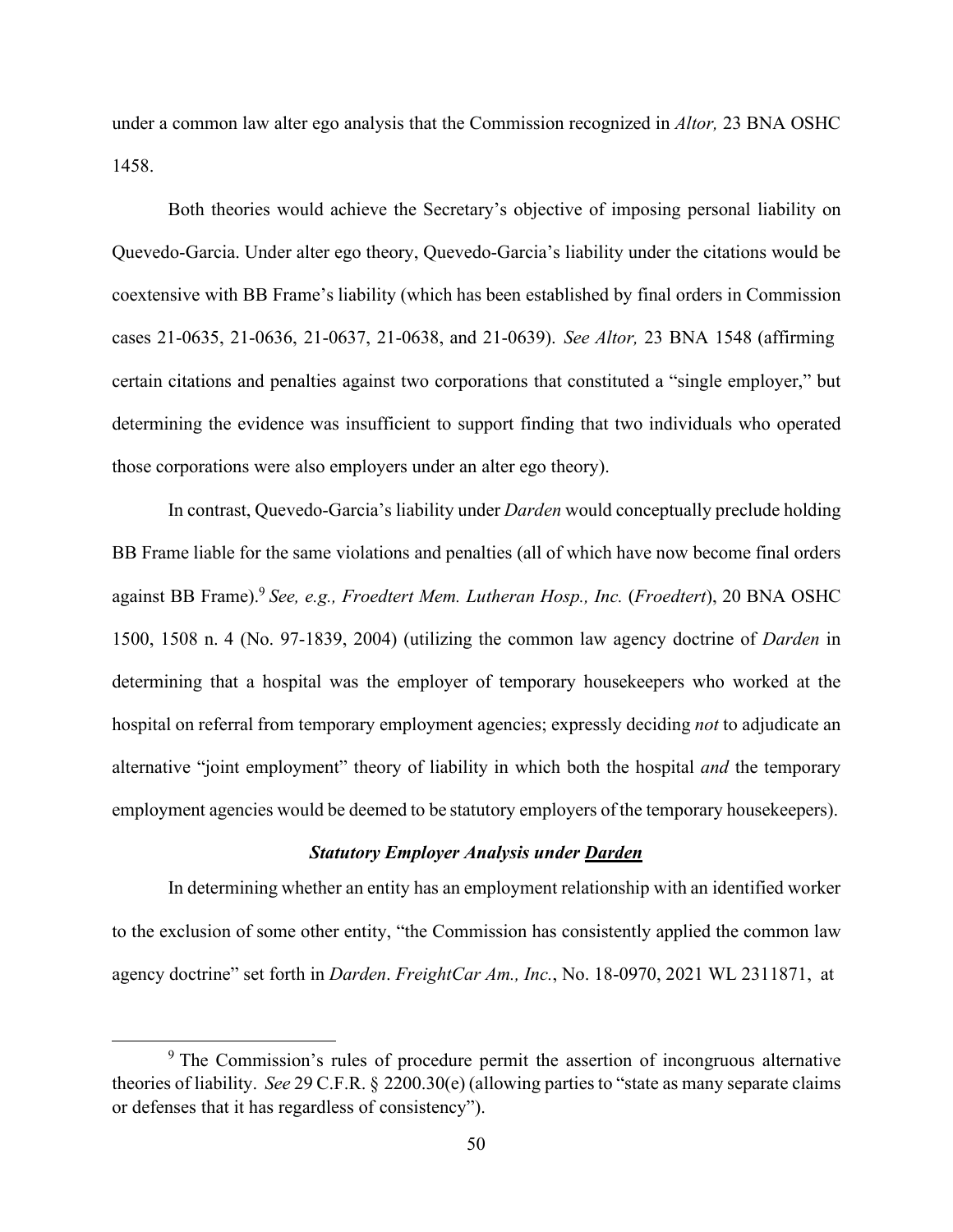\*2 (OSHRC, Mar. 3, 2021) (applying *Darden* in ruling that the Secretary had failed to prove that a parent company was the statutory employer of certain workers whose wages were paid by the parent's subsidiary company); *All Star Realty Co.*, 24 BNA OSHC 1356, 1358-59 (No. 12-1597, 2014) (applying *Darden* factors in assessing whether two individuals, who were not otherwise identified to be employees of any other entity, were statutory employees of the cited company).

The common law agency doctrine of *Darden* "incorporate[s] traditional agency law criteria for identifying master-servant relationships." 503 U.S. at 319. The Court in *Darden* identified the following factors as being "relevant to this inquiry":

> the skill required; the source of the instrumentalities and tools; the location of the work; the duration of the relationship between the parties; whether the hiring party has the right to assign additional projects to the hired party; the extent of the hired party's discretion over when and how long to work; the method of payment; the hired party's role in hiring and paying assistants; whether the work is part of the regular business of the hiring party; whether the hiring party is in business; the provision of employee benefits; and the tax treatment of the hired party.

*Darden*, 503 U.S. at 323-24. The Commission has noted "that there is no precision to the weighing of all of these factors." *Froedtert*, 20 BNA OSHC at 1508.

The evidentiary material presented on the cross-motions reflects genuine disputes of material fact respecting whether the workers at the construction sites had a master-servant relationship with Quevedo-Garcia to the exclusion of BB Frame. For example, the workers' wages were disbursed from corporate bank accounts. (Exs. 24, 25 & 29 to Kondo Decl.). Also, corporate entities obtained liability insurance and worker's compensation insurance respecting the workers. (*See* insurance documentation filed by Quevedo-Garcia in opposition of Secretary's motion dated Oct. 28, 2021). While Quevedo-Garcia was the only individual authorized to hire, terminate, direct, train or discipline the workers at the various construction sites, on this record there are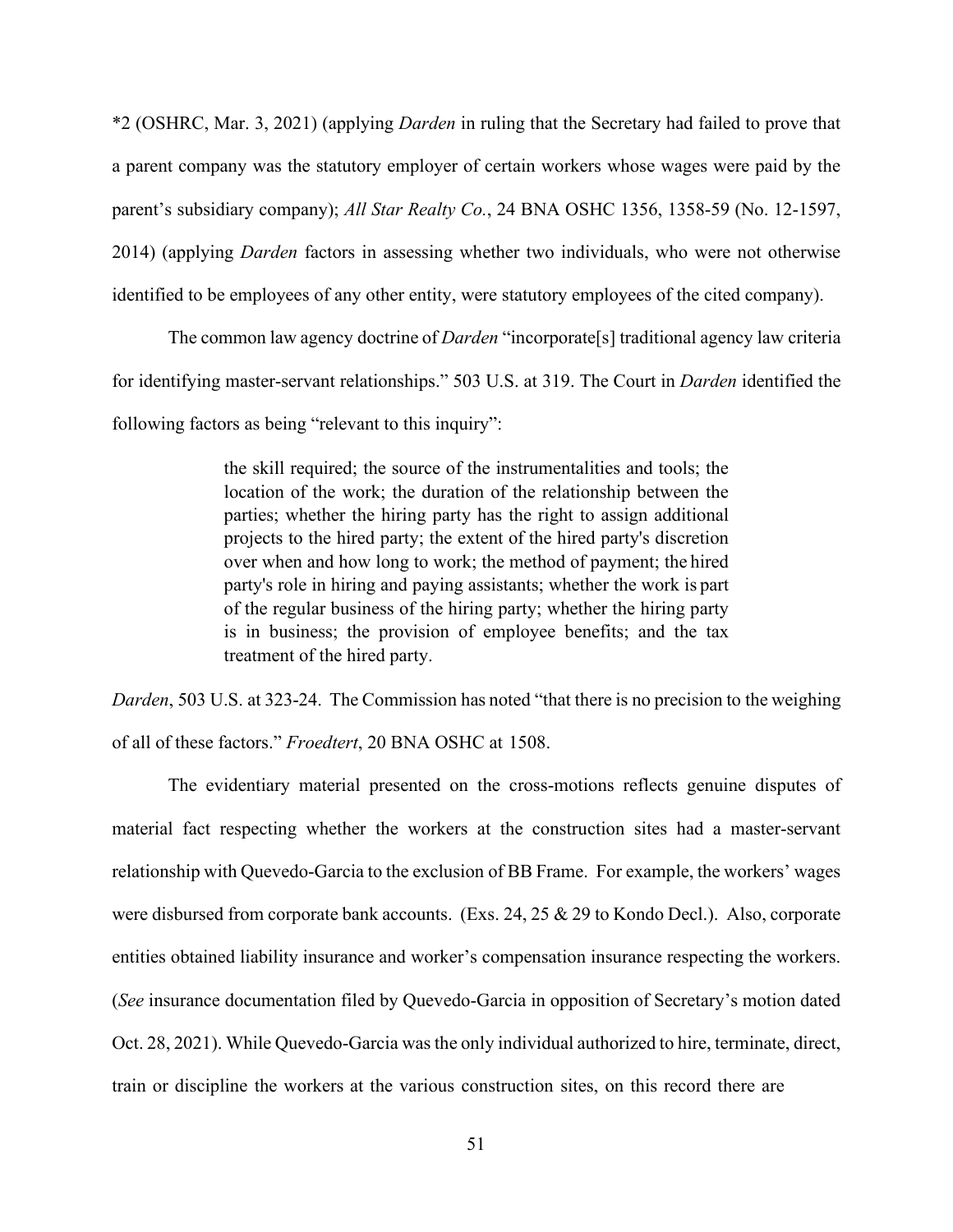genuine disputes of fact about whether he exercised that authority as an agent of BB Frame or as a de facto sole proprietor. The whole of the evidence is susceptible of differing inferences on whether it was Quevedo-Garcia, not BB Frame (or BM Frame), that had a conventional masterservant relationship with the workers at the construction sites under a *Darden* analysis, thus precluding granting summary judgment to the Secretary on this theory. *See Ford Motor*, 23 BNA OSHC at 1594.

## *Alter Ego Analysis of Altor*

The preceding conclusion that genuine disputes of material fact exist with respect to the Secretary's *Darden* theory does not preclude reaching a different conclusion on the Secretary's alter ego theory. As previously noted, unlike statutory employer status under *Darden* that identifies a single employer to which an identified employee has a master-servant relationship, alter ego theory involves assigning statutory employer status with respect to an identified employee to more than a single employer. Specifically, under alter ego theory, statutory employer status with respect to the same employee(s) is assigned to *both* (1) a corporate employer, *and* (2) an individual or other business organization for whom the corporate employer is an alter ego. *See, e.g.*, *Altor*, 23 BNA OSHC at 1461 (recognizing applicability of alter ego theory for holding individuals liable for a corporate employer's violations and penalties under the Act, but concluding the evidence was insufficient to establish alter ego liability on the individuals). The Secretary seeks to hold Quevedo-Garcia responsible for the same violations and penalties that have become final orders against BB Frame in Commission cases 21-0635, 21-0636, 21-0637, 21-0638, and 21-0639. Assigning statutory employer status under the Act to more than one employer as to the same employees is a permissible outcome under alter ego theory.

For the Secretary to prevail on his cross-motion for summary judgment on alter ego theory, he must make an initial showing that the only reasonable conclusion arising from the summary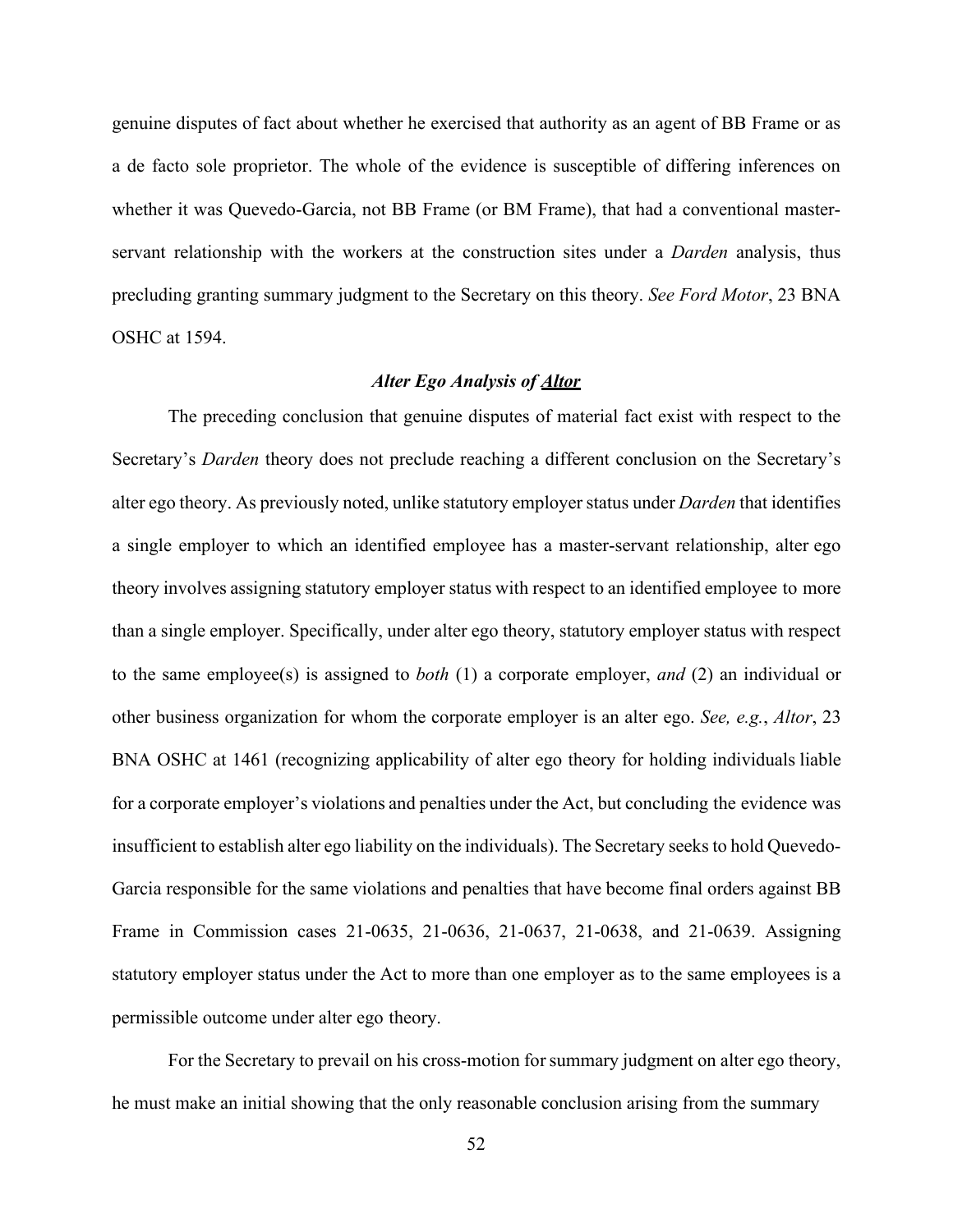judgment record is that it constitutes "clear and convincing evidence" to impose alter ego liability on Quevedo-Garcia. If the Secretary succeeds in making this initial showing, Rule 56 does not permit Quevedo-Garcia to "rest upon mere … denials of his pleading," but rather he "must set forth specific facts showing that there is a genuine issue for trial." *Liberty Lobby*, 477 U.S. at 248. To make such a showing, Quevedo-Garcia must cite "to particular parts of materials in the record, including depositions, documents, electronically stored information, affidavits or declarations, stipulations … admissions, interrogatory answers, or other materials" that demonstrate the existence of a genuine issue for trial. Fed. R. Civ. P. 56(c)(1)(A); *see also Manua's*, 27 BNA OSHC at 1472-73.

Although alter ego liability entails a multifactored analysis, and "every case where the issue is raised is … sui generis to be decided in accordance with its own underlying facts," *Dewitt Truck*, 540 F.2d at 684, in a proper case summary judgment may be granted to the party that is alleging alter ego liability. *See Travelers Prop. Cas. Co. of Am. v. Quickstuff, LLC*, No. CV 14-6105, 2016 WL 7231605, at \*9 (D.N.J. Dec. 14, 2016) (granting summary judgment to the plaintiff on its claim to pierce corporate veil of an LLC). An analysis of the record on summary judgment under the two-pronged analysis for alter ego liability follows.

# *First Prong of Alter Ego Analysis: Eight Factors Concerning the Existence of a Separate Corporate Personality Gross Undercapitalization*

Undercapitalization of a corporate entity is a factor in alter ego analysis to prevent shareholders from retaining the profits of the business "without having any real capital in the undertaking" and therefore risking nothing of their own. *DeWitt Truck*, 540 F.2d at 689; *see also Laborers' Pension Fund v. Lay-Com, Inc.*, 580 F.3d 602, 612 (7th Cir. 2009) ("[I]f the shareholders do not invest enough equity, such that the corporation is undercapitalized, there is no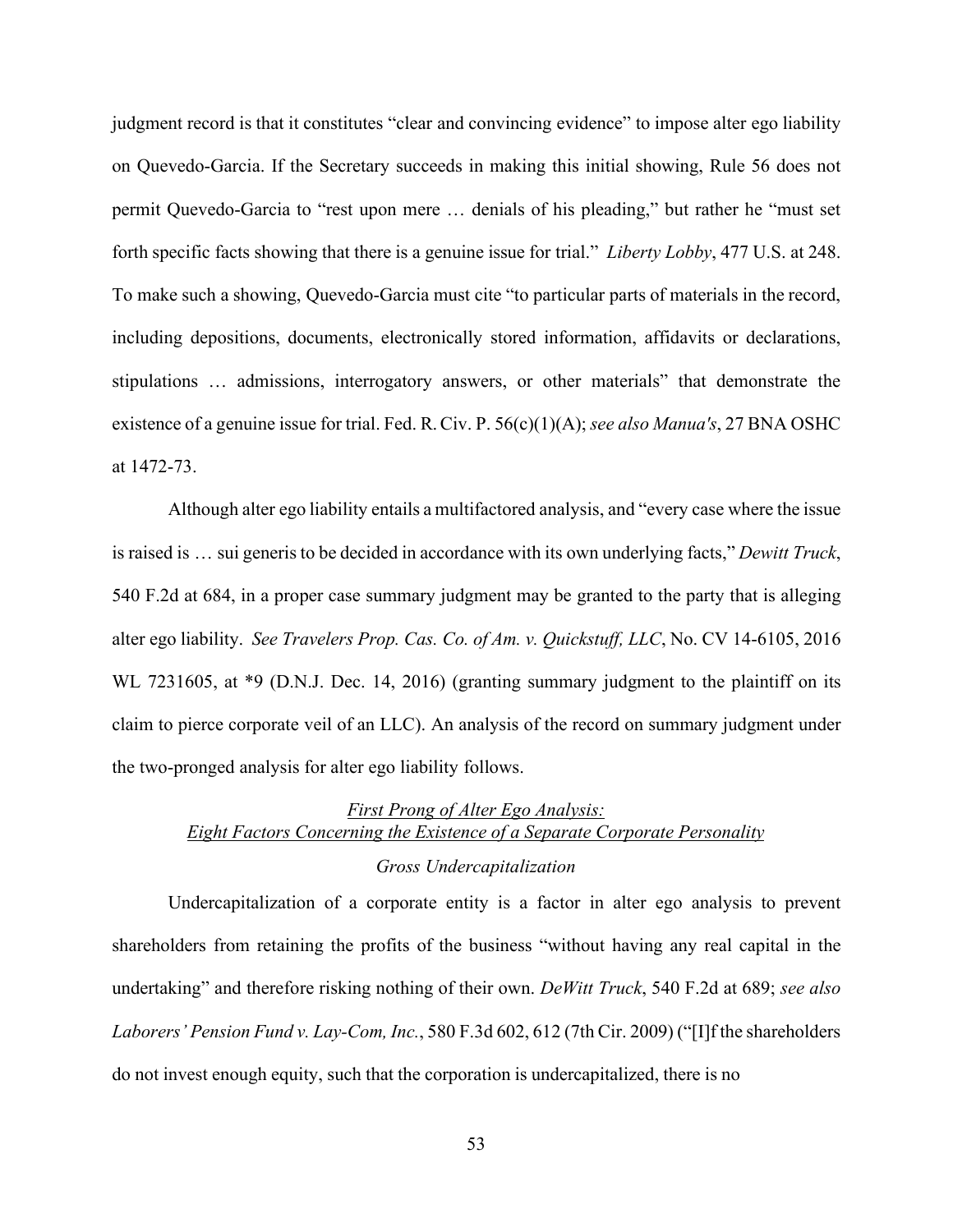basis for rewarding them by limiting their liability, and, in fact, doing so would only encourage risky behavior"). Assessing the adequacy of capitalization generally involves looking to the initial capitalization at the time of organization, but "[s]ubsequent capitalization may also be relevant to [the] inquiry," in that "evidence of inadequate subsequent capitalization may be indicative of initial undercapitalization." *Matter of Multiponics, Inc.*, 622 F.2d 709, 717 (5th Cir. 1980). Also, "proof of subsequent undercapitalization may be further proof of inequitable conduct, such as actions of gross mismanagement, self interest, and the like." *Id.* at 718.

The only direct evidence of BB Frame's initial capitalization is contained in its 2019 federal tax return which states that the company had a balance sheet liability of \$27,500 for "capital stock" at both the beginning and the end of the tax year. (Ex. 7 to Kondo Decl.). Quevedo-Garcia certified in BB Frame's certificate of dissolution filed with the state of New Jersey in November 2020 that "all assets have been discarded and have been applied to creditors or distributed to its members.["10](#page-55-0) (Ex. 10 to Kondo Decl.).

There is no direct evidence respecting the level of capitalization that is appropriate for a company of BB Frame's size, business activity, and location. *Cf. Altor*, 23 BNA OSHC at 1462 (noting "there is no evidence as to the amount of capital required for a similarly sized company in the same industry" as the subject corporations); *Lutyk*, 332 F.3d at 198 (noting the absence of evidence respecting the amount of capital necessary to engage in the corporate activity involved). Thus, with respect to the "gross undercapitalization" factor, the record on the motion for summary

<span id="page-55-0"></span> $10$  Assuming the information on the tax return and on the certificate of dissolution to be true, then by the time that BB Frame was dissolved in November 2020 the \$27,500 representing capital stock had been liquidated either by paying creditors or being distributed to the owners–– Quevedo-Garcia and his sister.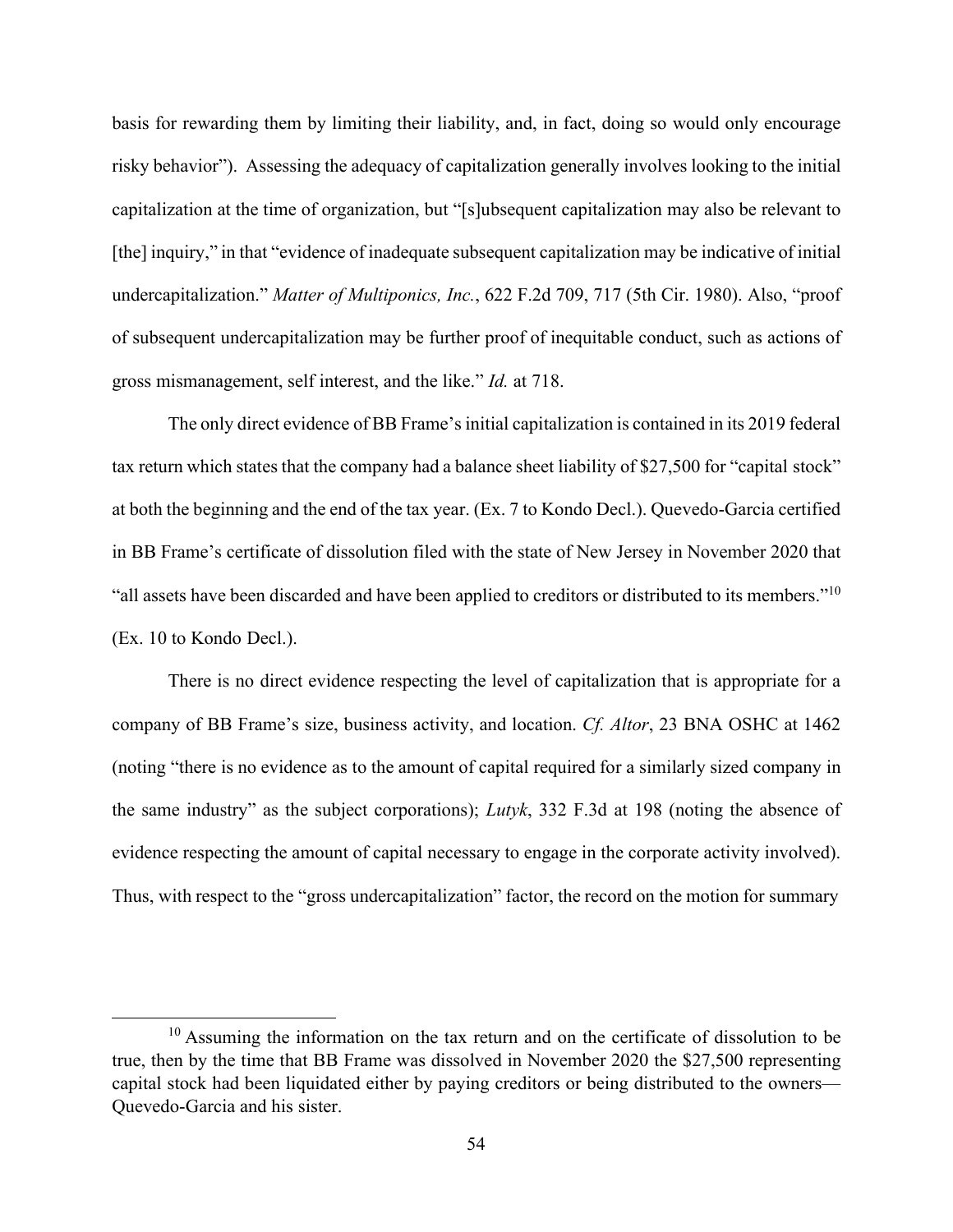judgment does not support alter ego liability[.11](#page-56-0)*Cf. Lutyk*, 332 F.3d at 196–98 (imposing alter ego liability even though the evidence did not establish gross undercapitalization).

## *Failure to Observe Corporate Formalities; Absence of Corporate Records*

BB Frame held no meetings of members, so of course there are no corporate records that would evidence such meetings, such as minutes or corporate resolutions. (Exs. 31 & 32 to Kondo Decl.). BB Frame had no operating agreement (which is the equivalent of corporate by-laws for an LLC). (Ex. 32 to Kondo Decl.). According to Quevedo-Garcia, BB Frame's contracts with other contractors or suppliers were mostly oral contracts grounded in "longtime relationship between the parties." (Ex. 31 to Kondo Decl.).

Quevedo-Garcia acknowledges that "there is evidence of a failure to observe corporate formalities," though he contends that there is no evidence that this failure was "malicious" or involved an "effort to defraud OSHA or the Secretary." (Quevedo-Garcia Mot. 8). Accepting as true for purposes of analysis that there was no malicious or fraudulent intent attached to BB Frame's failure to observe corporate formalities, the absence of such formalities nevertheless bears on whether Quevedo-Garcia, as the sole officer of BB Frame and its majority owner, took measures for BB Frame "to maintain a separate corporate identity," which is the crux of the first prong of alter ego analysis. *Labadie Coal Co. v. Black*, 672 F.2d at 97 (observing that "the formalities are themselves an excellent litmus of the extent to which the individuals involved

<span id="page-56-0"></span> $11$  The lack of evidence on this factor may be due at least in part upon Quevedo-Garcia's invocation of the Fifth Amendment privilege in pre-hearing discovery and the consequent thwarting of the Secretary's efforts to obtain relevant information, as previously described. Nevertheless, there is no independent evidence in the record respecting the degree of capitalization appropriate for a company of BB Frame's size, business activity, and location, and thus drawing an adverse inference from Quevedo-Garcia's silence is not permissible. *See Stelmokas*, 100 F.3d at 311.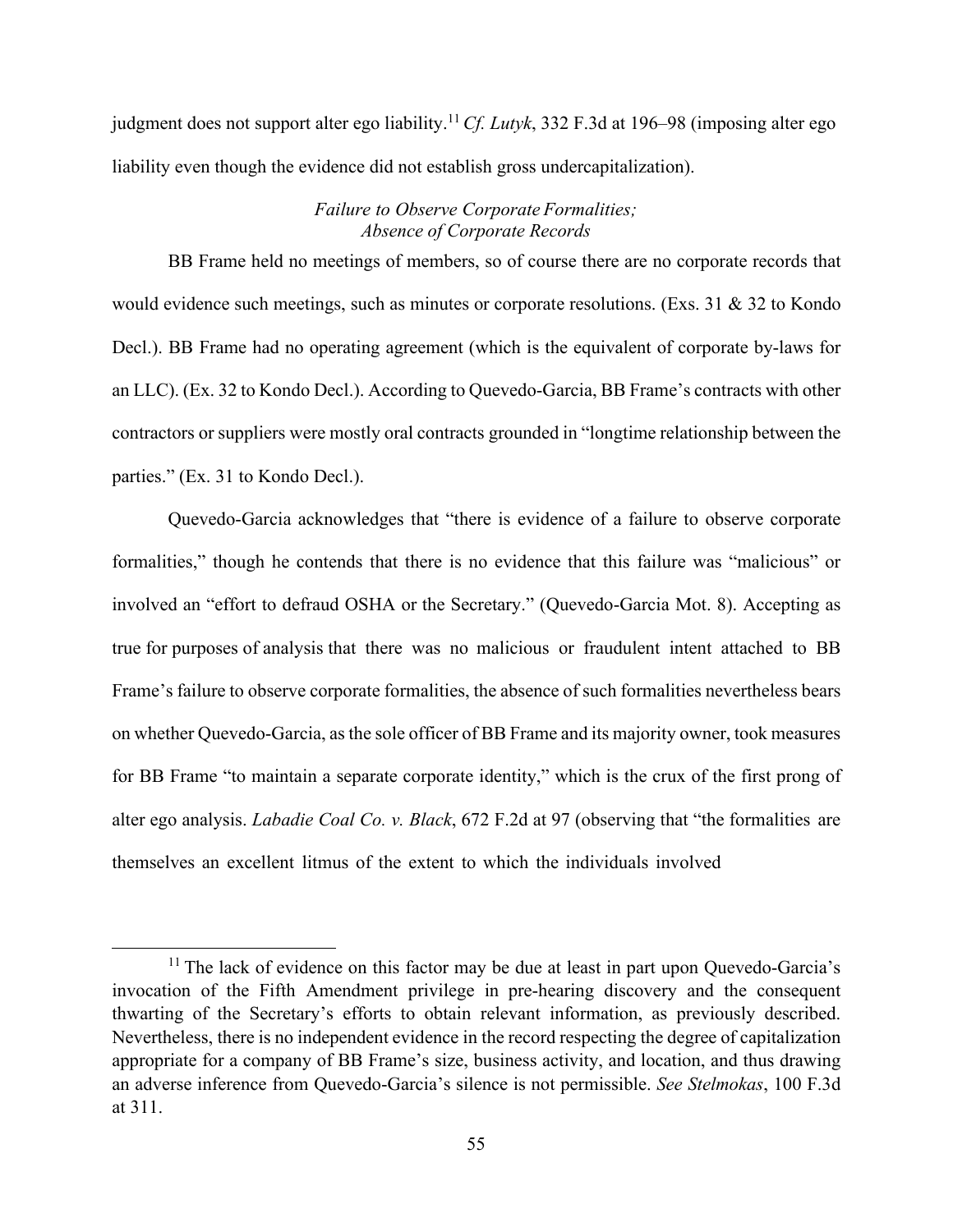actually view the corporation as a separate being"); *Altor*, 23 BNA OSHC at 1461 (noting that the first prong of alter ego analysis pertains to determining whether "a separate corporate personality no longer exists"). The "disregard of corporate formalities or failure to maintain corporate records" may justify piercing the corporate veil "if it is also shown that a corporation's affairsand personnel were manipulated to such an extent that it became nothing more than a sham used to disguise the alter ego's use of its assets for his own benefit." *Kaplan*, 19 F.3d at 1521; *but cf. Zubik*, 384 F.2d at 271 n. 4 (stating the "lack of formalities in a closely-held corporation has often not been found to have much consequence"), cited by the Commission in *Altor*, 23 BNA OSHC at 1462, n. 10 (noting that the "Third Circuit has afforded varying weight to a closely held company's failure to observe corporate formalities").

One prominent instance of a combined failure to observe corporate formalities and to maintain corporate records is that BB Frame adopted no resolution authorizing the company to transfer to Q Properties (another LLC of which Quevedo-Garcia and his sister were the only members) any of the five checks totaling \$84,600 that were issued over a 12-month period in 2018 and 2019. (Ex. 33 to Kondo Decl.). A reasonable inference from such substantial transfer of funds from one closely-held company to another is that the transfers were not in furtherance of the transferring company's corporate purpose. Quevedo-Garcia has not argued that the record on the motion permits any other reasonable inference, and he has certainly not presented anyevidentiary material that would support an opposing inference. Having presented no such evidence as Rule 56 requires that he do to address the Secretary's evidence supporting that inference, that reasonable inference is deemed undisputed for purposes of the motion pursuant to Rule  $56(e)(2)$ . Moreover, Quevedo-Garcia's declared refusal based on his Fifth Amendment privilege to respond to questions permits the adverse inference that his responses to questions regarding these cash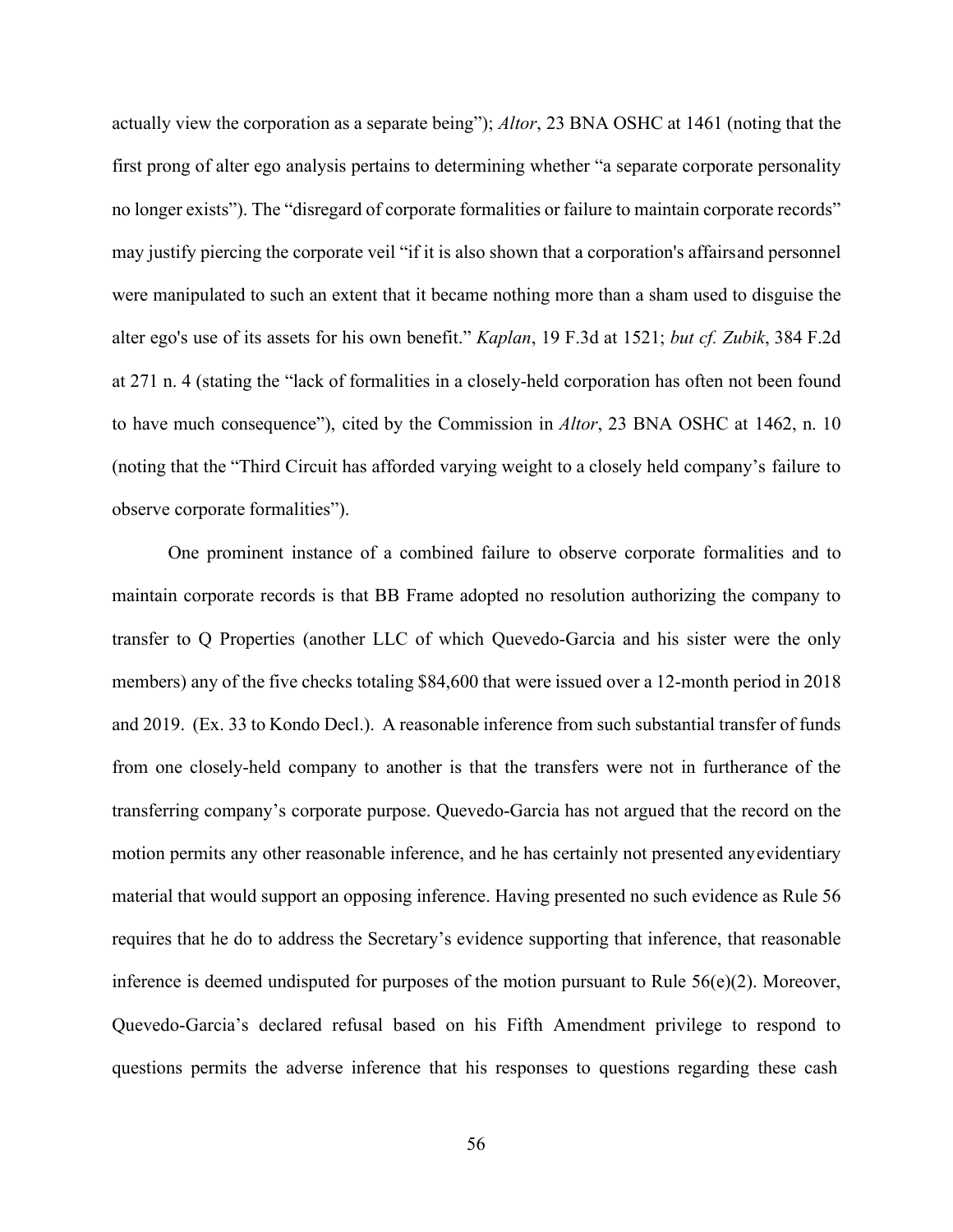transfers from BB Frame to Q Properties would support the Secretary's claim for alter ego liability. *See Stelmokas*, 100 F.3d at 311.

### *Non-functioning of Other Officers and Directors*

The "non-functioning of other officers and directors" factor does not weigh in support of alter ego liability. Although Quevedo-Garcia's sister was 30% owner of BB Frame, she had no legal duty to have any role in the operations of the company. The record on summary judgment reflects that only Quevedo-Garcia, as BB Frame's president and its only officer, had operational or managerial responsibilities. (Ex. 31 to Kondo Decl.).

### *Non-payment of Dividends*

As to the "non-payment of dividends" factor, BB Frame has made no cash distributionsof profits (which is an LLC's equivalent of a corporate dividend) to either of its two members. (Ex. 31 to Kondo Decl.).

The absence of any distribution of profits(i.e., dividends) is not by itself generally accorded much weight for piercing the corporate veil of a closely-held company. *Lutyk*, 332 F.3d at 196 (noting that non-payment of dividends by a closely-held corporation is "not unusual, and not a strong factor in favor of piercing the corporate veil of such a company"); *accord Altor*, 23 BNA OSHC at 1462; *but cf. Lutyk*, 3332 F.3d at 196 (noting that "many jurisdictions actually hold that the payment of dividends at a time when a corporation is insolvent favors piercing the corporate veil").

While BB Frame made no cash distributions to its two members, BB Frame paid Quevedo-Garcia a weekly salary of \$2,500 from June 8, 2018 through December 20, 2019 (for a total of \$202,500 over that period). After that, from January 10, 2020 to August 8, 2020, Quevedo-Garcia received a weekly salary of \$2,500 that was disbursed from BM Frame's checking account. BB Frame's other member, Magda Quevedo-Garcia, received no salary or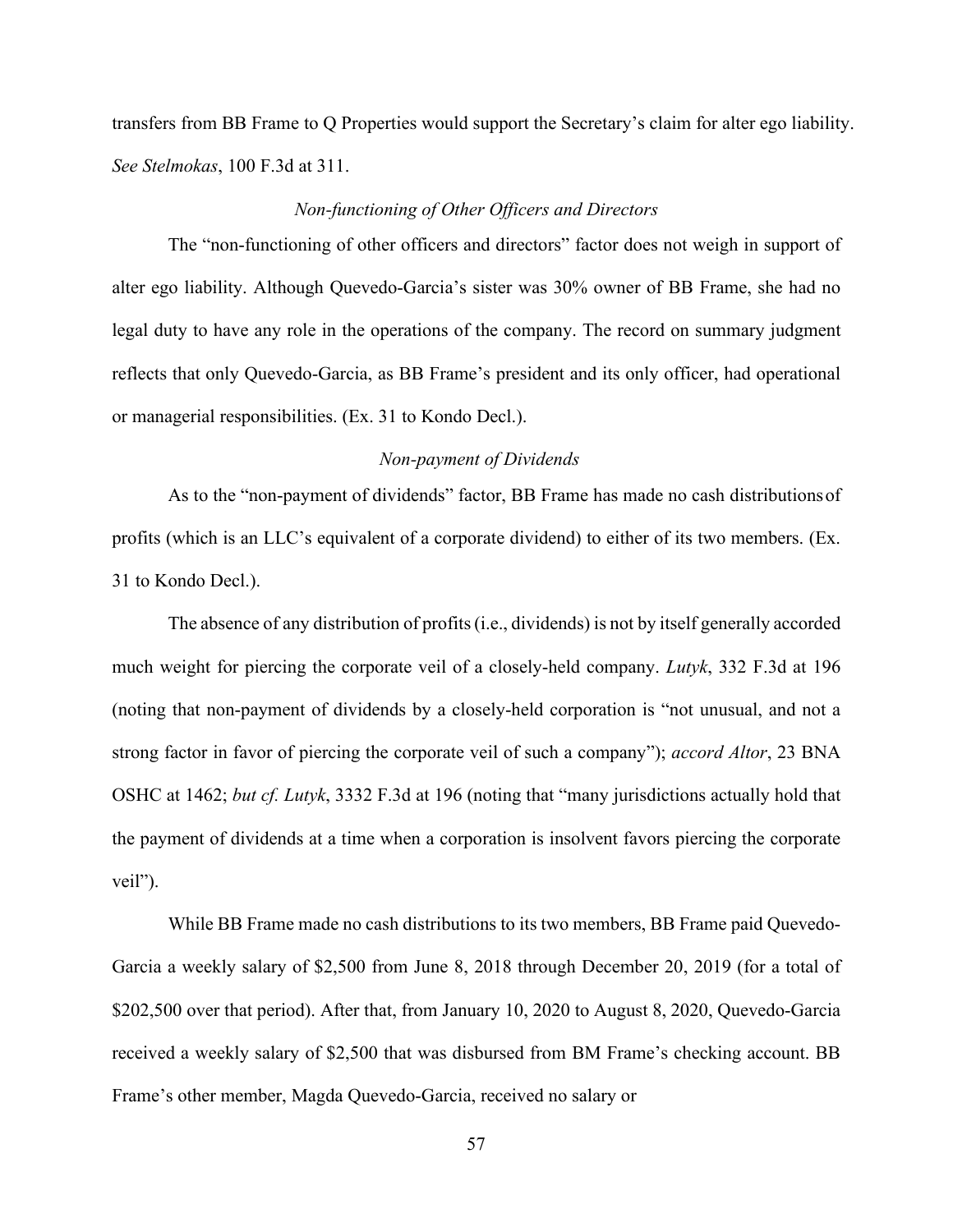wages from BB Frame, but she did receive \$17,100 in wages from BM Frame over 19 weeks in 2020. (Exs. 7, 25 & 27 to Kondo Decl.).

The "failure to pay dividends while paying substantial sums, whether by way of salary or otherwise, to the dominant stockholder, all fitting into a picture of basic unfairness," may be appropriately considered in determining whether to impose individual liability under an alter ego theory. *DeWitt Truck*, 540 F.2d at 687.

Here, there is no evidence that Quevedo-Garcia's \$2,500 weekly salary was unreasonable for the president of a company of BB Frame's size, business activity, and location. There being no independent evidence in the summary judgment record indicating the salary to be unreasonable, no adverse inference is made based on Quevedo-Garcia'sinvoking his Fifth Amendment privilege and refusing to be deposed and subject to questioning respecting the reasonableness of his salary. *See Stelmokas*, 100 F.3d at 311.

## *Siphoning of Funds; Insolvency*

In its 2019 federal tax return, BB Frame reported gross receipts of \$388,553 and a total income of \$297,087. After deductions from this total income figure (which included a deduction of \$127,500 in compensation to Quevedo-Garcia) the tax return reflected an ordinary loss of \$1,181 for the year. (Ex. 7 to Kondo Decl.).

BB Frame's business checking account had a balance of over \$20,000 on November 1, 2019. But by the end of that month the account had a negative balance. The account continued to maintain a negative balance in varying amounts until the bank forced the account closed in March 2020, when the account had a negative balance of \$1,830.77. (Ex. 28 to Kondo Decl.).

The first of the underlying inspections here was opened in early December 2019, before Quevedo-Garcia formed BM Frame, but at a time when BB Frame had no money in its bank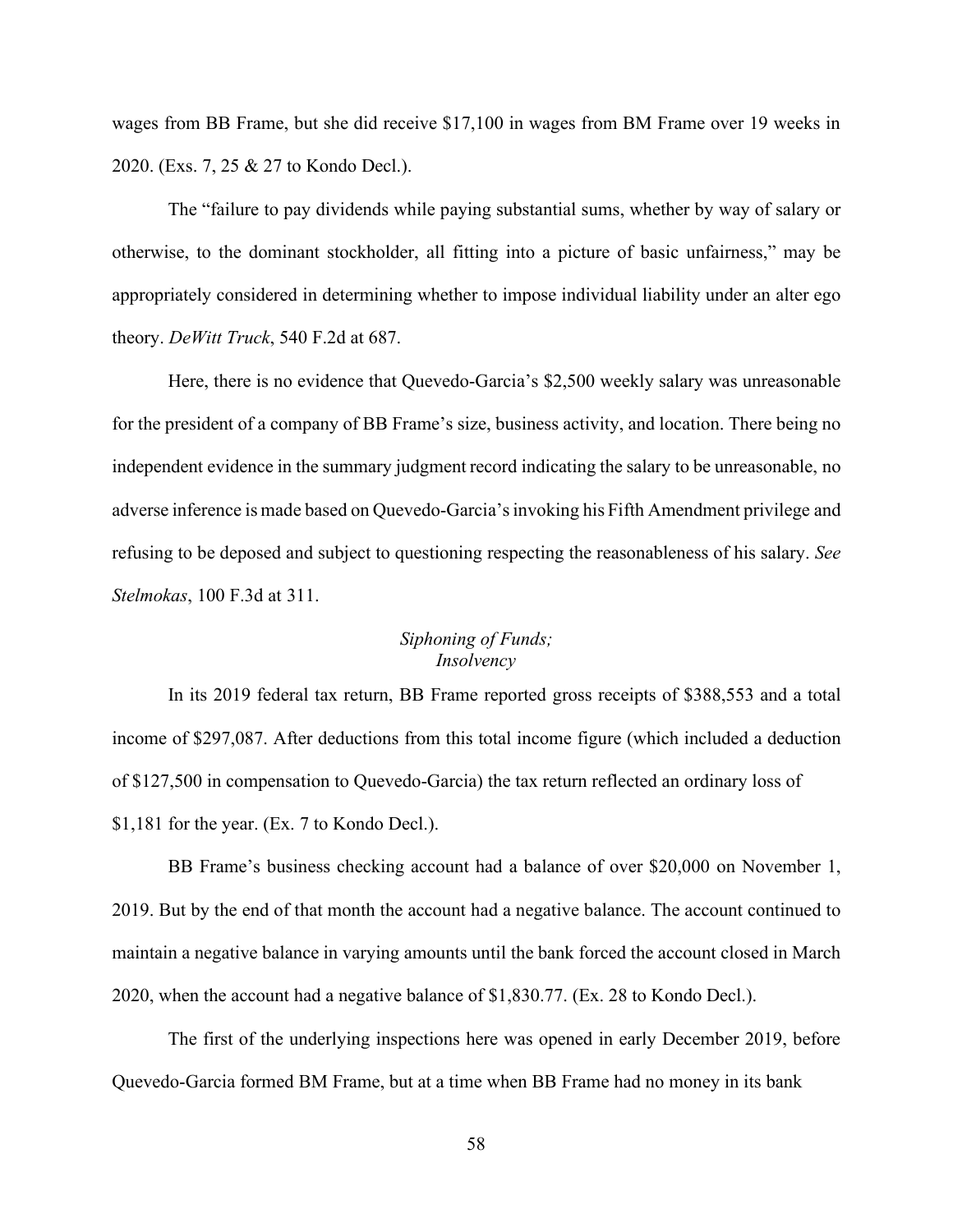account. Over the duration of the five underlying inspections here, BB Frame was a shell of a company, with no assets of significant value other than trucks (at least one of which remained registered to Frame Q, and all of which continued to display Frame Q's logo).

BB Frame's bank account had become depleted in November 2019 in part because BB Frame had transferred \$84,600 to Q Properties between August 2018 and July 2019 (as previously addressed in the discussion pertaining to the failure to observe corporate formalities).

After forming BM Frame in late December 2019, Quevedo-Garcia began financing the framing business entirely using BM Frame's bank account.<sup>12</sup> (Exs. 27 & 28 to Kondo Decl.). In the month of January 2020, there were eleven deposits made into BM Frame's account totaling \$162,600 and 97 withdrawal transactions totaling \$135,318. (Exs. 27 & 30 to Kondo Decl.). (The summary judgment record does not reflect the sources of any of the deposited funds.)

While there is no 2020 tax return in the record for BB Frame, there is one for BM Frame for that tax year. In tax year 2020, BM Frame reported gross receipts of \$426,451, total income of \$235,066, and ordinary business income of \$12,464. (Ex. 11 to Kondo Decl.).

BB Frame's insolvency throughout the period of the five underlying inspections was a consequence of Quevedo-Garcia's transfer of the financing of framing operations from BB Frame's bank account to BM Frame's bank account. There is no evidence in the summary judgment record that BM Frame was ever insolvent. It is reasonably inferable that BM Frame's solvency and profitable operations in 2020 were achieved at the expense of the solvency of

<span id="page-60-0"></span> $12$  The only exception to BM Frame's complete financing of framing operations that is apparent in the summary judgment record is that on January 30, 2020, a payment of \$2,470.32for BB Frame's payroll taxes for the fourth quarter of 2019 was disbursed from a bank account of Q Nails, which is owned by Quevedo-Garcia's sister, who also owned 30% BB Frame. (Ex. 37).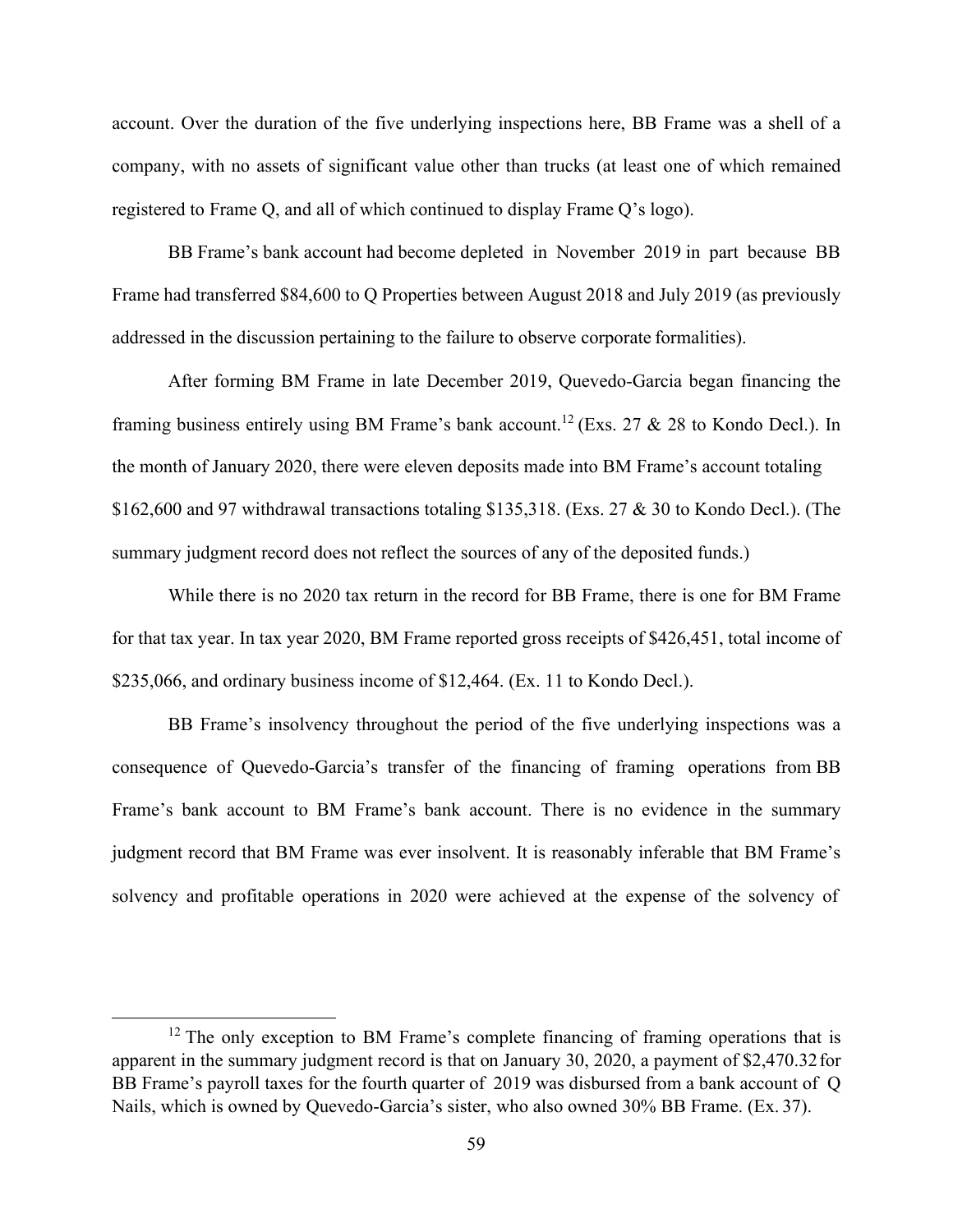BB Frame, which Quevedo-Garcia choreographed to insolvency in 2019. Quevedo-Garcia has pointed to no affirmative evidence to controvert this reasonable inference.

After Quevedo-Garcia began using BM Frame's bank account to conduct BB Frame's framing business, he began causing money from BM Frame's bank account to be disbursed to other family-owned companies. The record on the motion for summary judgment is devoid of evidence that these payments were in furtherance of the corporate operations of either BB Frame or BM Frame. Given the absence of any affirmative evidence offered by Quevedo-Garcia in opposition to the Secretary's motion for summary judgment to indicate that these disbursements were for a legitimate corporate purpose, the only reasonable inference to draw from the evidence is that the disbursements did not benefit BB Frame. See Fed. R. Civ. P. 56(e)(2). Moreover, Quevedo-Garcia'sinvocation of the Fifth Amendment privilege and his declared refusal to respond to questions that would pertain to such transfers of funds permits the adverse inference that the purposes of those cash transfers would support the Secretary's alter ego claim. *See Stelmokas*, 100 F.3d at 311.

# *Corporate Form a Mere Façade for Operations of Quevedo-Garcia*

While evidence that a company is a mere façade for the operations of a dominant member is not essential to piercing the company's corporate veil, *Lutyk*, 332 F.3d at 194, there is abundant evidence here indicating exactly that.

As previously described in connection with other factors, before depleting BB Frame's bank account in November 2019, Quevedo-Garcia caused BB Frame and BM Frame to transfer cash to other family businesses for no discernable corporate purpose benefiting BB Frame. The \$84,600 transferred from BB Frame to Q Properties is the most prominent example. That transfer of monies is compelling evidence that BB Frame was not a legal entity separate from Quevedo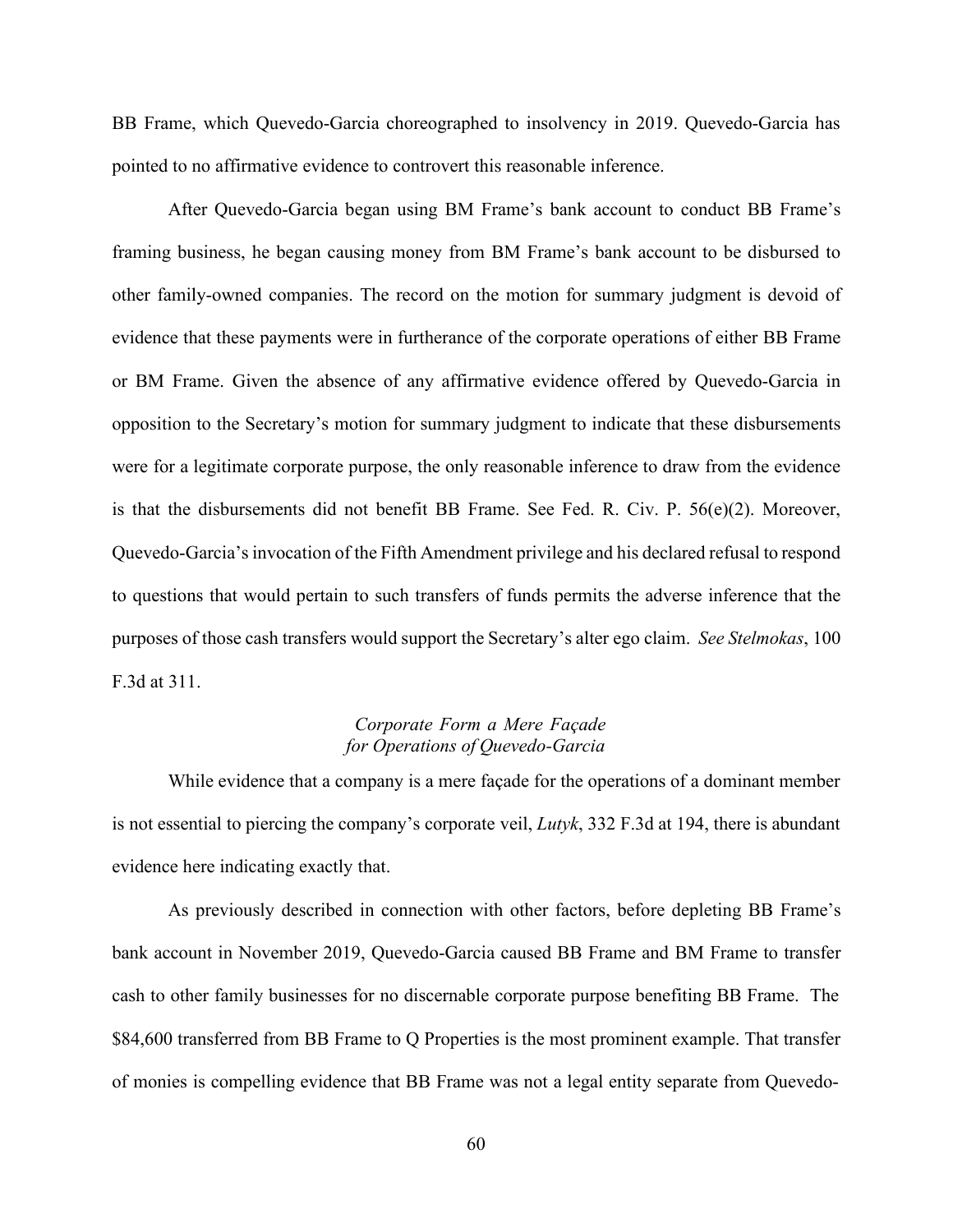Garcia, but rather that Quevedo-Garcia operated BB Frame as if it were an interchangeable extension of himself, manipulating BB Frame for his own purposes and not for the company's benefit.

Quevedo-Garcia's transitioning the financing of framing operations from BB Frame's bank account to BM Frame's bank account in early 2020, after OSHA had begun to inspect BB Frame worksites, echoed the transition that Quevedo-Garcia had implemented in 2018 when, after many of the proposed penalties against Frame Q had become final orders, he transitioned the framing business from Frame Q to BB Frame, even though all the while he continued to hold out the name "Frame Q" as the company involved in its construction projects. He went as far as to falsely tell an OSHA inspector during the first of the five underlying inspections here that Frame Q was the corporate entity performing the framing work at the inspected site.

Quevedo-Garcia *argues* that "Frame Q closed its business some years ago, after itbecame fundamentally insolvent due to a variety of contracts, debts, lease agreements and monies owed to OSHA for fines and penalties." (Quevedo-Garcia Mot. 5). The only evidence of any such debt (other than the OSHA penalties) is Frame Q's 2018 tax return that reflected a balance sheet liability for accounts payable at the end of the tax year in the amount of \$170,807. However, that figure was 44% less than the accounts payable liability of \$303,318 stated to have existed twelve months earlier at the beginning of that tax year. The 2018 tax return's "accounts payable" entry at theend of the tax year was the only significant balance sheet liability reflected on the return (other than a \$25,000 liability for capital stock, which Frame Q would have owed to Quevedo-Garcia as the sole owner). Frame Q's balance sheet liability for accounts payable at the *end* of 2018 represented 18% of its indebtedness for the combined figures for accounts payable and the unpaid OSHA penalties. In view of Frame Q's apparent success in reducing by 44% its balance sheet liability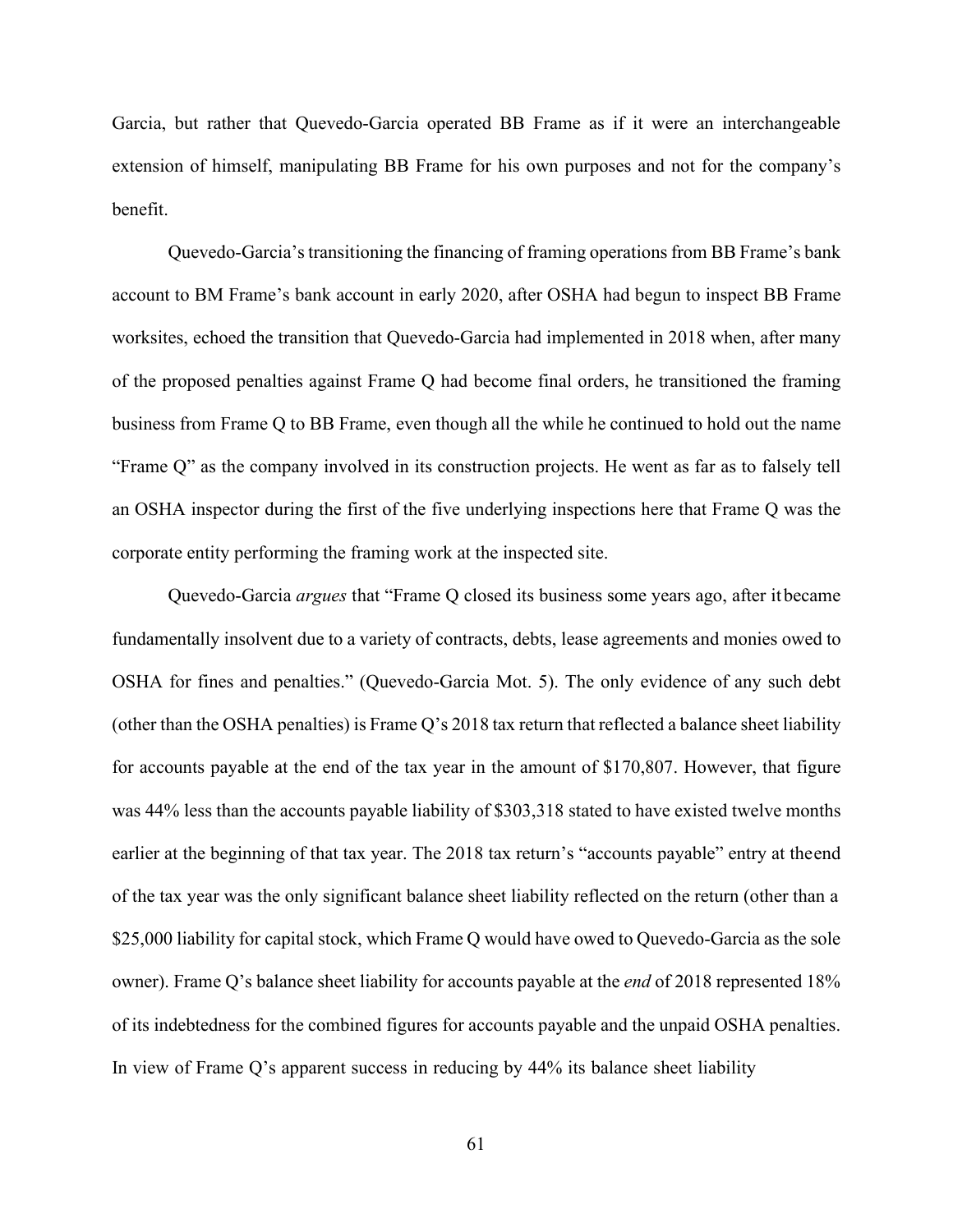for accounts payable between January 1 and December 31, 2018, after having collected gross receipts of \$528,895 that year, Frame Q has not shown that its claimed insolvency was substantially the result of any debt except the debt that resulted from the imposed OSHA penalties. Quevedo-Garcia having failed to properly address the Secretary's assertion of fact, there exists no genuine dispute of material fact that Quevedo-Garcia caused Frame Q to be dissolved and its framing business transferred to BB Frame to avoid collection of Frame Q's of liability for the imposed penalties. *See* Fed. R. Civ. P. 56(e); *Hartford Underwriters Ins. Co. v. Paystaffing, LLC*, No. 16- CV-1128-CCC-JBC, 2017 WL 773877, at \*6 (D.N.J. Feb. 28, 2017) (finding that

allegations that the business of one company was transferred another company, with both companies being owned by the same individual, essentially alleges that the companies were merely a façade for the operations of that individual).

The same conclusion holds with respect to Quevedo-Garcia's transitioning the financing of BB Frame's framing operations from BB Frame's bank account to BM Frame's bank account, a process that commenced after the first underlying inspection here was opened. While Quevedo-Garcia argues that BB Frame was "closed due to circumstances which were wholly unrelated to OSHA and/or its citations and ultimate fines," (Quevedo-Garcia Mot. 6), he pointsto no evidence that BB Frame was closed for any reason other than the underlying OSHA inspections and resulting citations and substantial proposed penalties. Other than the liability for capitalstock (which BB Frame owed to Quevedo-Garcia and his sister), BB Frame's 2019 tax return reflected balance sheet liabilities at the end of the tax year of about \$22,000 against gross receipts of \$388,553 out of which Quevedo-Garcia had been paid a salary of \$127,500. (Ex. 7 to Kondo Decl.). The information on the tax return does not depict a company in financial distress as of the end of the tax year 2019, even though by that time Quevedo-Garcia had depleted BB Frame's bank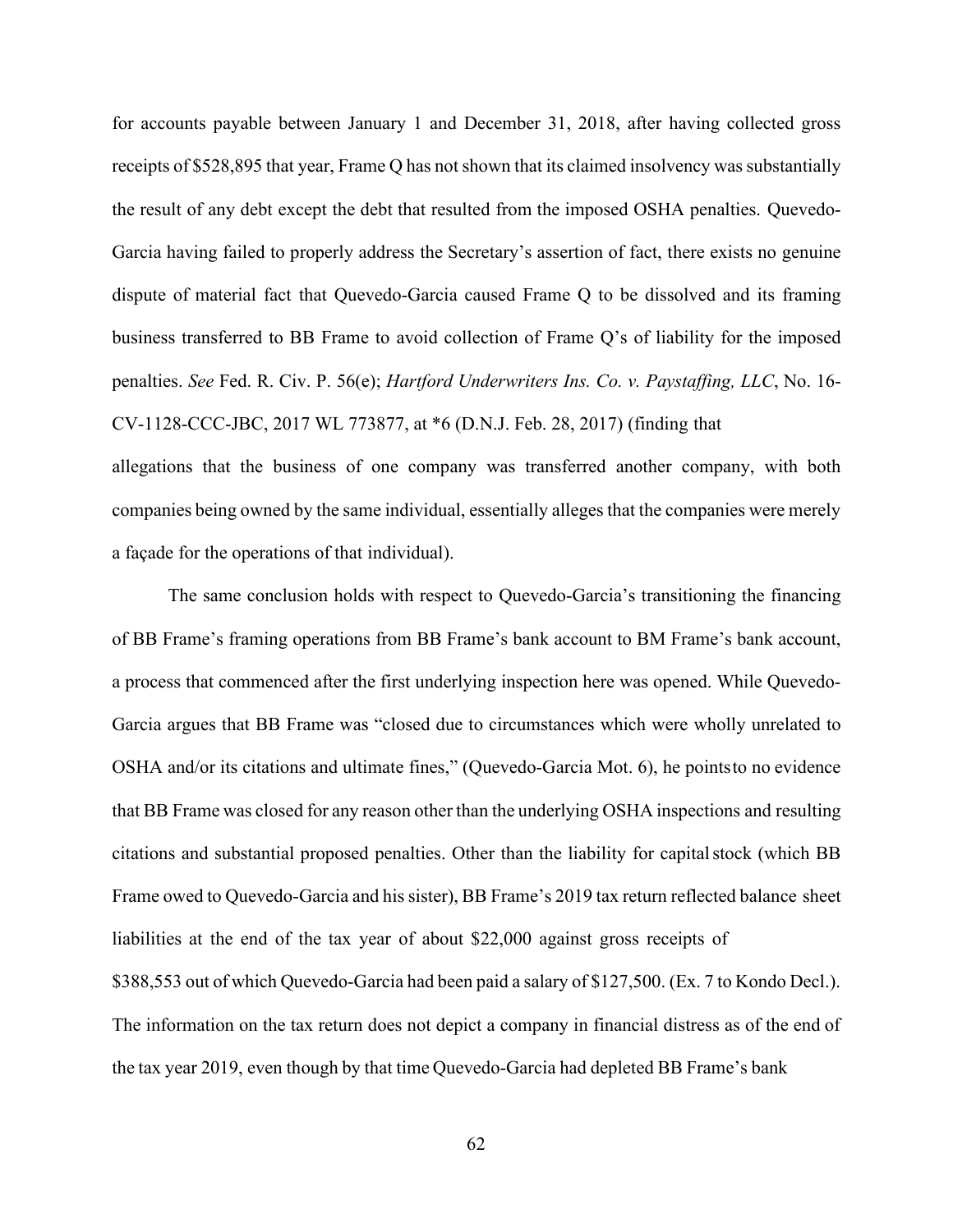account in apparent preparation for financing framing operations entirely from BM Frame's newly opened bank account.

Quevedo-Garcia's argument that BB Frame was "closed due to circumstances whichwere wholly unrelated to OSHA and/or its citations and ultimate fines" might be interpreted to insinuate obliquely that the criminal charges filed against him in December 2019 were a factor in the decision to close BB Frame (though the company was not dissolved until almost one year later). (Quevedo-Garcia Mot. 6). There is no evidence presented to support any such argument, and the argument would be inconsistent with BM Frame having operated profitably in 2020, as reflected by its 2020 tax return. The only reasonable inference from the evidence presented by the Secretary in support his cross-motion for summary judgment was that Quevedo-Garcia began financing BB Frame's business operations with BM Frame's resources to avoid having to pay penalties that he reasonably expected would be proposed against BB Frame arising out of the underlying inspections here, and that Quevedo-Garcia later caused BB Frame to be dissolved for that same reason. Quevedo-Garcia has not addressed the Secretary's assertions of these facts withevidence tending to show the contrary, and so those facts are considered undisputed for purposes of the cross-motions for summary judgment. *See* Fed. R. Civ. P. 56(e)(2). Moreover, Quevedo-Garcia's invoking his Fifth Amendment privilege and declared refusal to respond to questions that would be posed to him regarding the transitioning of the framing business among the various corporate entities permits the adverse inference that his responses to questions regarding those transitions would support the Secretary's claim for alter ego liability. *See Stelmokas*, 100 F.3d at 311.

# *Second Prong of Alter Ego Analysis: An Element of Injustice – Circumvention of Statute/Avoidance of Clear Legislative Purpose*

The facts about which there is no genuine dispute show in clear and convincing fashion that it was the decisions, actions, and inactions of Quevedo-Garcia that resulted in Frame Qbeing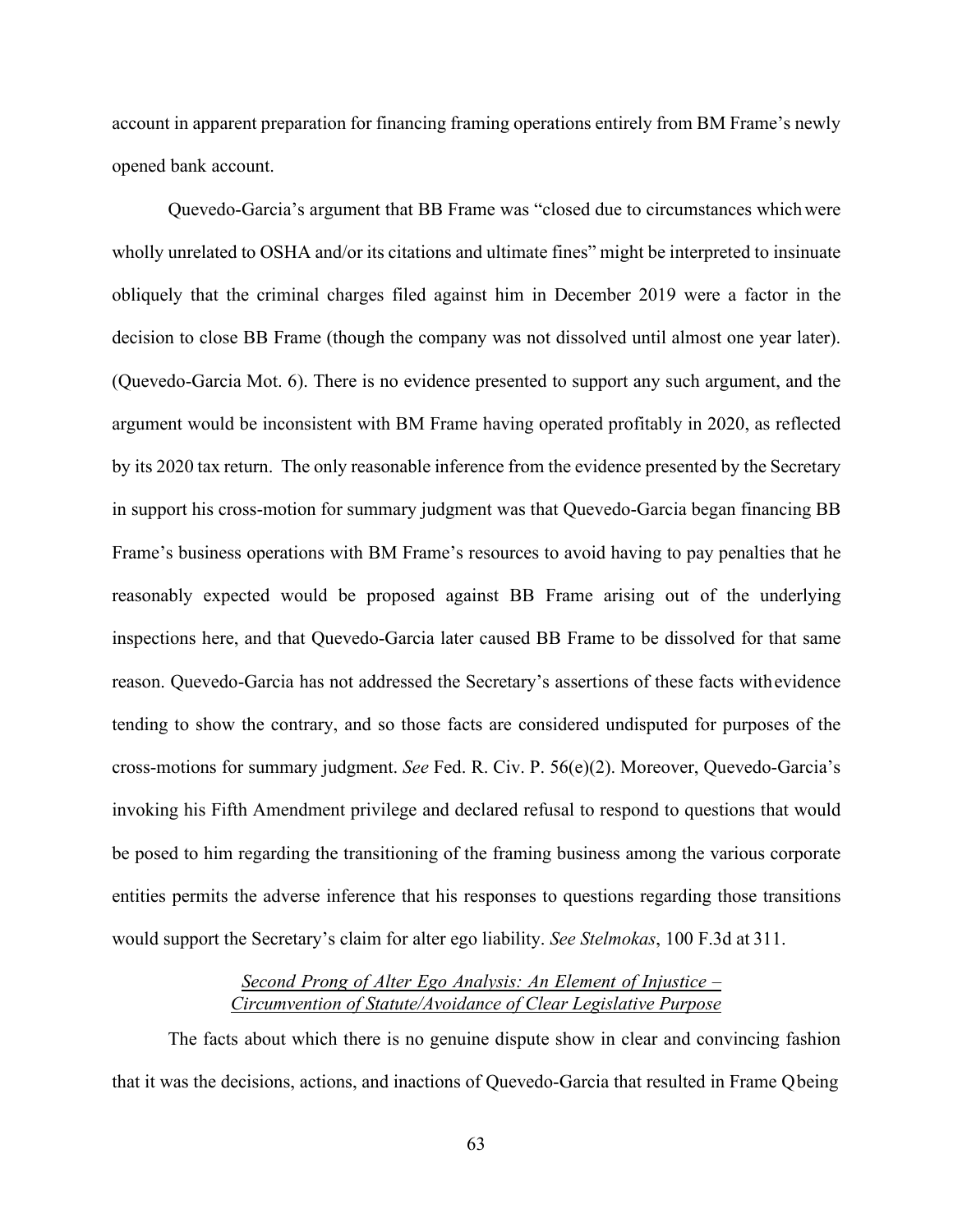determined to have committed forty violations of construction industry standards in thirteen inspections over the course of about 66 months from 2013 to 2018. Seventeen of those forty violations were classified as repeated violations and two were classified as willful violations. As the only individual with the authority to direct, train or discipline employees of Frame Q (Ex. 31 to Kondo Decl.), the requisite state of mind to support the willful classifications was necessarily that of Quevedo-Garcia, whose state of mind was imputed to Frame Q. *Kaspar Wire Works, Inc.*, 18 BNA OSHC 2178, 2181 (No. 90-2775, 2000) ("The hallmark of a willful violation is the employer's state of mind at the time of the violation"), *aff'd*, 268 F.3d 1123 (D.C. Cir. 2001); *Cont'l Roof Sys., Inc.*, 18 BNA OSHC 1070, 1071 (No. 95-1716, 1997) ("Where the requisite state of mind is manifested through the actions of supervisory employees, it is imputed to the employerto the same extent as would be a supervisor's knowledge of violative conditions"). During inspections of Frame Q construction sites, Quevedo-Garcia acknowledged understanding that Frame Q employees were not complying with fall protection requirements, and he stated expressly that he had decided not to require the employees to implement compliant fall protection measures because he did not regard such measures to be worth the expense. (Sydenstricker Decl.).<sup>13</sup>

In April 2017 Quevedo-Garcia caused BB Frame to be created ten days after OSHA opened the twelfth of the thirteen inspections of Frame Q construction sites (inspection 1264265). In the summer of 2018, after most of the penalties proposed against Frame Q had become final orders, Quevedo-Garcia began to transfer money from Frame Q's bank account to BB Frame's bank account, and he started using BB Frame's bank account exclusively to pay employee wages and his own weekly salary of \$2,500. (Exs. 21 & 25 to Kondo Decl.). In January 2019, OSHA issued

<span id="page-65-0"></span><sup>&</sup>lt;sup>13</sup> The Secretary's evidence asserting this fact was not addressed by Quevedo-Garcia in his response to the Secretary's motion as required by Fed. R. Civ. P. 56(c), so it is deemed undisputed for purposes of the cross-motions pursuant to Rule  $56(e)(2)$ .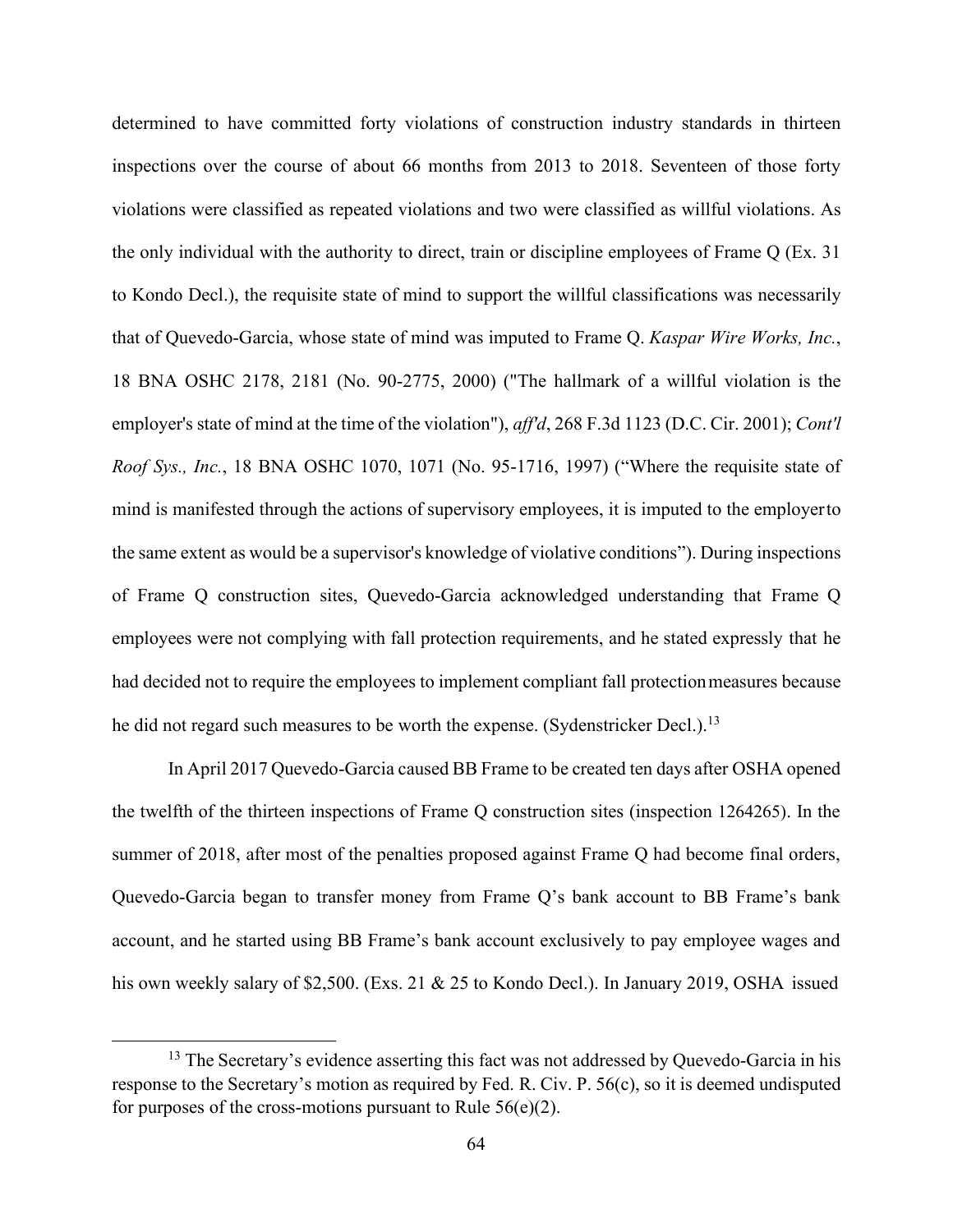the last of Frame Q's thirteen citations, proposing penalties of \$261,451. The next month, in February 2019, the government brought a civil action against Frame Q in federal district court to collect some of the unpaid penalties that had become final orders. The next month, in March 2019, Quevedo-Garcia applied for a home improvement contractor license for BB Frame, and the month after that he formally dissolved Frame Q, thereby successfully thwarting the collection action that had been filed against Frame Q just two months earlier.

After dissolving Frame Q and rendering the unpaid penalties of \$772,809 essentially uncollectable, Quevedo-Garcia continued operating the framing business that Frame Q had conducted since 2013 through BB Frame. He operated BB Frame's framing business in precisely the same fashion that he had operated Frame Q's business––by knowingly allowing orinstructing BB Frame employees (who had formerly been Frame Q employees [see Exs. 24 & 25 to Kondo Decl.] ) to work without complying with applicable workplace safety standards. The five inspections here of BB Frame construction sites that were conducted over about a three-month period from December 2019 through February 2020 resulted in BB Frame ultimately being determined to have committed 33 violations of construction industry standards, with twelve violations classified as repeated and eight classified as willful, resulting in penalties of \$2,004,225 that later became final orders against BB Frame. As the only person with authority to direct, train or discipline employees of BB Frame, the requisite state of mind to support the willful classifications against BB Frame was necessarily Quevedo-Garcia's state of mind, which was imputed to BB Frame. (Ex. 31 to Kondo Decl.). Quevedo-Garcia caused BB Frame to be dissolved prior to those violations and penalties becoming final orders against BB Frame in August 2021, thus effectively making any portion of those penalties uncollectable from the now dissolved BB Frame.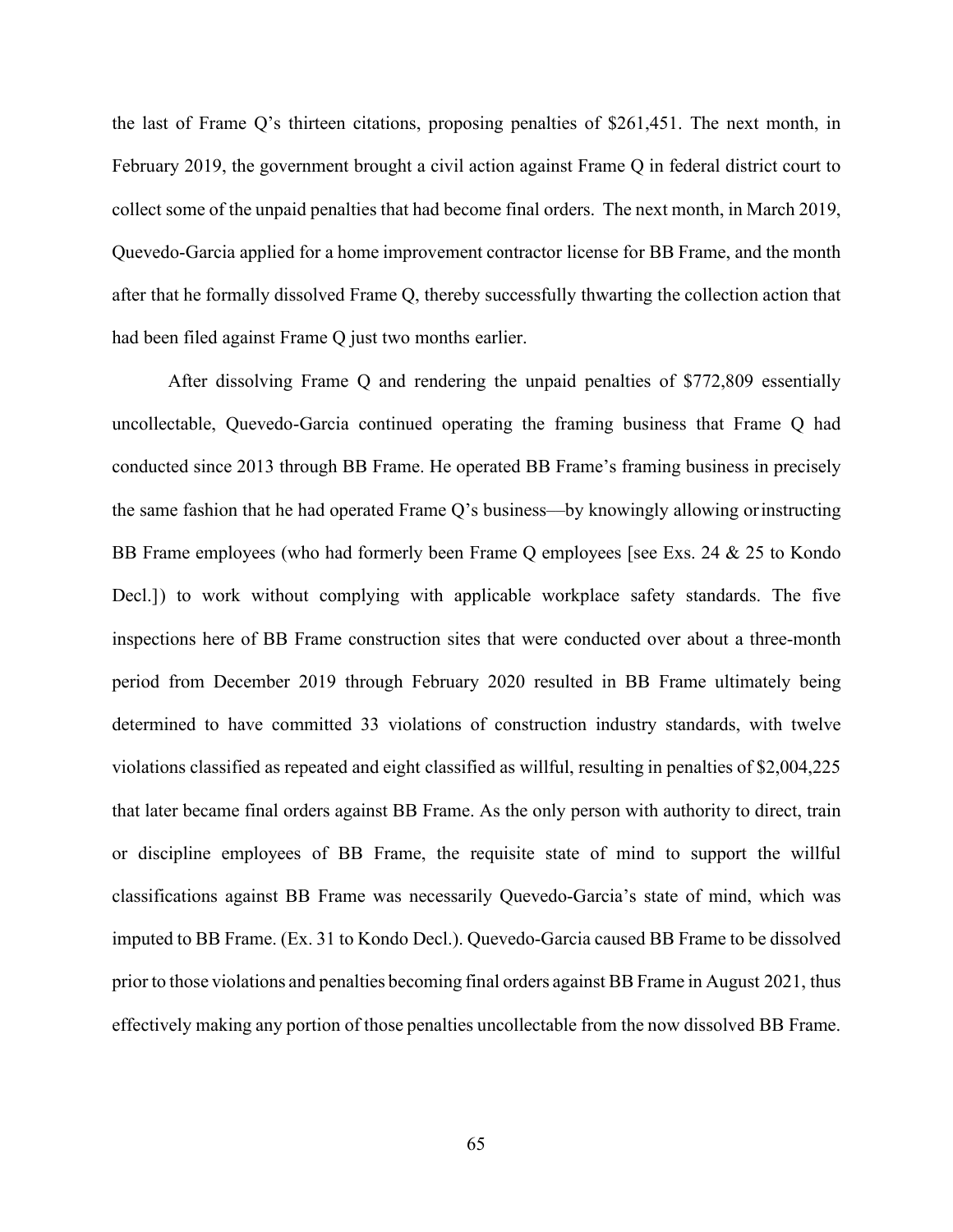The only reasonable inference from Quevedo-Garcia's actions in forming, operating, and dissolving BB Frame, is that he consciously used its corporate form to evade personal responsibility and liability for chronic and intentional violations of applicable workplace safety standards. Although Quevedo-Garcia argues that the corporate transitions and maneuverings were "wholly unrelated to OSHA," he has presented no evidentiary material that would controvert this reasonable inference, and so that inference is considered undisputed for purposes of the crossmotions. Fed. R. Civ. P.  $56(e)(2)$ . The whole of the evidence on the cross-motions supporting this finding is clear and convincing evidence, which is to say that it highly probable that this finding is true. *Araujo*, 708 F.3d at 159 ("clear and convincing evidence" is such evidence as shows that "the truth" of the facts claimed is "highly probable"). Moreover, Quevedo-Garcia's invocation of the Fifth Amendment privilege and declared refusal to respond to questions that would pertain to his formation, operation, and dissolution of BB Frame permits the adverse inference that his responses would lend support to the Secretary's alter ego claim. *See Stelmokas*, 100 F.3d at 311.

Among the means that the Act advances Congress's declared "purpose and policy … to assure so far as possible every working man and woman in the Nation safe and healthful working conditions" is by "providing an effective enforcement program." 29 U.S.C. § 651(b)(10). Penalties for violations are a key part of that enforcement program, and "are meant to inflict pocket-book deterrence." *Kaspar Wire Works, Inc. v. Sec'y of Labor*, 268 F.3d 1123, 1132 (D.C. Cir. 2001). "The purpose of a penalty is to achieve a safe workplace, and penalty assessments, if they are not to become simply another cost of doing business, are keyed to the amount an employer appears to require before it will comply." *Quality Stamping Prods. Co.*, 16 BNA OSHC 1927, 1930 (No. 91- 414, 1994), citing *D & S Grading Co. v. Sec'y of Labor*, 899 F.2d 1145 (11th Cir. 1990).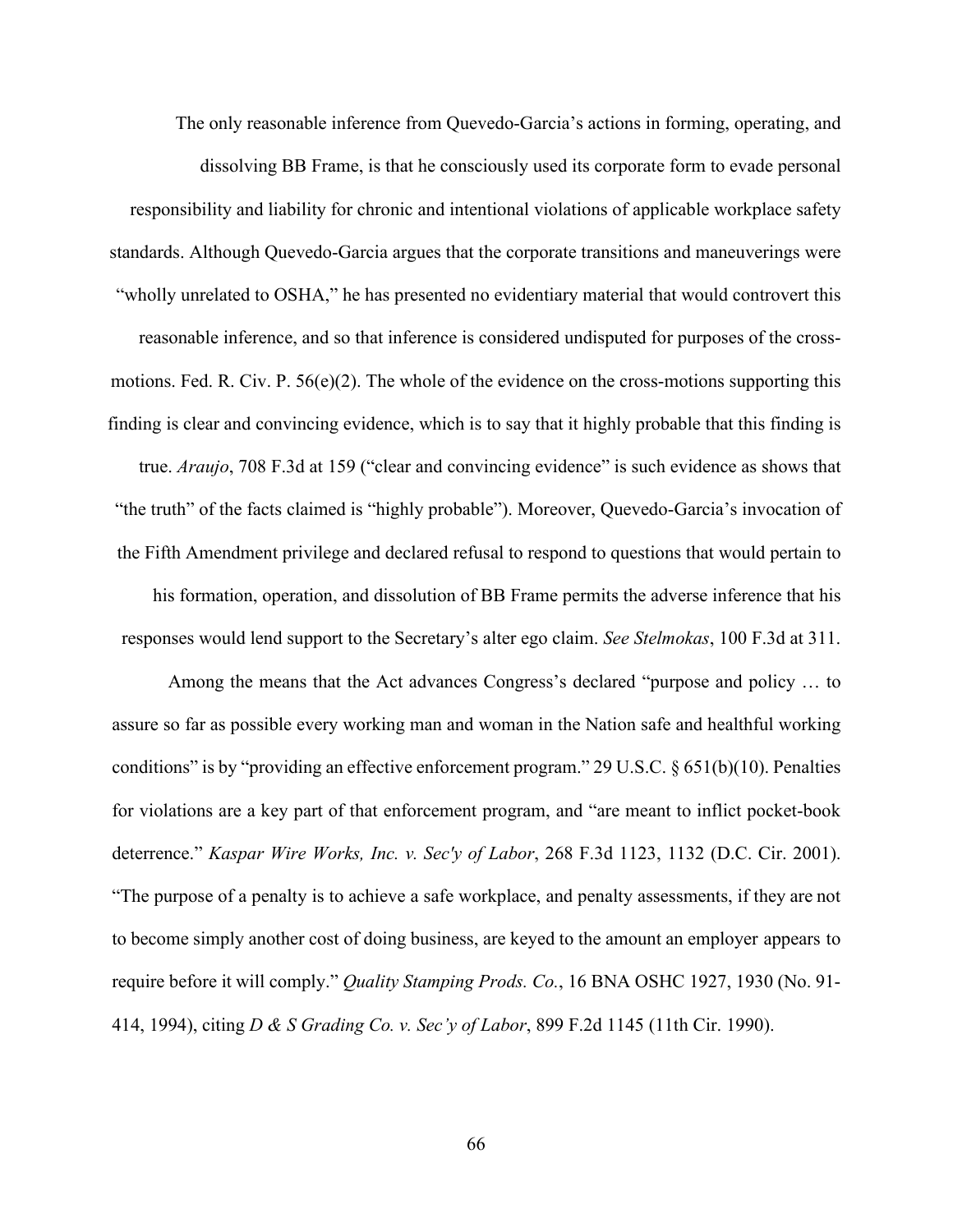Here, Quevedo-Garcia obdurately refused to enable and instruct employees of BB Frame to comply with applicable workplace safety standards. The increased frequency of inspections and likelihood of progressively more severe sanctions were ineffective in inducing him to enable and instruct BB Frame employees to comply with applicable standards. Instead of bringing the company into compliance, Quevedo-Garcia simply continued operating BB Frame just as he had operated Frame Q, by consciously and routinely flouting applicable standards. This disregard of mandatory standards, which are designed to provide workers safe and healthful working conditions, likely gave BB Frame an unfair competitive advantage over construction employers that comply with those standards. *See State Sheet Metal Co., Inc.*, 16 BNA OSHC 1155, 1161 (No. 90-1620, 1993) (consolidated) ("A primary goal of the Act was to eliminate any competitive disadvantage that a safety-conscious employer might suffer by requiring that every employer comply with the applicable OSHA standards"); *accord Walker Towing Corp.*, 14 BNA OSHC 2072, 2079 n. 11 (No. 87-1359, 1991).

Quevedo-Garcia had previously succeeded in avoiding having Frame Q pay almost all the penalties that had been assessed against it. His creation of BM Frame just weeks after OSHA began inspecting BB Frame construction sites in December 2019 appears to have been calculated maneuver to continue BB Frame's business through BM Frame (but while still "doing business as" BB Frame) and to continue flouting applicable standards while insulating himself from personal liability for the resulting violations and penalties. Quevedo-Garcia's invocation of the Fifth Amendment privilege and his declared refusal to respond to questions that would pertain to reasons for creating BM Frame and transferring the funding of framing operations from BB Frame's bank account to BM Frame's bank account permits the adverse inference that his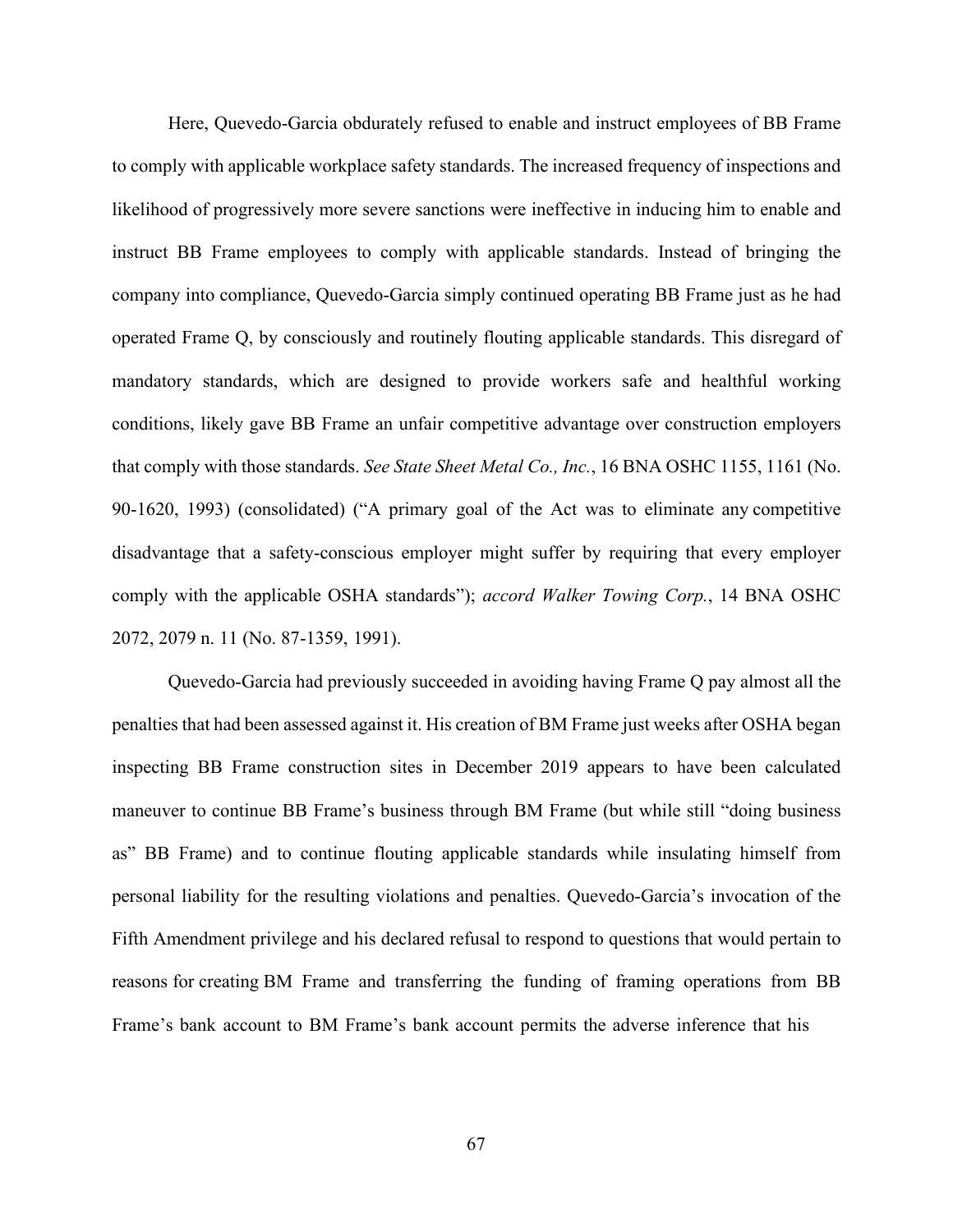responses to such questions would support the Secretary's alter ego claim. *See Stelmokas*, 100 F.3d at 311.

Quevedo-Garcia's domination of companies that serially flouted applicable workplace standards and his decisions to dissolve two of those companies to avoid collection of any portion of the over \$2.7 million in imposed unpaid penalties circumvents the OSH Act and defeats its clear legislative purpose of assuring safe and healthful working conditions for workers. The only reasonable inference on the cross-motions for summary judgment is that the evidence is clear and convincing that Quevedo-Garcia dominated BB Frame and abused its corporate form to circumvent the OSH Act and to avoid the Act's stated legislative purpose and policy. Disregard of BB Frame's corporate form to hold Quevedo-Garcia personally liable for the company's violations and resulting penalties is necessary to prevent the continued or renewed circumvention of the OSH Act and avoidance of the Act's expressed legislative purpose and policy.

### *Clear and Convincing Evidence Supports Piercing Corporate Veil*

The evidence considered on the cross-motions constitutes clear and convincing evidence that Quevedo-Garcia abused BB Frame's corporate form to circumvent the OSH Act and defeat its expressed legislative purpose and policy. The Secretary's motion for summary judgment thus presents clear and convincing evidence to support piercing the corporate veil of BB Frame. There is no reasonable view of the evidence that supports a contrary conclusion. Quevedo-Garcia has not addressed the Secretary's properly supported motion by producing or citing to other materials in the record (such as documents, depositions, interrogatory answers, affidavits, and the like as described in Fed. R. Civ. P.  $56(c)(1)(A)$  that indicates the contrary. The Secretary is entitled to judgment as a matter of law pursuant to Rule  $56(a) \& 56(e)(3)$  that Quevedo-Garcia was a statutory employer of the BB Frame employees so that he is personally responsible and liable for the violations alleged in the underlying citations and the corresponding proposed penalties.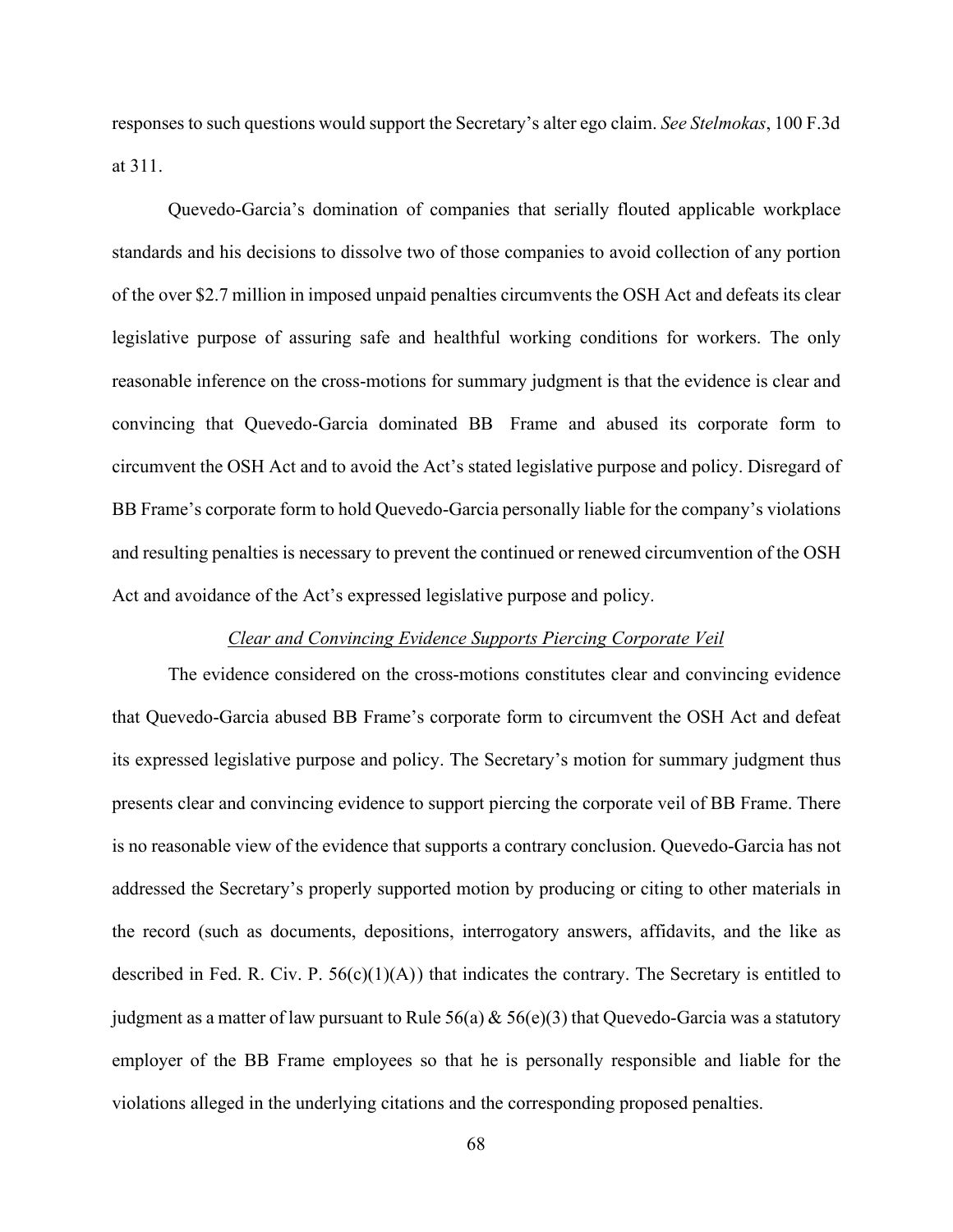### **ORDER**

The foregoing decision constitutes findings of fact and conclusions of law on all material issues of fact, law, and discretion in accordance with Commission Rule 90(a)(1). 29 C.F.R.  $$2200.90(a)(1).$ 

The Respondent, Juan G. Quevedo-Garcia, having expressly stipulated to "waive[] any defense to the Citations and Notifications of Penalty other than the defense that [he] should not be held liable for the Citations and Notifications of Penalty in his individual capacity," and having now been adjudicated to be personally liable for those citations and penalties, it is ORDERED as follows:

1. Case 20-1029. The Citation and Notification of Penalty issued to Quevedo-Garcia on June 2, 2020 arising out of inspection number 1450621 is AFFIRMED in its entirety and the proposed penalties totaling \$520,860 are ASSESSED.

2. Case 20-1030. The Citation and Notification of Penalty issued to Quevedo-Garcia on June 2, 2020 arising out of inspection number 1470364 is AFFIRMED in its entirety and the proposed penalties totaling \$433,146 are ASSESSED.

3. Case 20-1031. The Citation and Notification of Penalty issued to Quevedo-Garcia on June 2, 2020 arising out of inspection number 1464272 is AFFIRMED in its entirety and the proposed penalties totaling \$274,892 are ASSESSED.

4. Case 20-1032. The Citation and Notification of Penalty issued to Quevedo-Garcia on June 2, 2020 arising out of inspection number 1466351 is AFFIRMED in its entirety and the proposed penalties totaling \$369,739 are ASSESSED.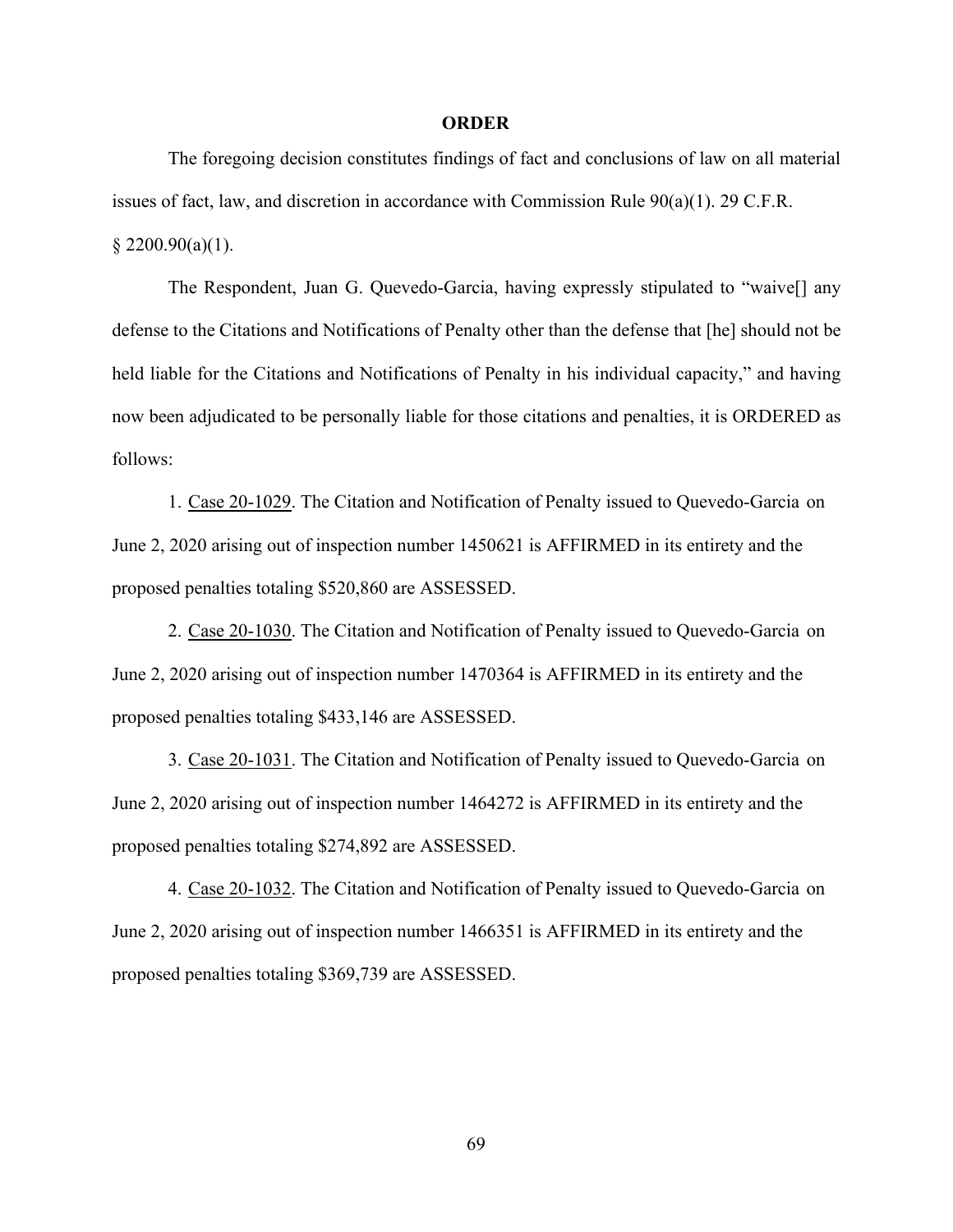5. Case 20-1042. The Citation and Notification of Penalty issued to Quevedo-Garcia on June 2, 2020 arising out of inspection number 1470345 is AFFIRMED in its entirety and the proposed penalties totaling \$405,588 are ASSESSED.

SO ORDERED.

 /s/ William S. Coleman WILLIAM S. COLEMAN Administrative Law Judge

DATED: